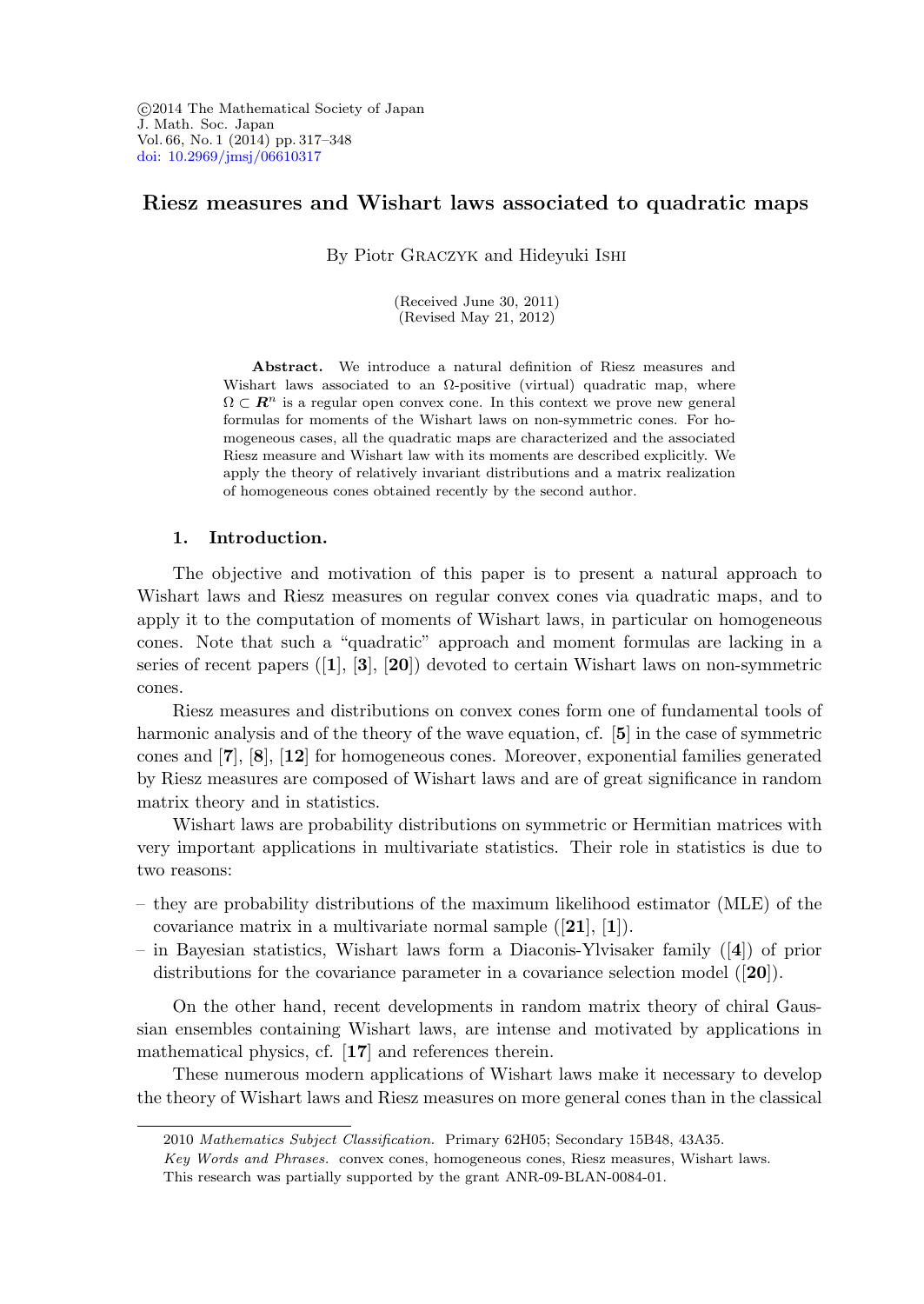case of the symmetric cones of real symmetric or complex Hermitian matrices. For example, in an r-dimensional Gaussian model X, if the marginal variables  $X_i$  and  $X_j$ are known to be conditionally independent given all the other variables, the statistical analysis of the covariance matrix of  $X$  must be done on the cone  $P$  of positive definite symmetric matrices Y with  $Y_{ij} = Y_{ji} = 0$  and on its dual cone Q ([20]). The cones P and Q are usually no longer symmetric. This led to some important papers in recent statistical and probabilistic literature about Wishart laws on more general cones: homogeneous cones ( $[1]$ ) or cones related to graphical models  $[20]$ ). In these papers, Wishart laws are introduced via their density functions (see Section 3.8).

A natural approach and definition of Wishart laws is by quadratic maps. If  $X$  is a standard normal random matrix, then the symmetric matrix

$$
Y=X^{\operatorname{t}}X
$$

has a Wishart law and this is the first step of a usual definition of all classical Wishart laws [21], [5]. However, the authors of [1], [20] never consider a quadratic construction of Wishart laws. For Riesz measures, a quadratic construction is presented for symmetric cones in [5], but not explicitly noticed in [7], [12] for homogeneous cones.

In this paper we construct and study Riesz measures and Wishart laws on regular convex cones via quadratic maps. For a regular open convex cone  $\Omega \subset \mathbb{R}^n$  and an  $\Omega$ positive quadratic map  $q : \mathbb{R}^m \to \mathbb{R}^n$ , the Riesz measure associated to q is defined as the image of the Lebesgue measure dx on  $\mathbb{R}^m$  by q. Wishart laws studied in this paper are obtained from  $\mathbb{R}^m$ -valued normal random vectors X as the law of  $Y := q(X)/2$ .

In Section 2 of the paper we explain the details of the quadratic construction of Riesz measures on regular convex cones and next we define the corresponding Wishart laws. We compute their Laplace transforms. More general Riesz measures and Wishart laws associated to virtual quadratic maps are introduced in Section 2.4.

In Sections 2.3 and 2.5 we get formulas for the expectation, covariance and higher moments of Wishart laws (Theorems 2.8, 2.9 and 2.12), following in a straightforward way from the Laplace transform formulas. Moments formulas are generalized in Theorem 2.13, which is not so obvious as it may seem. These results on moments are an essential contribution into the theory of Wishart laws on non-symmetric cones and they have important statistical applications. Without introducing of the associated linear map  $\phi$ in Definition 2.2, the moment formulas were unavailable by the techniques of [1], [20]. Moreover, the notion of virtuality is indispensable here.

Group equivariance of Wishart laws is studied at the end of the Section 2.

Section 3 of the article is thoroughly devoted to the case when  $\Omega$  is a homogeneous cone and the quadratic map  $q$  is homogeneous. A crucial role in the analysis of these maps and of related Riesz measures and Wishart laws is played by a matrix realization of any homogeneous cone, coming from [15] and explained in Section 3.2. It allows, among others, to define basic and standard quadratic maps in Sections 3.3 and 3.4. They play a role of generators for homogeneous quadratic maps  $q$  needed to construct all Riesz measures and Wishart laws on  $\Omega$ . Next we apply the results of [12] on Gindikin-Riesz distributions on  $\Omega$  and on the orbit decomposition of  $\overline{\Omega}$ , the closure of  $\Omega$ . We explain the relation between Riesz measures related to homogeneous quadratic maps and the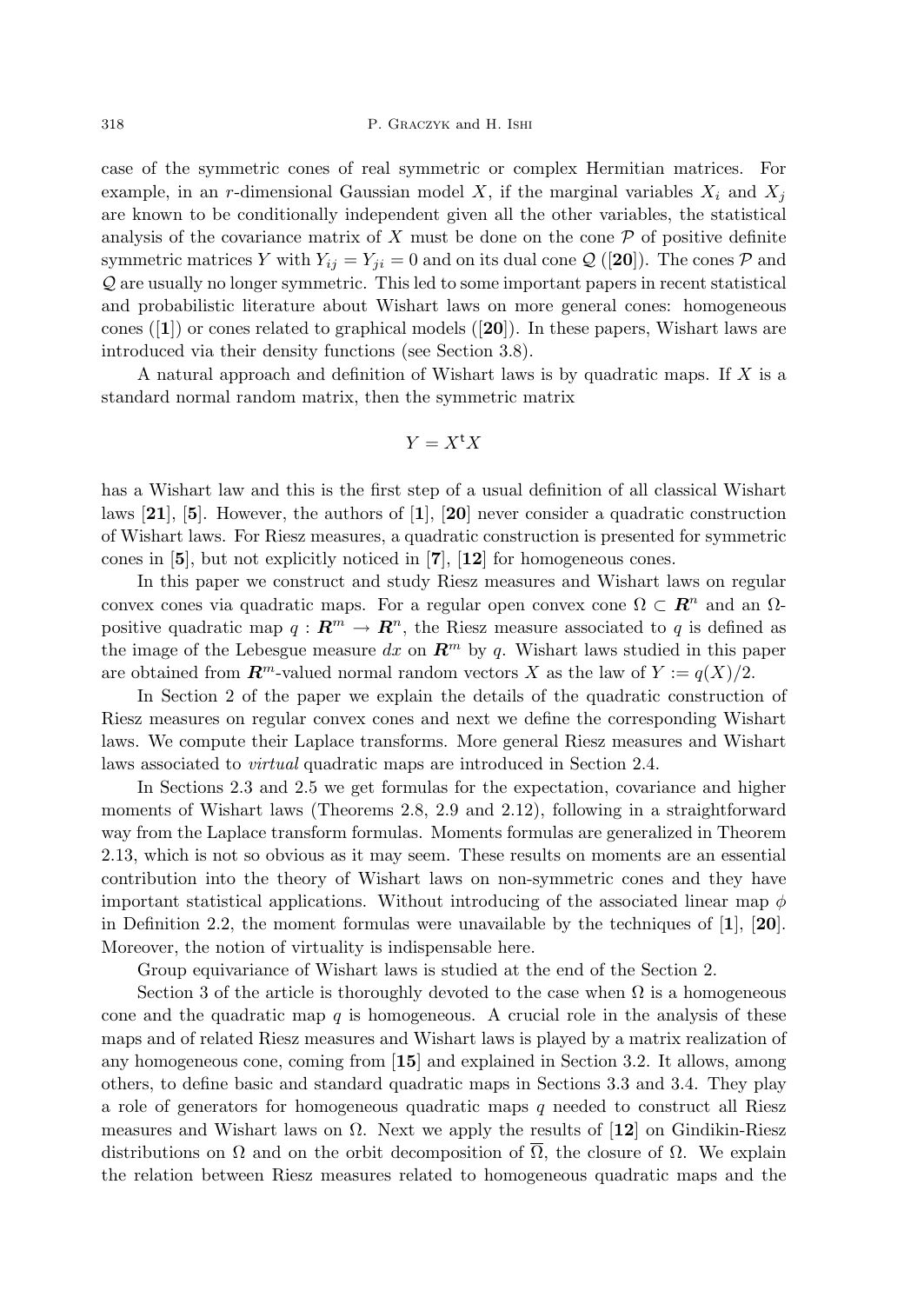Gindikin-Riesz distributions on  $\Omega$  (Theorem 3.13). In Section 3.7, we prove the Bartlett decomposition for the Wishart laws on homogeneous cones (Theorems 3.15 and 3.17).

Here we summarize what we have done, compared with preceding works. Families of Wishart laws that we construct and study in Section 3 comprise Wishart distributions studied in papers [1] and [20] (homogeneous case) and are significantly bigger: we describe all singular Wishart laws and many more absolutely continuous Wishart laws than in papers [1] and [20]. For the symmetric cone case, our Wishart laws cover the ones studied in [11] as well. All the results of Section 2 apply to them, in particular the formula in Theorem 2.13 does for the moments. Let us underline the novelty and usefulness of the technique of matrix realization of homogeneous cones in the study of Wishart laws on such cones. The Bartlett decomposition via the standard quadratic maps is obtained on homogeneous cones thanks to this technique. Moment formulas are explicit thanks to basic quadratic maps construction.

Acknowledgements. We thank Professors Gerard Letac and Yoshihiko Konno for discussions on the topic of the article. We are very grateful to the referee for his remarks that helped to improve the paper and the presentation of its results.

# 2. Riesz measure and Wishart law on a convex cone. Moments of Wishart laws.

#### 2.1. Regular cones and quadratic maps.

In this paper, an open convex cone  $\Omega \subset \mathbb{R}^n$  is always assumed to be *regular*, that is,  $\overline{\Omega} \cap (-\overline{\Omega}) = \{0\}$ , where  $\overline{\Omega}$  denotes the closure of  $\Omega$ . Then the dual cone  $\Omega^* :=$  $\eta \in (\mathbb{R}^n)^*$ ;  $\langle y, \eta \rangle > 0$   $(\forall y \in \overline{\Omega} \setminus \{0\})$  is a regular open convex cone again in the dual vector space  $(\mathbf{R}^n)^*$ , and we have  $(\Omega^*)^* = \Omega$ .

DEFINITION 2.1. A quadratic map  $q: \mathbb{R}^m \ni x \mapsto {}^{\rm t}(f_1(x), \ldots, f_n(x)) \in \mathbb{R}^n$  is a map where each  $f_k(x)$   $(k = 1, ..., n)$  is a quadratic form of x. We say that q is  $\Omega$ -positive if

- ( i )  $q(x) \in \overline{\Omega}$  for all  $x \in \mathbb{R}^m$ , and
- (ii)  $q(x) = 0$  implies  $x = 0$ .

The conditions (i) and (ii) are restated in a single condition  $q(x) \in \overline{\Omega} \setminus \{0\}$  ( $\forall x \in$  $\mathbb{R}^m \setminus \{0\}$ .

DEFINITION 2.2. For the quadratic map  $q$ , we define the associated linear map  $\phi = \phi_q : (\mathbf{R}^n)^* \to \text{Sym}(m, \mathbf{R})$  in such a way that

$$
{}^{\mathsf{t}}x\phi(\eta)x = \langle q(x), \eta \rangle \qquad (\eta \in (\mathbf{R}^n)^*, \ x \in \mathbf{R}^m).
$$

Note that the associated linear map  $\phi$  is a generalization of the coefficient matrix of a quadratic form on a linear space. The  $\Omega$ -positivity of q is equivalent to the following property of  $\phi$ :

$$
\eta \in \Omega^* \Rightarrow \phi(\eta) \text{ is positive definite.} \tag{2.1}
$$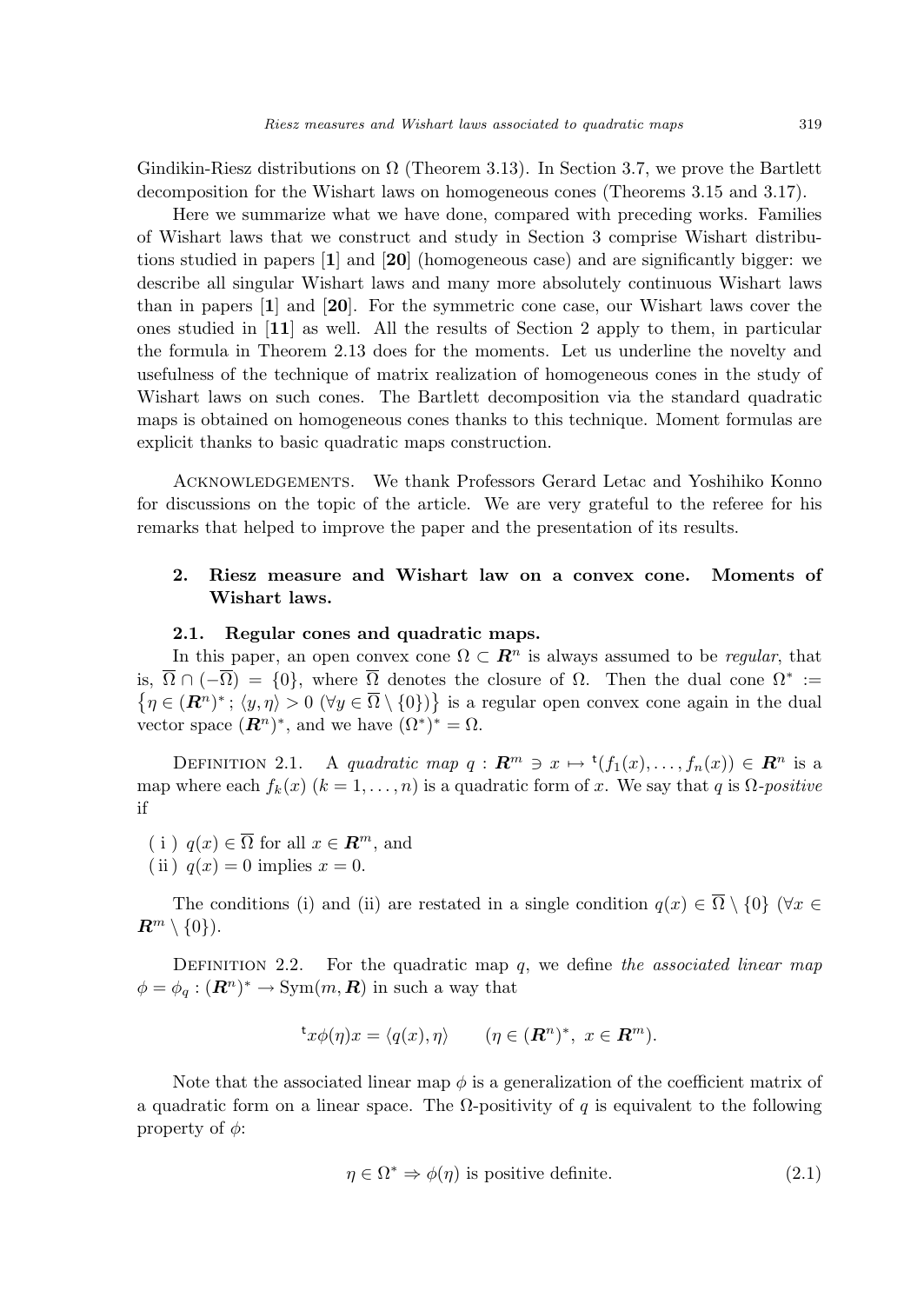EXAMPLE 1. Let  $\Omega$  be the open convex cone in  $\mathbb{R}^3$  defined by

$$
\Omega := \left\{ t_1 \begin{pmatrix} 0 \\ 0 \\ 1 \end{pmatrix} + t_2 \begin{pmatrix} 1 \\ 0 \\ 1 \end{pmatrix} + t_3 \begin{pmatrix} 1 \\ 1 \\ 1 \end{pmatrix} + t_4 \begin{pmatrix} 0 \\ 1 \\ 1 \end{pmatrix} ; t_1, t_2, t_3, t_4 > 0 \right\}
$$

$$
= \left\{ \begin{pmatrix} y_1 \\ y_2 \\ y_3 \end{pmatrix} \in \mathbb{R}^3 ; y_1 > 0, y_2 > 0, -y_1 + y_3 > 0, -y_2 + y_3 > 0 \right\}. \tag{2.2}
$$

If we identify  $(\mathbb{R}^3)^*$  with  $\mathbb{R}^3$  by  $\langle y, \eta \rangle := y_1 \eta_1 + y_2 \eta_2 + y_3 \eta_3$   $(y, \eta \in \mathbb{R}^3)$ , we have

$$
\Omega^* = \left\{ \begin{pmatrix} \eta_1 \\ \eta_2 \\ \eta_3 \end{pmatrix} \in \mathbf{R}^3 \, ; \, \eta_3 > 0, \, \eta_1 + \eta_3 > 0, \, \eta_1 + \eta_2 + \eta_3 > 0, \, \eta_2 + \eta_3 > 0 \right\}
$$
\n
$$
= \left\{ t_1 \begin{pmatrix} 1 \\ 0 \\ 0 \end{pmatrix} + t_2 \begin{pmatrix} 0 \\ 1 \\ 0 \end{pmatrix} + t_3 \begin{pmatrix} -1 \\ 0 \\ 1 \end{pmatrix} + t_4 \begin{pmatrix} 0 \\ -1 \\ 1 \end{pmatrix} \, ; \, t_1, \, t_2, \, t_3, \, t_4 > 0 \right\},
$$

see [14]. Let  $q: \mathbb{R}^4 \to \mathbb{R}^3$  be the quadratic map given by

$$
q(x) := (x_1)^2 \begin{pmatrix} 0 \\ 0 \\ 1 \end{pmatrix} + (x_2)^2 \begin{pmatrix} 1 \\ 0 \\ 1 \end{pmatrix} + (x_3)^2 \begin{pmatrix} 1 \\ 1 \\ 1 \end{pmatrix} + (x_4)^2 \begin{pmatrix} 0 \\ 1 \\ 1 \end{pmatrix} \quad (x \in \mathbb{R}^4).
$$

Clearly, this q is  $\Omega$ -positive. By a simple calculation, we have

$$
\phi(\eta) = \begin{pmatrix} \eta_3 & 0 & 0 & 0 \\ 0 & \eta_1 + \eta_3 & 0 & 0 \\ 0 & 0 & \eta_1 + \eta_2 + \eta_3 & 0 \\ 0 & 0 & 0 & \eta_2 + \eta_3 \end{pmatrix} \quad (\eta \in \mathbb{R}^3).
$$

EXAMPLE 2. Let  $\text{Sym}_r^+$  be the set of positive definite real symmetric matrices of size r. Then  $\text{Sym}_{r}^{+}$  is a regular open convex cone in the vector space  $\text{Sym}(r, \mathbf{R})$  of real symmetric matrices. If we identify the space  $\text{Sym}(r, \mathbf{R})$  with its dual vector space by the inner product  $\langle y, \eta \rangle := \text{tr}(y\eta)$   $(y, \eta \in \text{Sym}(r, \mathbf{R}))$ , then the dual cone  $(\text{Sym}_r^+)^*$  coincides with  $\text{Sym}_r^+$ . We define  $q_{r,s}: \text{Mat}(r,s; \mathbf{R}) \to \text{Sym}(r, \mathbf{R})$  by

$$
q_{r,s}(x) = x^{\mathsf{t}} x \quad (x \in \text{Mat}(r, s; \mathbf{R})).
$$

Then  $q_{r,s}$  is  $Sym_r^+$ -positive. We denote the  $(i, j)$  component of  $x \in Mat(r, s; R)$  by  $x_{r(j-1)+i}$ , so that Mat $(r, s; \mathbf{R})$  is identified with  $\mathbf{R}^{rs}$ . Then we have for  $\eta \in \text{Sym}(r, \mathbf{R})$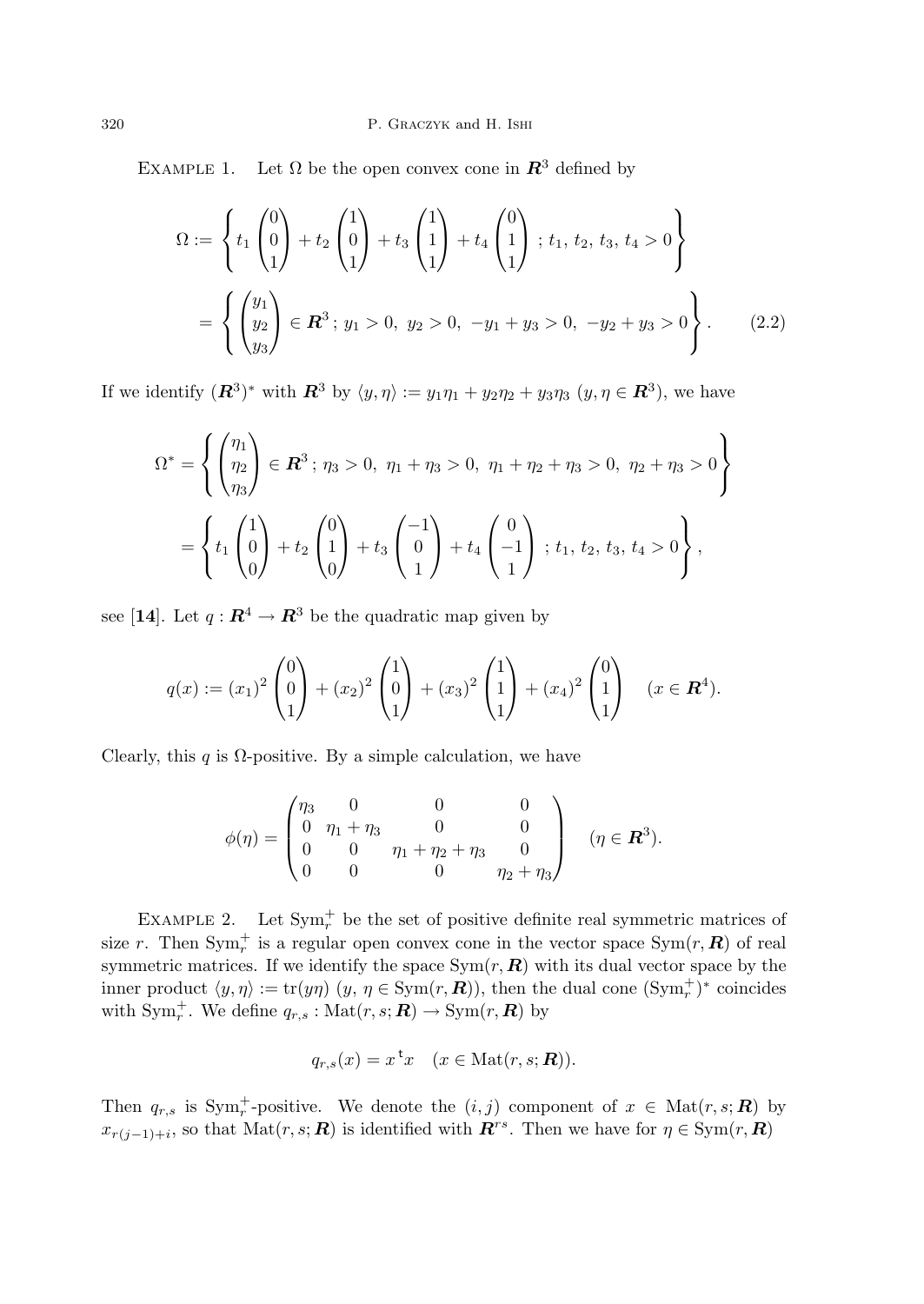$$
\phi(\eta) = \begin{pmatrix} \eta & & \\ & \eta & \\ & & \ddots & \\ & & & \eta \end{pmatrix} \in \text{Sym}(rs, \mathbb{R}),
$$

where  $\eta$  is put s times. In this case, the map  $\phi : \text{Sym}(r, \mathbf{R}) \to \text{Sym}(rs, \mathbf{R})$  is a Jordan algebra representation, and  $q$  is exactly the quadratic map associated to the representation ([5, Chapter IV, Section 4]).

EXAMPLE 3. Let Z be a subspace of  $\text{Sym}(r, \mathbb{R})$ , and put  $\mathcal{P} := \mathcal{Z} \cap \text{Sym}_r^+$ . Then P is a regular open convex cone in Z. Let  $\mathcal{Q} \subset \mathcal{Z}^*$  be the dual cone of P. We shall construct a Q-positive quadratic map  $q_Z : \mathbf{R}^r \to \mathcal{Z}^*$  whose associated linear map  $\phi_Z$ :  $\mathcal{Z} \to \text{Sym}(r, \mathbf{R})$  equals the inclusion map. Let us define the surjective linear map  $\pi_{\mathcal{Z}^*}$ :  $\text{Sym}(r, \mathbf{R}) \to \mathcal{Z}^*$  by

$$
\langle y, \pi_{\mathcal{Z}^*}(S) \rangle := \operatorname{tr} yS \qquad (y \in \mathcal{Z}, \ S \in \operatorname{Sym}(r, \mathbf{R})).
$$

Then the quadratic map  $q_{\mathcal{Z}}: \mathbf{R}^r \to \mathcal{Z}^*$  is given by  $q_{\mathcal{Z}}(x) := \pi_{\mathcal{Z}^*}(x^{\mathsf{t}} x)$   $(x \in \mathbf{R}^r)$ . In fact, for  $x \in \mathbb{R}^r \setminus \{0\}$  and  $y \in \mathcal{P}$  we have

$$
\langle y, q_{\mathcal{Z}}(x) \rangle = \text{tr}(yx^{\text{t}}x) = \text{t}xyx > 0 \tag{2.3}
$$

because y is positive definite. Therefore we get  $q_Z(x) \in \overline{Q} \setminus \{0\}$ , so that  $q_Z$  is  $\mathcal{Q}$ -positive. Keeping the natural isomorphism  $(\mathcal{Z}^*)^* \simeq \mathcal{Z}$  in mind, we see from (2.3) that  $\phi_{\mathcal{Z}}(y) = y$  $(y \in \mathcal{Z})$ . Soon later, we shall consider the cases

$$
\mathcal{Z} := \left\{ \begin{pmatrix} y_{11} & 0 & 0 \\ 0 & y_{22} & y_{32} \\ 0 & y_{32} & y_{33} \end{pmatrix} \in \text{Sym}(3, \mathbf{R}); y_{11}, y_{22}, y_{32}, y_{33} \in \mathbf{R} \right\}
$$
(2.4)

and

$$
\mathcal{Z} := \left\{ \begin{pmatrix} y_{11} & 0 & y_{31} \\ 0 & y_{22} & y_{32} \\ y_{31} & y_{32} & y_{33} \end{pmatrix} \in \text{Sym}(3, \mathbf{R}); y_{11}, y_{31}, y_{32}, y_{22}, y_{33} \in \mathbf{R} \right\}
$$
(2.5)

as concrete examples. Actually, in the latter case (2.5), the cones  $\mathcal Q$  and  $\mathcal P$  are called the Vinberg cone and the dual Vinberg cone respectively, which are the lowest dimensional non-symmetric homogeneous cones  $([24])$ . We shall see another realization of the Vinberg cone  $\mathcal Q$  in (3.6) and the last paragraph of Section 3.3.

Let  $I = \{i_1, i_2, \ldots, i_k\}$  be a subset of  $\{1, \ldots, r\}$  with  $1 \leq i_1 < i_2 < \cdots < i_k \leq r$ , and define

$$
R^{I} := \{ x \in \mathbf{R}^{r} \, ; \, x_{i} = 0 \text{ if } i \notin I \}. \tag{2.6}
$$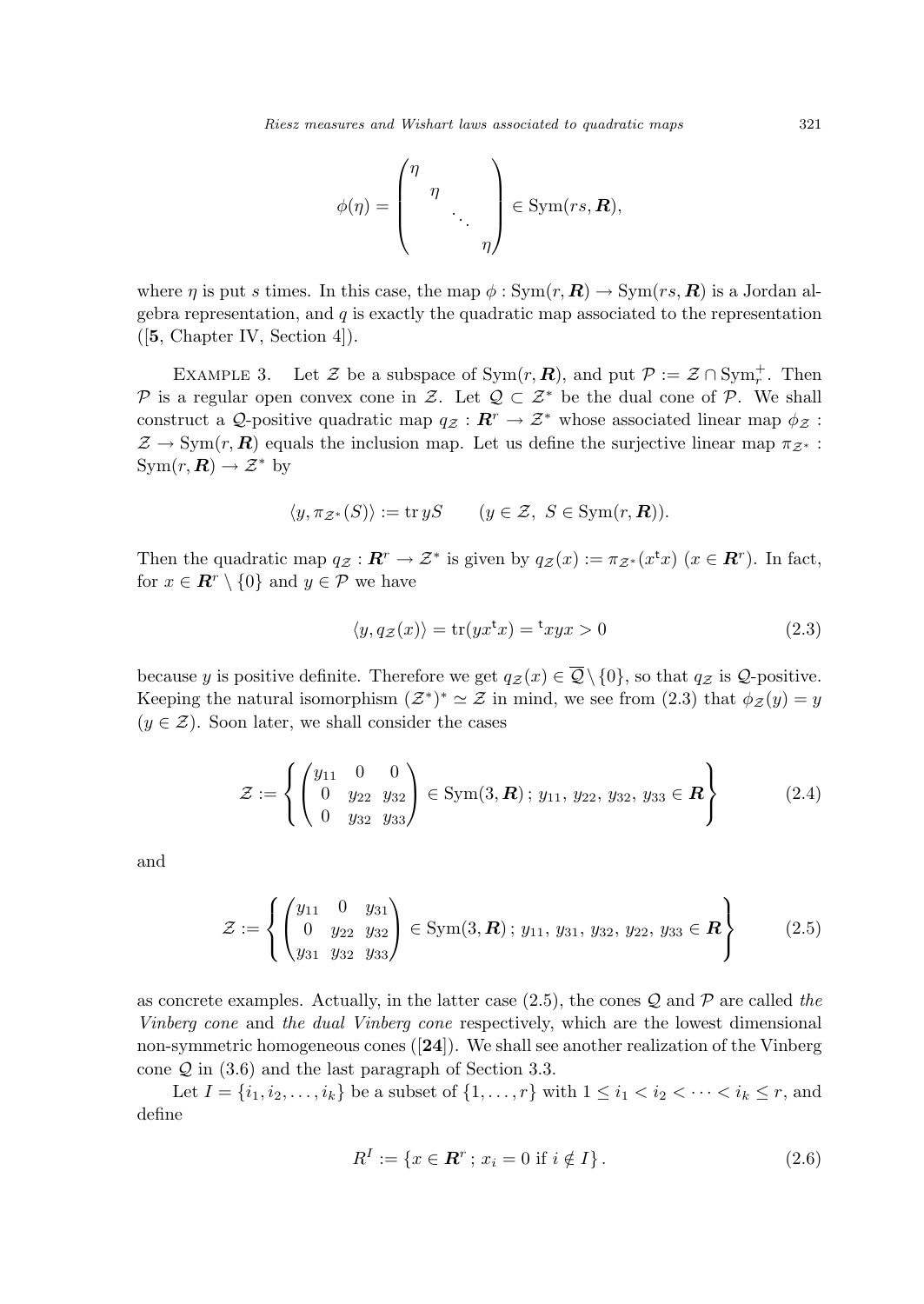We denote by  $q_Z^I$  the restriction of  $q_Z$  to the space  $R^I \subset \mathbb{R}^r$ . Clearly  $q_Z^I : R^I \to \mathcal{Z}^*$ is Q-positive. The associated linear map  $\phi_{q_Z}$ :  $\mathcal{Z} \to \text{Sym}(k, \mathbb{R})$  gives a submatrix of elements  $y \in \mathcal{Z}$ , that is,  $\phi_{q_Z^I}(y) = (y_{i_\alpha i_\beta})$ , which we denote by  $y_I$ .

## 2.2. Riesz measures and Wishart laws associated to quadratic maps.

In this section, for a given quadratic map q we define related Riesz measures and Wishart laws and we compute their Laplace transforms.

DEFINITION 2.3. For a regular open convex cone  $\Omega \subset \mathbb{R}^n$  and an  $\Omega$ -positive quadratic map  $q : \mathbf{R}^m \to \mathbf{R}^n$ , let the Riesz measure  $\mu_q$  associated to q be the image of the Lebesgue measure dx on  $\mathbb{R}^m$  by q. Namely, the measure  $\mu_q$  on  $\mathbb{R}^n$  is defined in such a way that

$$
\int_{\mathbf{R}^n} f(y) \,\mu_q(dy) = \int_{\mathbf{R}^m} f(q(x)) \, dx \tag{2.7}
$$

for a measurable function f on  $\mathbb{R}^n$ .

The terminology "the Riesz measure associated to  $q$ " is introduced by analogy to [5, Proposition VII.2.4]. The  $\Omega$ -positivity of q implies that the support of  $\mu_q$  is contained in the closure  $\overline{\Omega}$  of the cone  $\Omega$ .

LEMMA 2.4. Let  $\phi : (\mathbb{R}^n)^* \to \text{Sym}(m, \mathbb{R})$  be the linear map associated to q. Then, for  $\eta \in \Omega^*$ , the Laplace transform  $L_{\mu_q}(\eta) := \int_{\mathbf{R}^n} e^{-\langle \eta, y \rangle} \mu_q(dy)$  of  $\mu_q$  equals  $\pi^{m/2} (\det \phi(\eta))^{-1/2}.$ 

PROOF. By definition, we have  $L_{\mu_q}(\eta) = \int_{\mathbf{R}^m} e^{-x} \phi(\eta) x \, dx$ . Since  $\phi(\eta)$  is positive definite, the assertion follows from a formula of the Gaussian integral.

DEFINITION 2.5. The members of the exponential family  $\{\gamma_{q,\theta}\}_{\theta \in \Omega^*}$  generated by  $\mu_q$  are called the Wishart laws on  $\Omega$  associated to q. Namely,

$$
\gamma_{q,\theta}(dy) := \frac{e^{-\langle y,\theta \rangle}}{L_{\mu_q}(\theta)} \mu_q(dy) \qquad (y \in \mathbb{R}^n). \tag{2.8}
$$

REMARK 2.6. By  $(2.7), (2.8)$  and Lemma 2.4, we have for a measurable function f on  $\mathbb{R}^n$ 

$$
\int_{\mathbf{R}^n} f(y)\gamma_{q,\theta}(dy) = \pi^{-m/2} (\det \phi(\theta))^{1/2} \int_{\mathbf{R}^m} f(q(x)) e^{-\mathfrak{r}_x \phi(\theta)x} dx.
$$

Putting  $\Sigma := \phi(\theta)^{-1}$  and replacing the variable x by  $x/\sqrt{2}$ , we rewrite the right-hand side as

$$
(2\pi)^{-m/2} (\det \Sigma)^{-1/2} \int_{\mathbf{R}^m} f(q(x)/2) e^{-\mathfrak{t}_x \Sigma^{-1} x/2} dx.
$$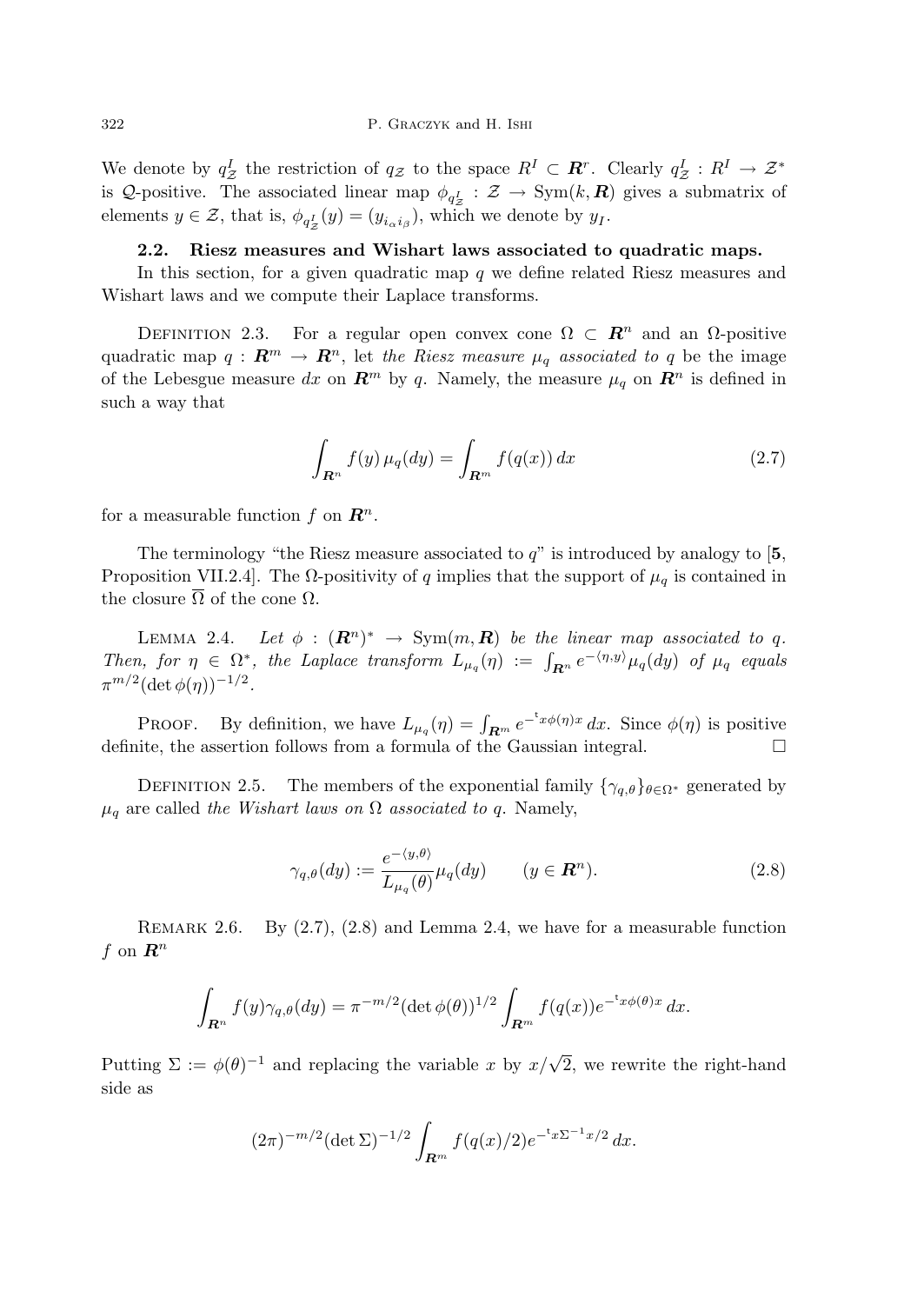Therefore, if X is an  $\mathbb{R}^m$ -valued random variable with the normal law  $N(0, \phi(\theta)^{-1})$ , then  $\gamma_{a,\theta}$  is nothing else but the law of  $Y := q(X)/2$ . In particular, the classical Wishart law as defined in [21, Definition 3.1.3] coincides with our  $\gamma_{q,\theta}$  in Example 2.

PROPOSITION 2.7. Let Y be an  $\mathbb{R}^n$ -valued random variable with the Wishart law  $\gamma_{q,\theta}$ . Then the Laplace transform  $L_{\gamma_{q,\theta}}(\eta) = E(e^{-\langle Y,\eta \rangle})$  of  $\gamma_{q,\theta}$  is given by

$$
L_{\gamma_{q,\theta}}(\eta) = \det(I_m + \phi(\theta)^{-1}\phi(\eta))^{-1/2}
$$

for  $\eta \in -\theta + \Omega^*$ .

PROOF. By definition, we have  $L_{\gamma_q,\theta}(\eta) = L_{\mu_q}(\theta)^{-1} L_{\mu_q}(\eta + \theta)$ . Thus the formula follows from Lemma 2.4 and the observation that  $(\det \phi(\theta))^{-1} \det \phi(\eta + \theta) =$  $\det{\{\phi(\theta)^{-1}(\phi(\theta) + \phi(\eta))\}} = \det(I_m + \phi(\theta)^{-1}\phi(\eta)).$ 

## 2.3. Moments of Wishart laws: quadratic case.

First we shall consider the mean and the covariance of the Wishart law  $\gamma_{a,\theta}$ . It is well known ([19]) that the mean  $E(\langle Y, \eta \rangle)$  is given by the directional derivative  $-D_n \log L_n(\theta)$ , while the covariance  $E((\langle Y, \eta \rangle - M)(\langle Y, \eta' \rangle - M'))$  equals  $D_{\eta}D_{\eta'}$  log  $L_{\mu}(\theta)$ . Using Lemma 2.4 we obtain

THEOREM 2.8. Let Y be an  $\mathbb{R}^n$ -valued random variable with the Wishart law  $\gamma_{q,\theta}$ . (i) For  $\eta \in (\mathbf{R}^n)^*$ , one has

$$
E(\langle Y, \eta \rangle) = \text{tr}\,\phi(\theta)^{-1}\phi(\eta)/2.
$$

(ii) For  $\eta, \eta' \in (\mathbf{R}^n)^*$ , one has

$$
E((\langle Y, \eta \rangle - M)(\langle Y, \eta' \rangle - M')) = \text{tr}\,\phi(\theta)^{-1}\phi(\eta)\phi(\theta)^{-1}\phi(\eta')/2,
$$

where  $M := E(\langle Y, \eta \rangle)$  and  $M' := E(\langle Y, \eta' \rangle)$ .

Computation of higher moments of the Wishart law  $\gamma_{q,\theta}$  boils down to writing explicitly higher derivatives of the Laplace transform  $L_{\mu_q}(\theta) = \pi^{m/2} (\det \phi(\theta))^{-1/2}$ . It can be done similarly as in [9, Lemma 5]. For an element  $\pi$  of the symmetric group  $\mathfrak{S}_N$ , we write  $C(\pi)$  for the set of cycles of  $\pi$ .

THEOREM 2.9. Let Y be an  $\mathbb{R}^n$ -valued random variable with the Wishart law  $\gamma_{q,\theta}$ . For  $\eta_1, \eta_2, \ldots, \eta_N \in (\mathbb{R}^n)^*$ , one has

$$
E(\langle Y, \eta_1 \rangle \langle Y, \eta_2 \rangle \dots \langle Y, \eta_N \rangle) = \sum_{\pi \in \mathfrak{S}_N} \left(\frac{1}{2}\right)^{\sharp C(\pi)} \prod_{c \in C(\pi)} \text{tr}\left(\prod_{j \in c} \phi(\theta)^{-1} \phi(\eta_j)\right).
$$

#### 2.4. Wishart laws associated to virtual quadratic maps.

We shall consider virtual quadratic maps, that is 'formal linear combinations' of quadratic maps, and the associated Wishart laws. First we introduce the notion of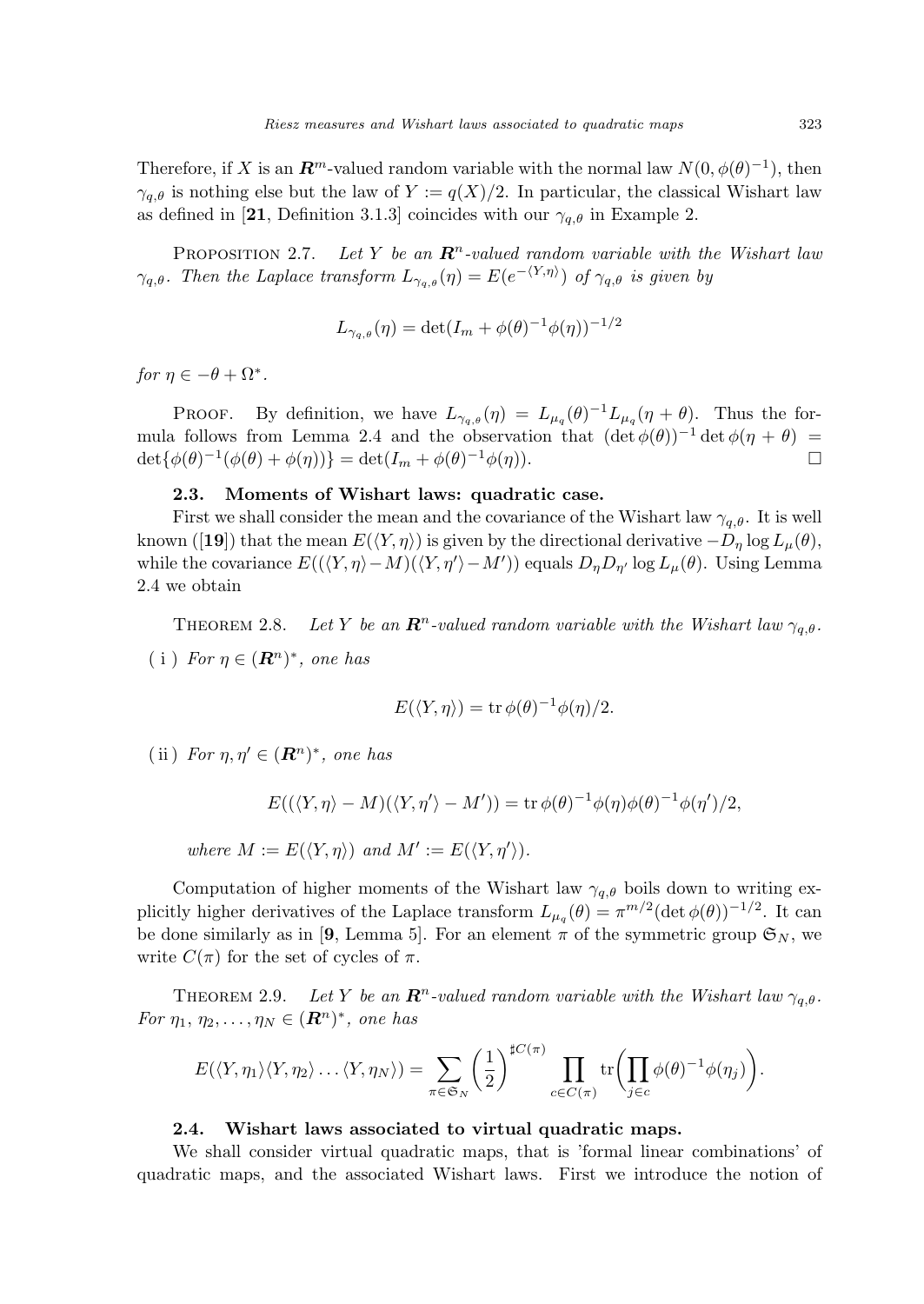direct sum of quadratic maps. Let  $q_i: \mathbf{R}^{m_i} \to \mathbf{R}^{n}$   $(i = 1, \ldots, s)$  be  $\Omega$ -positive quadratic maps. Then the direct sum  $q = q_1 \oplus q_2 \oplus \cdots \oplus q_s$  is an  $\mathbb{R}^n$ -valued quadratic map on  $\mathbb{R}^{m_1} \oplus \mathbb{R}^{m_2} \oplus \cdots \oplus \mathbb{R}^{m_s}$  given by

$$
q(x) := q_1(x_1) + q_2(x_2) + \cdots + q_s(x_s) \quad \bigg(x = \sum_{i=1}^s x_i, \ x_i \in \mathbf{R}^{m_i}\bigg).
$$

It is easy to see that q is also  $\Omega$ -positive. If  $q_1 = q_2 = \cdots = q_s$ , then the direct sum q is denoted by  $q_1^{\oplus s}$ .

The linear map  $\phi : (\mathbf{R}^n)^* \to \text{Sym}(m, \mathbf{R})$   $(m := \sum_{i=1}^s m_i)$  associated to the direct sum  $q = \sum^{\oplus} q_i$  is given by

$$
\phi(\eta) = \begin{pmatrix} \phi_1(\eta) & & \\ & \phi_2(\eta) & \\ & & \ddots \\ & & & \phi_s(\eta) \end{pmatrix} \qquad (\eta \in (\mathbb{R}^n)^*). \tag{2.9}
$$

Conversely, if a symmetric matrix  $\phi(\eta)$  is expressed by  $\phi_1(\eta), \ldots, \phi_s(\eta)$  as above for all  $\eta \in (\mathbb{R}^n)^*$ , then the corresponding quadratic map q is the direct sum of  $q_1, \ldots, q_s$ . In Example 1, the quadratic map  $q: \mathbb{R}^4 \to \mathbb{R}^3$  is the direct sum of 4 quadratic maps  $q_i: \mathbf{R} \ni x \mapsto x^2v_i \in \mathbf{R}^3$   $(i = 1, \ldots, 4)$ , where

$$
v_1 := \begin{pmatrix} 0 \\ 0 \\ 1 \end{pmatrix}, \quad v_2 := \begin{pmatrix} 1 \\ 0 \\ 1 \end{pmatrix}, \quad v_3 := \begin{pmatrix} 1 \\ 1 \\ 1 \end{pmatrix}, \quad q_4 := \begin{pmatrix} 0 \\ 1 \\ 1 \end{pmatrix}.
$$

In Example 2, we see that  $q_{r,s}$ : Mat $(r,s; \mathbf{R}) \to \text{Sym}(r, \mathbf{R})$  is naturally identified with  $q_{r,1}^{\oplus s}$ . In Example 3 with  $\mathcal Z$  given by (2.4), we have  $q_{\mathcal Z}=q_{\mathcal Z}^{\{1\}}\oplus q_{\mathcal Z}^{\{2,3\}}$  $\mathcal{Z}^{(2,3)}$ , while we do not have such a decomposition for the case  $(2.5)$ .

Let  $q_i: \mathbf{R}^{m_i} \to \mathbf{R}^n$   $(i = 1, 2)$  be  $\Omega$ -positive quadratic maps, and q the direct sum  $q_1 \oplus q_2$ . Then it is easy to see that the measure  $\mu_q$  equals the convolution  $\mu_{q_1} * \mu_{q_2}$ . Thus, for  $\theta \in \Omega^*$  we have  $L_{\mu_q}(\theta) = L_{\mu_{q_1}}(\theta) L_{\mu_{q_2}}(\theta)$  and  $\gamma_{q,\theta} = \gamma_{q_1,\theta} * \gamma_{q_2,\theta}$ . In general, if we set  $q=q_1^{\oplus s_1}\oplus q_2^{\oplus s_2}\oplus \cdots \oplus q_t^{\oplus s_t} \text{ for $\Omega$-positive quadratic maps }q_i:\boldsymbol{R}^{m_i}\rightarrow \boldsymbol{R}^n\;(i=1,2,\ldots,t)$ and positive integers  $s_1, s_2, \ldots, s_t$ , then we have

$$
L_{\mu_q}(\theta) = \prod_{i=1}^t L_{\mu_{q_i}}(\theta)^{s_i} \quad (\theta \in \Omega^*).
$$
 (2.10)

Now we remark that, even though  $s_i$ 's are not positive integers, there may exist a positive measure  $\mu_q$  on  $\overline{\Omega}$  for which the relation (2.10) holds.

DEFINITION 2.10. For real numbers  $s_1, \ldots, s_t$ , we call a formal sum  $q = q_1^{\oplus s_1} \oplus$  $q_2^{\oplus s_2} \oplus \cdots \oplus q_t^{\oplus s_t}$  a *virtual*  $\Omega$ -positive quadratic map. If a positive measure  $\mu_q$  satisfying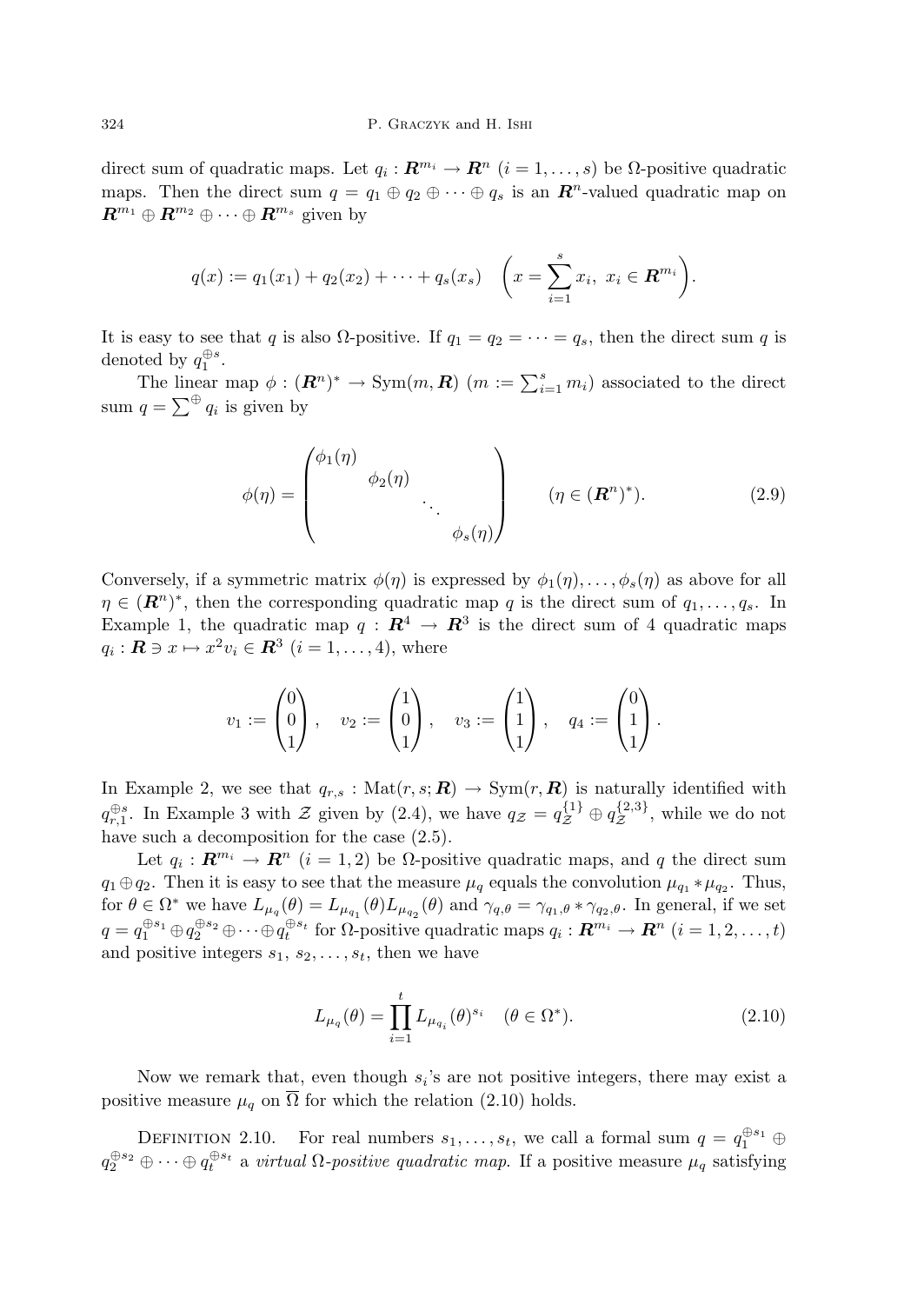$(2.10)$  exists, then  $\mu_q$  is called the Riesz measure associated to q. In this case, the Wishart laws  $\gamma_{q,\theta}$  ( $\theta \in \Omega^*$ ) are defined again as members of the exponential family generated by  $\mu_q$ .

Observe that by the injectivity of the Laplace transform, the Riesz measure  $\mu_q$ associated to a virtual  $q$  is unique if it exists.

PROPOSITION 2.11. Let  $q_i: \mathbf{R}^{m_i} \to \mathbf{R}^n$   $(i = 1, \ldots, t)$  be  $\Omega$ -positive quadratic maps. Assume that there exists a measure  $\mu_q$  associated to the virtual quadratic map  $q = q_1^{\oplus s_1} \oplus \cdots \oplus q_t^{\oplus s_t}$  for certain  $s_1, \ldots, s_t \in \mathbb{R}$ . Let Y be an  $\mathbb{R}^n$ -valued random variable with the Wishart law  $\gamma_{q,\theta}$ . Then the Laplace transform  $L_{\gamma_{q,\theta}}(\eta) = E(e^{-\langle Y,\eta \rangle})$  of the law  $\gamma_{q,\theta}$  is given by

$$
L_{\gamma_{q,\theta}}(\eta) = \prod_{i=1}^{t} L_{\gamma_{q_i,\theta}}(\eta)^{s_i} = \prod_{i=1}^{t} \det(I_{m_i} + \phi_i(\theta)^{-1} \phi_i(\eta))^{-s_i/2}
$$

for  $\eta \in -\theta + \Omega^*$ .

PROOF. We have  $L_{\gamma_q,\theta}(\eta) = L_{\mu_q}(\theta)^{-1} L_{\mu_q}(\eta + \theta)$  by definition, and the right-hand side equals  $\prod_{i=1}^{t} (L_{\mu_{q_i}}(\theta)^{-1} L_{\mu_{q_i}}(\eta+\theta))^{s_i}$ by (2.10). Since  $L_{\gamma_{q_i},\theta}(\eta) = L_{\mu_{q_i}}(\theta)^{-1} L_{\mu_{q_i}}(\eta +$  $\theta$ ), we obtain the first equality. The second equality follows from Proposition 2.7.  $\Box$ 

2.5. Moments of Wishart laws: general case.

Since we see immediately from (2.10) that

$$
\log L_{\mu_q}(\theta) = \sum_{i=1}^t s_i \log L_{\mu_{q_i}}(\theta),
$$

the virtual version of Theorem 2.8 is given as follows:

PROPOSITION 2.12. Under the same assumption of Proposition 2.11, one has

( i )  $E(\langle Y, \eta \rangle) = \sum_{i=1}^{t} s_i \operatorname{tr} \phi_i(\theta)^{-1} \phi_i(\eta) / 2$  for  $\eta \in (\mathbb{R}^n)^*$ , (i)  $E((Y, \eta) - \sum_{i=1}^{\infty} s_i \alpha \varphi_i(\theta) - \varphi_i(\eta)/2$  for  $\eta \in (I\mathcal{E})$ ,<br>
(ii)  $E((\langle Y, \eta \rangle - M)(\langle Y, \eta' \rangle - M')) = \sum_{i=1}^{\infty} s_i \operatorname{tr} \varphi_i(\theta)^{-1} \varphi_i(\eta) \varphi_i(\theta)^{-1} \varphi_i(\eta')/2$  for  $\eta, \eta' \in$  $(\mathbf{R}^n)^*$ , where  $M := E(\langle Y, \eta \rangle)$  and  $M' := E(\langle Y, \eta' \rangle)$ .

As for higher moments, we generalize the formula in Theorem 2.9 as follows:

Theorem 2.13. Under the same assumption of Proposition 2.11, one has

$$
E(\langle Y, \eta_1 \rangle \langle Y, \eta_2 \rangle \cdots \langle Y, \eta_N \rangle) = \sum_{\pi \in \mathfrak{S}_N} \left( \frac{1}{2} \right)^{\sharp C(\pi)} \prod_{c \in C(\pi)} \left\{ \sum_{i=1}^t s_i \operatorname{tr} \left( \prod_{j \in c} \phi_i(\theta)^{-1} \phi_i(\eta_j) \right) \right\}.
$$
 (2.11)

for  $\eta_1, \eta_2, \ldots, \eta_N \in (\mathbf{R}^n)^*$ .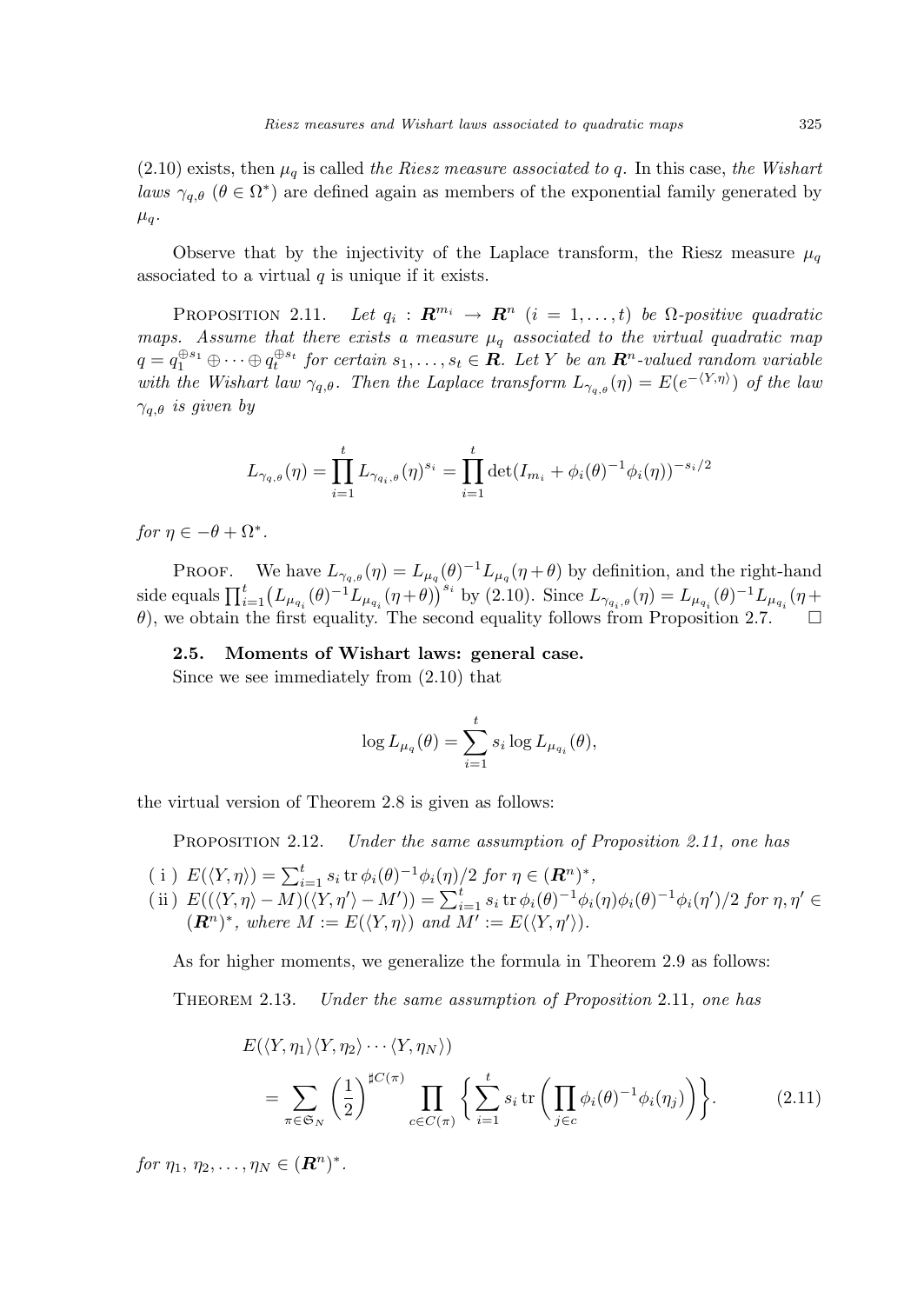Theorem 2.13 easily follows by  $(2.9)$  from Theorem 2.9 when  $s_1, \ldots, s_t$  are positive integers, that is,  $q$  is a true quadratic map. To prove  $(2.11)$  for general case, one verifies that the quantity  $E(\langle Y, \eta_1 \rangle \langle Y, \eta_2 \rangle \cdots \langle Y, \eta_N \rangle)$  is a polynomial of  $s_1, \ldots, s_t$ . For this purpose, we make some calculations involving the semi-invariants or the cummulants (cf. [19]). We omit the details.

Another possibility is to prove first the following Proposition and next apply polarization.

PROPOSITION 2.14. One has

$$
E(\langle Y, \eta \rangle^N) = \sum_{\ell=1}^N \frac{1}{\ell!} \sum_{k_1 + k_2 + \dots + k_\ell = N} \frac{(-1)^N N!}{k_1 k_2 \cdots k_\ell} \prod_{j=1}^\ell \left( \sum_{i=1}^t \frac{s_i}{2} \text{tr}(\phi_i(\theta)^{-1} \phi_i(\eta))^{k_j} \right). \tag{2.12}
$$

#### 2.6. Group equivariance of the Wishart laws.

Let  $G(\Omega)$  be the linear automorphism group  $\{q \in GL(n,\mathbf{R})\colon q\Omega = \Omega\}$  of  $\Omega$ . For an  $\Omega$ -positive quadratic map  $q : \mathbb{R}^m \to \mathbb{R}^n$  and  $q \in G(\Omega)$ , the quadratic map  $q \circ q : \mathbb{R}^m \to$  $\mathbb{R}^n$  is again  $\Omega$ -positive. It is easy to see that the Riesz measure  $\mu_{q \circ q}$  is the image of  $\mu_q$ by  $g$ , that is,

$$
\mu_{g \circ q}(A) = \mu_q(g^{-1}A) \tag{2.13}
$$

for a measurable set  $A \subset \mathbb{R}^n$ . Let us discuss the Wishart laws  $\gamma_{g \circ q, \theta}$  for  $\theta \in \Omega^*$ . For  $\eta \in (\mathbb{R}^n)^*$ , we denote by  $g^*\eta$  the linear form  $\eta \circ g \in (\mathbb{R}^n)^*$ . If  $\eta \in \Omega^*$ , then  $g^*\eta \in \Omega^*$ because  $\langle y, g^* \eta \rangle = \langle gy, \eta \rangle > 0$  for  $y \in \overline{\Omega} \setminus \{0\}$ . We observe

$$
L_{\mu_q}(g^*\theta) = \int_{\mathbf{R}^m} e^{-\langle q(x), g^*\theta \rangle} dx = \int_{\mathbf{R}^m} e^{-\langle g \circ q(x), \theta \rangle} dx = L_{\mu_{g \circ q}}(\theta). \tag{2.14}
$$

Therefore, denoting by  $1_A$  the characteristic function of a measurable set  $A \subset \mathbb{R}^n$ , we have

$$
\gamma_{g \circ q, \theta}(A) = \frac{1}{L_{\mu_{g \circ q}}(\theta)} \int_{\mathbf{R}^m} 1_A(g \circ q(x)) e^{-\langle g \circ q(x), \theta \rangle} dx
$$
  
= 
$$
\frac{1}{L_{\mu_q}(g^*\theta)} \int_{\mathbf{R}^m} 1_{g^{-1}A}(q(x)) e^{-\langle q(x), g^*\theta \rangle} dx = \gamma_{q, g^*\theta}(g^{-1}A).
$$
 (2.15)

We restate (2.15) as follows.

LEMMA 2.15. Let g be an element of  $G(\Omega)$ . If a random variable Y obeys the Wishart law  $\gamma_{q,\theta}$ , the law of gY is  $\gamma_{q\circ q,(q^{-1})^*\theta}$ .

Let  $q_i: \mathbf{R}^{m_i} \to \mathbf{R}^n$   $(i = 1, ..., t)$  be  $\Omega$ -positive quadratic maps, and q the virtual quadratic map  $q_1^{\oplus s_1} \oplus \cdots \oplus q_t^{\oplus s_t}$  with  $s_1, \ldots, s_t \in \mathbf{R}$ . Then we define  $g \circ q$  to be the virtual quadratic map  $(g \circ q_1)^{\oplus s_1} \oplus \cdots \oplus (g \circ q_t)^{\oplus s_t}$ .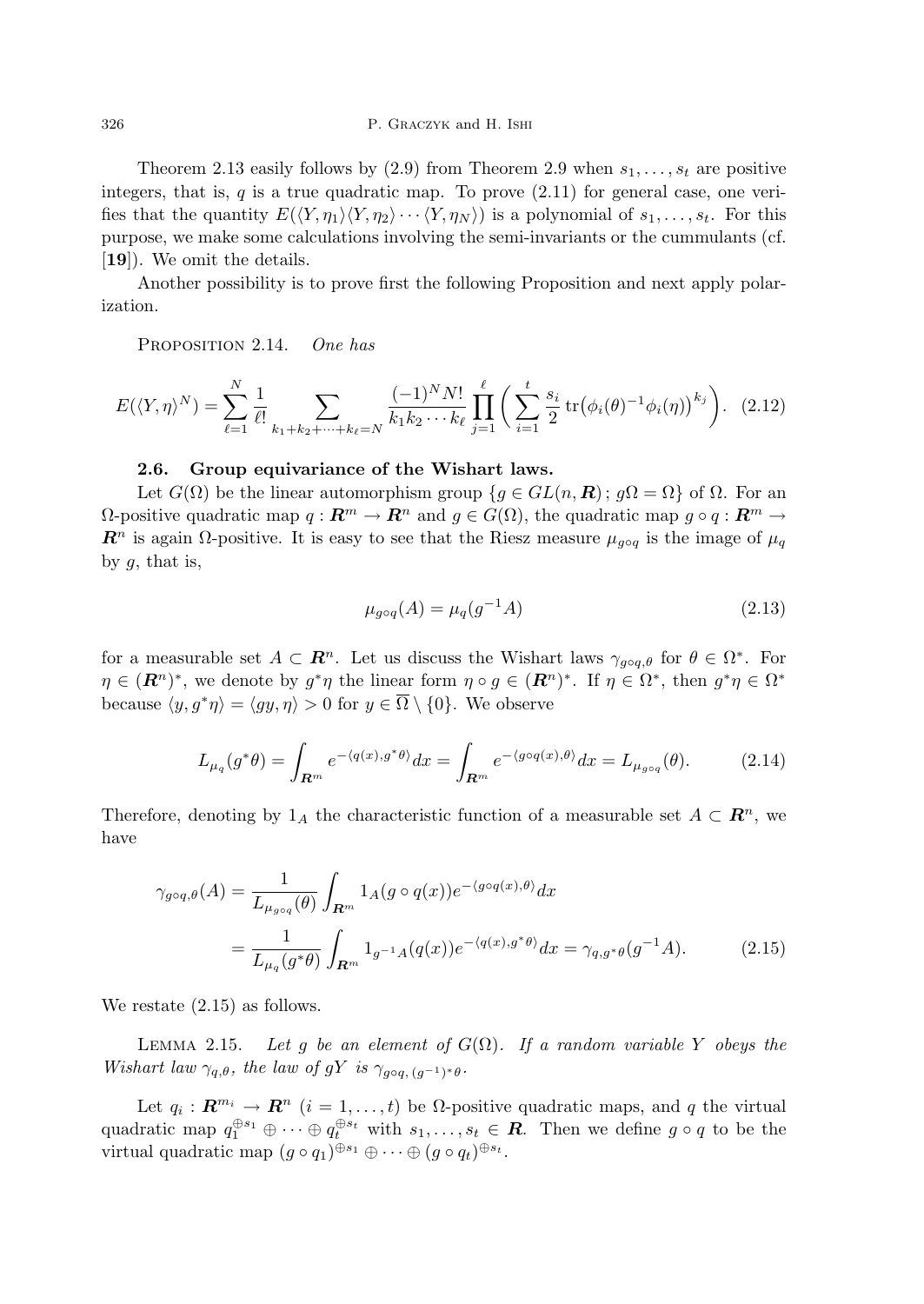PROPOSITION 2.16. If the Riesz measure  $\mu_q$  exists, then the Riesz measure  $\mu_{q \circ q}$ exists and equals the image of  $\mu_q$  by g. Moreover  $\gamma_{g \circ q, (g^{-1})^* \theta}$  is the image of  $\gamma_{q, \theta}$  by g.

PROOF. ' be the image of  $\mu_q$  by g. For  $\theta \in \Omega^*$ , we have

$$
L_{\mu'}(\theta) = \int_{\mathbf{R}^n} e^{-\langle y, \theta \rangle} \mu'(dy) = \int_{\mathbf{R}^n} e^{-\langle gy, \theta \rangle} \mu_q(dy)
$$

$$
= \int_{\mathbf{R}^n} e^{-\langle y, g^* \theta \rangle} \mu_q(dy) = L_{\mu_q}(g^* \theta).
$$
(2.16)

By (2.10) and (2.14), the last term equals  $\prod_{i=1}^{t} L_{\mu_{q_i}}(g^*\theta)^{s_i} = \prod_{i=1}^{t} L_{\mu_{g \circ q_i}}(\theta)^{s_i}$ . Thus we get  $L_{\mu'}(\theta) = \prod_{i=1}^{t} L_{\mu_{g \circ q_i}}(\theta)^{s_i}$  which means  $\mu' = \mu_{g \circ q}$  by (2.10).

Let  $\gamma'$  be the image of  $\gamma_{q,\theta}$  by g. Similarly to (2.16), we have  $L_{\gamma'}(\eta) = L_{\gamma_{q,\theta}}(g^*\eta)$  for  $\eta \in -(g^{-1})^*\theta + \Omega^*,$  while  $L_{\gamma_{g \circ q_i(g^{-1})^*\theta}}(\eta) = L_{\gamma_{q_i,\theta}}(g^*\eta)$  by Lemma 2.15. On the other hand, we see from Proposition 2.11 that

$$
L_{\gamma_{q,\theta}}(g^*\eta) = \prod_{i=1}^t L_{\gamma_{q_i,\theta}}(g^*\eta)^{s_i} = \prod_{i=1}^t L_{\gamma_{g\circ q_i,(g^{-1})^*\theta}}(\eta)^{s_i} = L_{\gamma_{g\circ q,(g^{-1})^*\theta}}(\eta).
$$

Thus we get  $L_{\gamma'}(\eta) = L_{\gamma_{g \circ q, (g^{-1})^*\theta}}(\eta)$ , so that  $\gamma' = \gamma_{g \circ q, (g^{-1})^*\theta}$  by the injectivity of the Laplace transform.  $\Box$ 

Let Aut $(\Omega, q)$  be the set of pairs  $(g_1, g_2) \in G(\Omega) \times GL(m, \mathbb{R})$  for which  $g_1 \circ q = q \circ g_2$ . Then Aut $(\Omega, q)$  forms a Lie subgroup of  $GL(n, \mathbf{R}) \times GL(m, \mathbf{R})$ , and we have a group homomorphism

$$
pr_1: \operatorname{Aut}(\Omega, q) \ni (g_1, g_2) \mapsto g_1 \in G(\Omega).
$$

The condition  $(g_1, g_2) \in \text{Aut}(\Omega, q)$  is also equivalent to

$$
\phi_q(g_1^*\eta) = {}^{\mathrm{t}}g_2\phi_q(\eta)g_2 \quad (\eta \in (\mathbf{R}^n)^*). \tag{2.17}
$$

Then we obtain

$$
\det \phi_q(g_1^*\eta) = C \det \phi_q(\eta) \quad (\eta \in (\mathbf{R}^n)^*)
$$
\n(2.18)

with  $C = (\det g_2)^2$ , which means that  $\det \phi_q(\eta)$  is a relatively invariant polynomial on  $(\mathbb{R}^n)^*$  under the contragredient action of  $pr_1(\text{Aut}(\Omega, q))$ . The following proposition describes a transformation rule of the family of the Wishart laws  $\{\gamma_{q,\theta}\}_{\theta \in \Omega^*}$  under the group  $pr_1(\text{Aut}(\Omega, q)).$ 

PROPOSITION 2.17. For a measurable set  $A \subset \mathbb{R}^n$  and  $(g_1, g_2) \in \text{Aut}(\Omega, q)$ , one has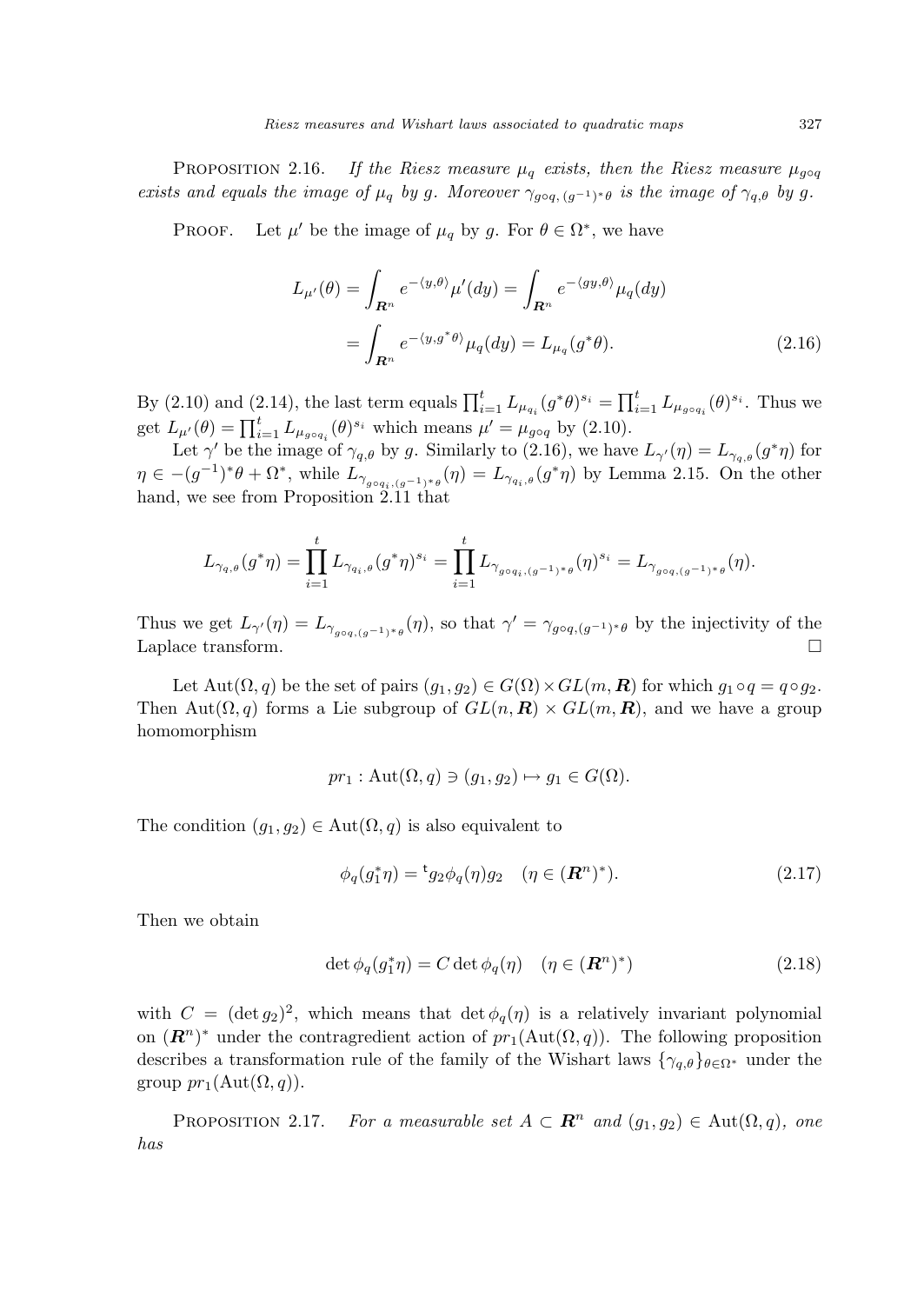(i)  $\mu_q(g_1^{-1}A) = \mu_{g_1 \circ q}(A) = |\det g_2|^{-1} \mu_q(A)$ , (ii)  $\gamma_{q,g_1^*\theta}(A) = \gamma_{q,\theta}(g_1A).$ 

PROOF. (i) Because of  $(2.13)$ , we only have to show the second equality. By definition, we have

$$
\mu_{g_1 \circ q}(A) = \int_{\mathbf{R}^m} 1_A(g_1 \circ q(x)) dx = \int_{\mathbf{R}^m} 1_A(q \circ g_2(x)) dx.
$$

Putting  $x' = g_2x$ , the last term equals

$$
|\det g_2|^{-1} \int_{\mathbf{R}^m} 1_A(q(x')) dx' = |\det g_2|^{-1} \mu_q(A),
$$

whence (i) follows.

(ii) By (2.15), we get for  $y \in \mathbb{R}^n$ 

$$
\gamma_{q,g_1^*\theta}(dy) = \gamma_{g_1 \circ q, \theta}(g_1 dy) = \frac{e^{-\langle g_1 y, \theta \rangle}}{L_{\mu_{g_1 \circ q}}(\theta)} \mu_{g_1 \circ q}(g_1 dy),
$$

Since  $\mu_{g_1 \circ q} = |\det g_2|^{-1} \mu_q$  by (i), the last term equals

$$
\frac{e^{-\langle g_1y,\theta\rangle}}{|\det g_2|^{-1}L_{\mu_q}(\theta)}|\det g_2|^{-1}\mu_q(g_1dy)=\gamma_{q,\theta}(g_1dy).
$$

Hence (ii) is verified.  $\Box$ 

## 3. Homogeneous Case.

#### 3.1. Homogeneous quadratic map.

DEFINITION 3.1. An  $\Omega$ -positive map  $q : \mathbb{R}^m \to \mathbb{R}^n$  is said to be *homogeneous* if, for any  $y, y' \in \Omega$ , there exists  $(g_1, g_2) \in \text{Aut}(\Omega, q)$  for which  $g_1y = y'$ . In other words, q is homogeneous if  $pr_1(\text{Aut}(\Omega, q))$  acts on  $\Omega$  transitively.

In this case,  $\Omega$  is clearly a homogeneous cone, that is, a linear group on  $\mathbb{R}^n$  acts on the cone  $\Omega$  transitively. Then the dual cone  $\Omega^* \subset (\mathbb{R}^n)^*$  is also a homogeneous cone on which the group  $pr_1(\text{Aut}(\Omega, q))$  acts transitively by the contragredient action ([25]). We see from  $(2.1)$  and  $(2.17)$  that the quadratic map q is homogeneous if and only if the associated linear map  $\phi_q:(\mathbf{R}^n)^* \to \text{Sym}(m,\mathbf{R})$  is a representation of the dual cone  $\Omega^*$ in the sense of Rothaus [23] (see also [16]).

A typical example of a homogeneous cone is  $\text{Sym}_r^+ \subset \text{Sym}(r, \mathbb{R})$ . For  $A \in GL(r, \mathbb{R})$ , we denote by  $\rho(A)$  the linear map on Sym $(r, R)$  defined by  $\rho(A)y := Ay^{\dagger}A$  (y Sym $(r, \mathbf{R})$ ). Then the group  $\rho(GL(r, \mathbf{R}))$  acts on Sym<sup>+</sup><sub>r</sub> transitively. Moreover, the linear automorphism group  $G(\text{Sym}_r^+)$  equals  $\rho(GL(r,\mathbf{R}))$ . We see that the quadratic map  $q_{r,s} : \text{Mat}(r, s; \mathbf{R}) \to \text{Sym}(r, \mathbf{R})$  in Example 2 is homogeneous. Indeed, we have a surjec-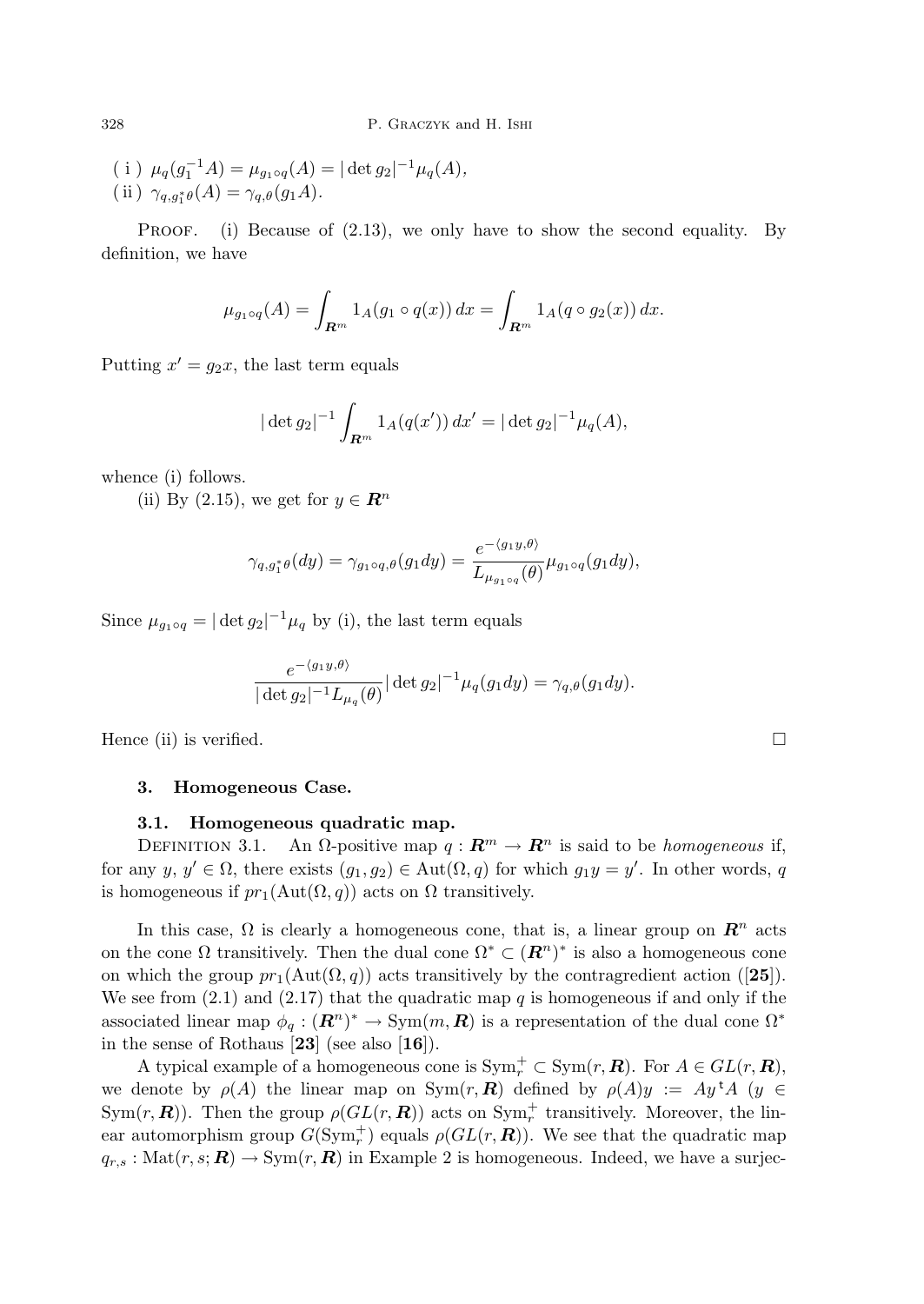tive homomorphism  $GL(r, \mathbf{R}) \times O(s) \ni (A, B) \mapsto (\rho(A), \tau_{r,s}(A, B)) \in \text{Aut}(\text{Sym}^+_r, q_{r,s}),$ where  $\tau_{r,s}(A, B)$  is a linear map on Mat $(r, s; R)$  given by  $\tau_{r,s}(A, B)x := AxB^{-1}$  $(x \in Mat(r, s; \mathbf{R}))$ . Thus we have  $pr_1(\text{Aut}(\text{Sym}_r^+, q_{r,s})) = \rho(GL(r, \mathbf{R}))$ , which acts on Sym<sup>+</sup><sub>r</sub> transitively.

For a subset  $I \subset \{1, \ldots, r\}$ , we denote by  $q^I$  the restriction of  $q_{r,1}: \mathbf{R}^r \to \text{Sym}(r, \mathbf{R})$ to the space  $R^I \subset \mathbb{R}^r$  defined in (2.6). The map  $q^I$  coincides with  $q^I_{\mathcal{Z}}$  in Example 3 with  $\mathcal{Z} = \text{Sym}(r, \mathbf{R})$ . Let us observe that  $q^I$  is homogeneous in general. Let  $P^I$  be the linear group consisting of  $A \in GL(r, \mathbb{R})$  for which  $AR^I = R^I$ . For example, if  $r = 3$ , we have

$$
P^{\{1\}} = \left\{ A = \begin{pmatrix} a_{11} & a_{12} & a_{13} \\ 0 & a_{22} & a_{23} \\ 0 & a_{32} & a_{33} \end{pmatrix} \, ; \, A \in GL(3, \mathbb{R}) \right\},\tag{3.1}
$$

$$
P^{\{2,3\}} = \left\{ A = \begin{pmatrix} a_{11} & 0 & 0 \\ a_{21} & a_{22} & a_{23} \\ a_{31} & a_{32} & a_{33} \end{pmatrix} \, ; \, A \in GL(3, \mathbb{R}) \right\}.
$$
 (3.2)

Since we have a homomorphism  $P^I \ni A \mapsto (\rho(A), A) \in \text{Aut}(\text{Sym}_r^+, q^I)$ , it is enough to show that  $\rho(P^I)$  acts on  $Sym_r^+$  transitively. Put  $k := \sharp I$  and take a permutation matrix  $w_0 \in \mathfrak{S}_r \subset GL(r, \mathbb{R})$  sending  $R^{\{r-k+1,\dots,r\}}$  onto  $R^I$ . Then we have  $P^{I} = w_0 P^{r-k+1,\ldots,r} w_0^{-1}$ , and

$$
P^{\{r-k+1,\dots,r\}} = \left\{ \begin{pmatrix} A_1 & 0 \\ A_2 & A_3 \end{pmatrix} ; \begin{array}{l} A_1 \in GL(k,\mathbf{R}), \quad A_2 \in \text{Mat}(r-k+1,k;\mathbf{R}) \\ A_3 \in GL(r-k+1,\mathbf{R}) \end{array} \right\}.
$$

Since  $P^{\{r-k+1,\ldots,r\}}$  contains the group of lower triangular matrices,  $\rho(P^{\{r-k+1,\ldots,r\}})$  acts on Sym<sup>+</sup> transitively. Therefore  $\rho(P^I) = \rho(w_0)\rho(P^{\{r-k+1,\ldots,r\}})\rho(w_0)^{-1}$  also acts on  $\text{Sym}_r^+$  transitively, so that  $q^I$  is homogeneous.

Coming back to the examples (3.1) and (3.2), we note that  $q = q^{\{1\}} \oplus q^{\{2,3\}}$  is not homogeneous as  $\text{Sym}_3^+$ -positive quadratic map, while both  $q^{\{1\}}$  and  $q^{\{2,3\}}$  are. Indeed, the image of q generates the space  $\mathcal{Z} \subset \text{Sym}(3,\mathbf{R})$  in (2.4). Thus, if  $(g_1, g_2) \in \text{Aut}(\text{Sym}_3^+, q)$ , then  $g_1$  must preserve both  $\mathcal Z$  and  $\text{Sym}_3^+$ . Let us take  $y \in \text{Sym}_3^+ \setminus \mathcal Z$ . Then  $g_1$  does not send  $I_3 \in \text{Sym}_3^+$  to y because  $I_3 \in \mathcal{Z}$ . Thus the action of  $pr_1(\text{Aut}(\text{Sym}_3^+, q))$  on  $\text{Sym}_3^+$  is not transitive.

On the other hand, if we regard q as a map from  $R^{\{1\}} \oplus R^{\{2,3\}}$  to  $\mathcal{Z}$ , then q is a homogeneous  $\mathcal{P}$ -positive quadratic map, where  $\mathcal{P} := \mathcal{Z} \cap Sym_3^+$ . In fact, since  $(\rho(A), A) \in$  $\text{Aut}(\mathcal{P}, q^{\{1\}}) \cap \text{Aut}(\mathcal{P}, q^{\{2,3\}})$  for  $A \in P^{\{1\}} \cap P^{\{2,3\}}$ , we have  $\rho(A) \in pr_1(\text{Aut}(\mathcal{P}, q)).$ Therefore  $pr_1(\text{Aut}(\mathcal{P}, q))$  contains a group  $\rho(P^{\{1\}} \cap P^{\{2,3\}})$  which acts on  $\mathcal P$  transitively.

In Example 1, the quadratic map  $q: \mathbb{R}^4 \to \mathbb{R}^3$  is not homogeneous because  $\Omega \subset \mathbb{R}^4$ in  $(2.2)$  is not a homogeneous cone  $([14])$ .

### 3.2. Matrix realization of homogeneous cones.

In this section, we shall discuss a homogeneous cone realized as  $\mathcal{P}_{\mathcal{V}} = \mathcal{Z}_{\mathcal{V}} \cap \text{Sym}_{N}^{+}$ with  $\mathcal{Z}_{\mathcal{V}} \subset \text{Sym}(N, \mathbf{R})$  constructed from an appropriate system  $\mathcal{V} = \{V_{lk}\}\$  of vector spaces in a specific way explained below, following  $[15, \text{ section } 3.1]$ . The investigation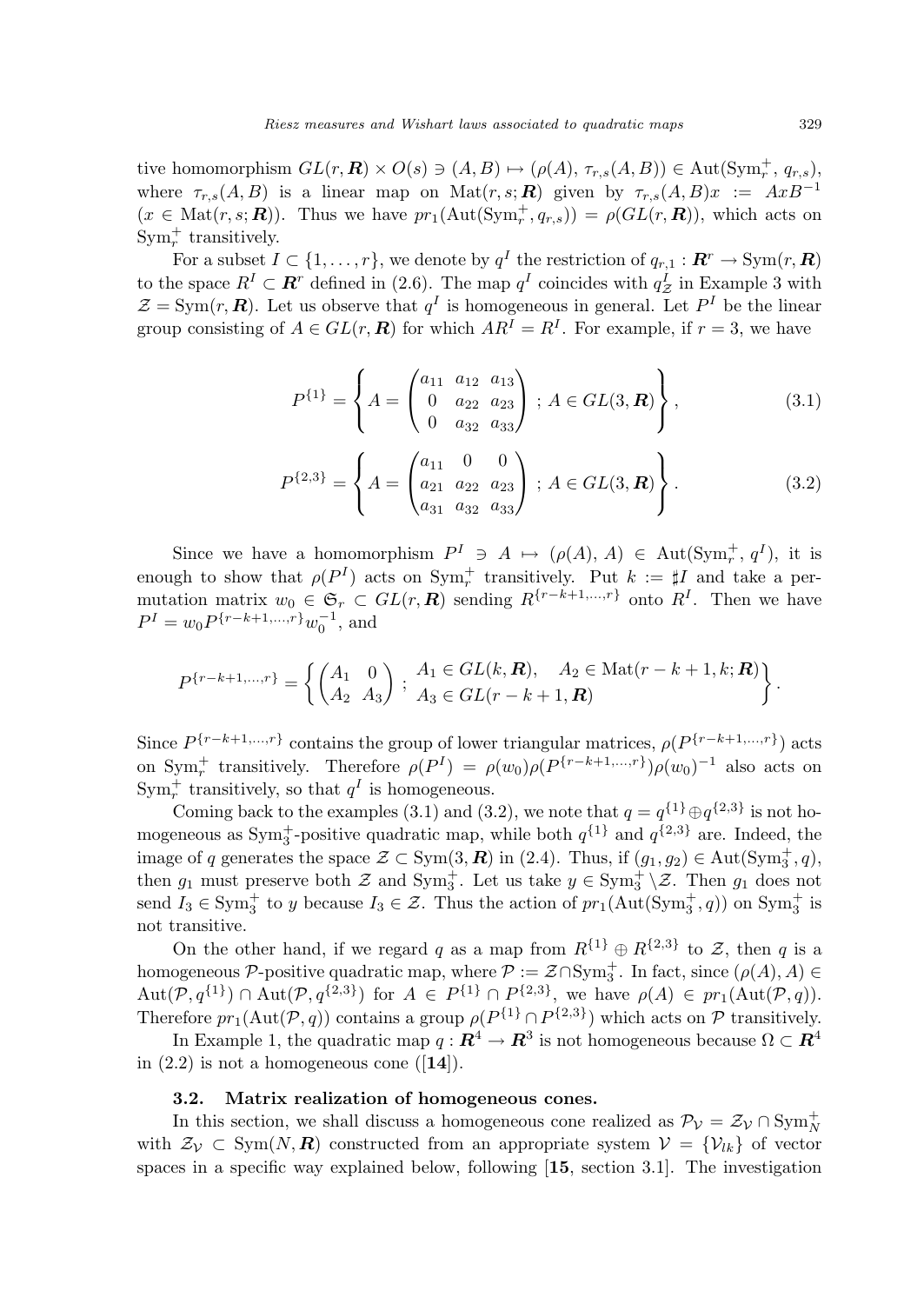of such cones is fundamental because all homogeneous cones are linearly equivalent to some  $\mathcal{P}_{\mathcal{V}}$  due to [15, Theorem D].

Let us take a partition  $N = n_1 + n_2 + \cdots + n_r$  of a positive integer N, and consider a system of vector spaces  $V_{lk} \subset \text{Mat}(n_l, n_k; \mathbf{R})$   $(1 \leq k < l \leq r)$  satisfying the following three conditions:

(V1)  $A \in \mathcal{V}_{lk}, B \in \mathcal{V}_{kj} \Rightarrow AB \in \mathcal{V}_{lj}$   $(1 \leq j < k < l \leq r),$ (V2)  $A \in \mathcal{V}_{lj}, B \in \mathcal{V}_{kj} \Rightarrow A^t B \in \mathcal{V}_{lk}$   $(1 \leq j < k < l \leq r),$ (V3)  $A \in \mathcal{V}_{lk} \Rightarrow A^t A \in \mathbf{R} I_{n_l} \quad (1 \leq k < l \leq r).$ 

Let  $\mathcal{Z}_{\mathcal{V}}$  be the subspace of Sym $(N, \mathbf{R})$  defined by

$$
\mathcal{Z}_{\mathcal{V}} := \left\{ y = \begin{pmatrix} Y_{11} & ^{\mathrm{t}} Y_{21} & \cdots & ^{\mathrm{t}} Y_{r1} \\ Y_{21} & Y_{22} & ^{\mathrm{t}} Y_{r2} \\ \vdots & & \ddots & \\ Y_{r1} & Y_{r2} & \cdots & Y_{rr} \end{pmatrix} \; ; \; \begin{aligned} Y_{kk} &= y_{kk} I_{n_k}, \; y_{kk} \in \mathbf{R} \; (k = 1, \ldots, r) \\ Y_{lk} &\in \mathcal{V}_{lk} \; (1 \leq k < l \leq r) \end{aligned} \right\}.
$$

We set  $\mathcal{P}_{\mathcal{V}} := \mathcal{Z}_{\mathcal{V}} \cap \text{Sym}_{N}^{+}$ . Then  $\mathcal{P}_{\mathcal{V}}$  is a regular open convex cone in the vector space  $\mathcal{Z}_{\mathcal{V}}$ . Let  $H_N$  be the group of real lower triangular matrices with positive diagonals, and  $H_V$  a Lie subgroup of  $H_N$  defined by

$$
H_{\mathcal{V}} := \left\{ T = \begin{pmatrix} T_{11} & & & \\ T_{21} & T_{22} & & \\ \vdots & & \ddots & \\ T_{r1} & T_{r2} & \cdots & T_{rr} \end{pmatrix} \, ; \, T_{kk} = t_{kk} I_{n_k}, \, t_{kk} > 0 \, (k = 1, \ldots, r) \right\}.
$$

If  $T \in H_V$  and  $y \in \mathcal{Z}_V$ , then  $\rho(T)y = Ty^T T$  belongs to  $\mathcal{Z}_V$  thanks to (V1)–(V3). Moreover  $\rho(H_v)$  acts on the cone  $\mathcal{P}_v \subset \mathcal{Z}_v$  simply transitively (cf. [15, Proposition 3.2]).

Keeping (V3) in mind, we define an inner product on the vector space  $V_{lk}$  (1  $\leq k$  <  $l \leq r$ ) by the equality

$$
A^{\dagger}A = (A|A)I_{n_l} = ||A||^2 I_{n_l} \quad (A \in \mathcal{V}_{lk}).
$$
\n(3.3)

For  $y, y' \in \mathcal{Z}_{\mathcal{V}}$ , we set

$$
\langle y, y' \rangle := \sum_{k=1}^{r} y_{kk} y'_{kk} + 2 \sum_{1 \le k < l \le r} (Y_{lk} | Y'_{lk}), \tag{3.4}
$$

where  $y_{kk}$  and  $Y_{lk}$  (respectively  $y'_{kk}$  and  $Y'_{lk}$ ) denote the components of y (respectively y'). Note that the inner product is not equal to tr  $yy'$  unless  $n_1 = \cdots = n_r = 1$ . By this coupling, we identify the dual space  $\mathcal{Z}_{\mathcal{V}}^*$  with  $\mathcal{Z}_{\mathcal{V}}$ . Let us observe that  $I_N$  belongs to the dual cone  $\mathcal{P}_{\mathcal{V}}^*$  of  $\mathcal{P}_{\mathcal{V}}$ , that is,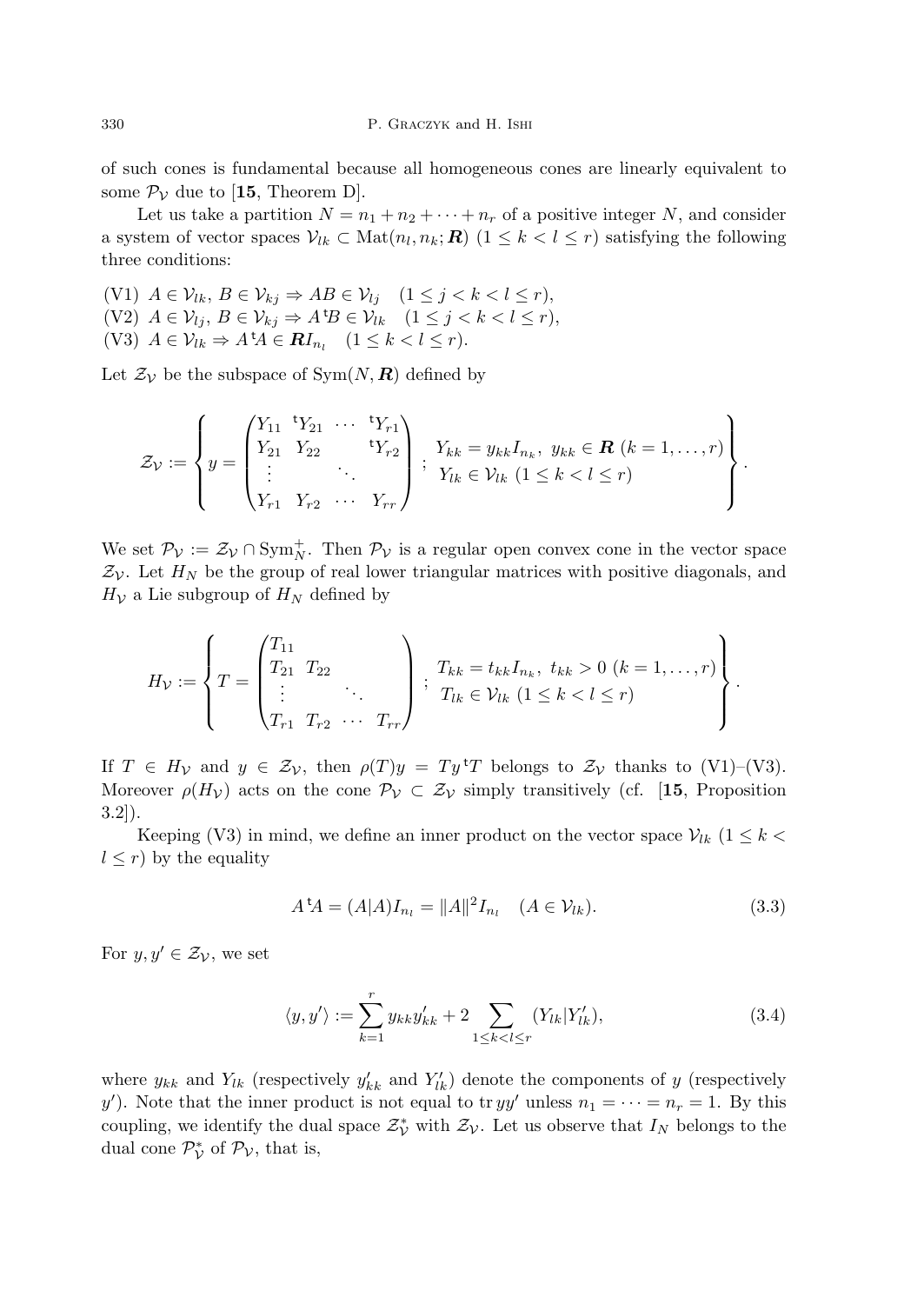Riesz measures and Wishart laws associated to quadratic maps 331

$$
0 < \langle y, I_N \rangle = y_{11} + \dots + y_{rr} \quad (y \in \overline{\mathcal{P}}_{\mathcal{V}} \setminus \{0\}).
$$

Indeed, since each  $y_{kk}$  is a diagonal entry of the non-negative matrix  $y \in \overline{\mathcal{P}}_{\mathcal{V}}\setminus\{0\}$ , we have  $y_{kk} \ge 0$ . Suppose  $\sum_{k=1}^{r} y_{kk} = 0$ . Then  $y_{11} = \cdots = y_{rr} = 0$  and tr  $y = \sum_{k=1}^{r} n_k y_{kk} = 0$ . This together with the non-negativity of y implies  $y = 0$ , which is a contradiction.

For  $T \in H_V$ , define  $\rho^*(T) \in GL(\mathcal{Z}_V)$  by  $\langle y, \rho^*(T)\eta \rangle = \langle \rho(T)y, \eta \rangle$   $(y, \eta \in \mathcal{Z}_V)$ . By [25], we have  $\mathcal{P}_{\mathcal{V}}^* = \{\rho^*(T)I_N : T \in H_{\mathcal{V}}\}\$ . Moreover, the map  $H_{\mathcal{V}} \ni T \mapsto \rho^*(T)I_N \in$  $\mathcal{P}_{\mathcal{V}}^*$  is a diffeomorphism. For  $\underline{\sigma} = (\sigma_1, \ldots, \sigma_r) \in \mathbb{C}^r$ , we define the one-dimensional representation  $\chi_{\underline{\sigma}} : H_V \to \mathbb{C}^\times$  by  $\chi_{\underline{\sigma}}(T) := (t_{11})^{2\sigma_1} \cdots (t_{rr})^{2\sigma_r}$   $(T \in H_V)$ . Note that any one-dimensional representation  $\chi$  of  $H_{\mathcal{V}}$  is of the form  $\chi_{\sigma}$ , so that  $\chi$  is determined by the values on the subgroup  $A_{\mathcal{V}} \subset H_{\mathcal{V}}$  consisting of diagonal matrices.

Let us give some examples. When  $n_1 = n_2 = \cdots = n_r = 1$  and  $\mathcal{V}_{lk} = \mathbf{R}$  for all  $1 \leq$  $k < l \le r$ , the conditions (V1)–(V3) are clearly satisfied, and we have  $\mathcal{Z}_{\mathcal{V}} = \text{Sym}(r, \mathbb{R})$ and  $P_{\mathcal{V}} = \text{Sym}_r^+$ . For the case  $r = 3$ ,  $n_1 = n_2 = n_3 = 1$ ,  $\mathcal{V}_{21} = \{0\}$  and  $\mathcal{V}_{31} = \mathcal{V}_{32} = \mathbb{R}$ , the space  $\mathcal{Z}_{\mathcal{V}}$  equals  $\mathcal{Z}$  in (2.5).

Let us set  $r = 3$ ,  $n_1 = 2$ ,  $n_2 = n_3 = 1$ ,

$$
\mathcal{V}_{21} = \{ (v \ 0); v \in \mathbf{R} \}, \quad \mathcal{V}_{31} = \{ (0 \ v); v \in \mathbf{R} \},
$$

and  $V_{32} = \{0\}$ . Then we have

$$
\mathcal{Z}_{\mathcal{V}} = \left\{ \begin{pmatrix} y_{11} & 0 & y_{21} & 0 \\ 0 & y_{11} & 0 & y_{31} \\ y_{21} & 0 & y_{22} & 0 \\ 0 & y_{31} & 0 & y_{33} \end{pmatrix} ; y_{11}, y_{22}, y_{33}, y_{21}, y_{31} \in \mathbf{R} \right\}
$$
(3.5)

and

$$
\mathcal{P}_{\mathcal{V}} = \{ y \in \mathcal{Z}_{\mathcal{V}}; y \text{ is positive definite} \}
$$
  
=  $\{ y \in \mathcal{Z}_{\mathcal{V}}; y_{11} > 0, y_{11}y_{22} - (y_{21})^2 > 0, y_{11}y_{33} - (y_{31})^2 > 0 \},$  (3.6)

which is exactly the Vinberg cone [24].

Set  $r = 2$ ,  $n_1 = m \ge 1$ ,  $n_2 = 1$  and  $\mathcal{V}_{21} = Mat(1, m; \mathbb{R})$ . Then

$$
\mathcal{Z}_{\mathcal{V}} = \left\{ \begin{pmatrix} y_{11} & v_1 \\ \vdots & \vdots \\ v_1 & \cdots & v_m \end{pmatrix} ; y_{11}, y_{22}, v_1, \ldots, v_m \in \mathbf{R} \right\},
$$
\n
$$
\mathcal{P}_{\mathcal{V}} = \left\{ y \in \mathcal{Z}_{\mathcal{V}}; y_{11} > 0, y_{11} y_{22} - (v_1)^2 - \cdots - (v_m)^2 > 0 \right\}, \tag{3.7}
$$

so that we obtain the Lorentz cone of dimension  $m + 2$ .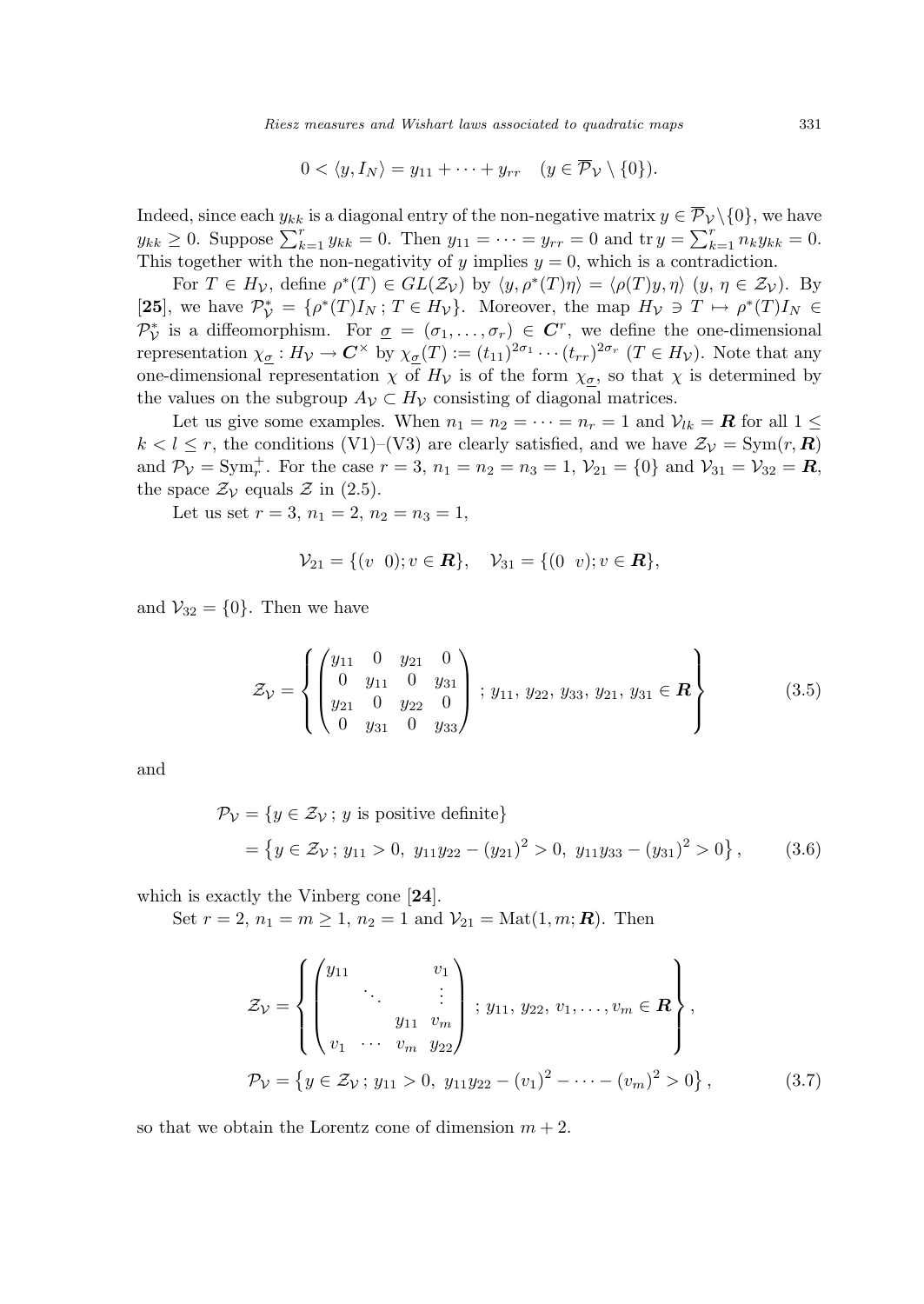### 3.3. Basic quadratic maps.

Let  $W^i_{\mathcal{V}}$   $(i = 1, ..., r)$  be the subspace of  $\text{Mat}(N, n_i; \mathbb{R})$  consisting of matrices x of the form

$$
x = \begin{pmatrix} 0_{n_1 + \dots + n_{i-1}, n_i} \\ X_{ii} \\ \vdots \\ X_{ri} \end{pmatrix} \quad \left( \begin{matrix} X_{ii} = x_{ii} I_{n_i}, \ x_{ii} \in \mathbf{R} \\ X_{ii} \in \mathcal{V}_{ii} \ (l = i + 1, \dots, r) \end{matrix} \right).
$$

For example, when  $\mathcal{Z}_{\mathcal{V}}$  is the one in (3.5), we have

$$
W_{\mathcal{V}}^1 = \left\{ \begin{pmatrix} x_{11} & 0 \\ 0 & x_{11} \\ x_{21} & 0 \\ 0 & x_{31} \end{pmatrix} ; x_{11}, x_{21}, x_{31} \in \mathbb{R} \right\},
$$
  
\n
$$
W_{\mathcal{V}}^2 = \left\{ \begin{pmatrix} 0 \\ 0 \\ x_{22} \\ 0 \end{pmatrix} ; x_{22} \in \mathbb{R} \right\}, \quad W_{\mathcal{V}}^3 = \left\{ \begin{pmatrix} 0 \\ 0 \\ 0 \\ x_{33} \end{pmatrix} ; x_{33} \in \mathbb{R} \right\},
$$
(3.8)

while for the case that  $\mathcal{Z}_{\mathcal{V}}$  is the space  $\mathcal{Z}$  in (2.5), we have

$$
W_{\mathcal{V}}^1 = \left\{ \begin{pmatrix} x_{11} \\ 0 \\ x_{31} \end{pmatrix} : x_{11}, x_{31} \in \mathbf{R} \right\}, \quad W_{\mathcal{V}}^2 = \left\{ \begin{pmatrix} 0 \\ x_{22} \\ x_{32} \end{pmatrix} : x_{22}, x_{32} \in \mathbf{R} \right\},
$$
  

$$
W_{\mathcal{V}}^3 = \left\{ \begin{pmatrix} 0 \\ 0 \\ x_{33} \end{pmatrix} : x_{33} \in \mathbf{R} \right\}.
$$

For  $T \in H_V$  and  $x \in W_V^i$ , we see from (V1) that  $Tx \in W_V^i$ , which defines a representation  $\tau_i: H_{\mathcal{V}} \to GL(W_{\mathcal{V}}^i).$ 

DEFINITION 3.2. We define the basic quadratic maps  $q_V^1, \ldots, q_V^r$  for  $\mathcal{P}_V$  in the following way. Since  $W^i_{\mathcal{V}} \subset \text{Mat}(N, n_i; \mathbf{R})$ , we can consider the restriction  $q_{\mathcal{V}}^i$  of the  $\text{Sym}_{N}^{+}$ -positive quadratic map  $q_{N,n_i}: \text{Mat}(N,n_i;\mathbf{R}) \to \text{Sym}(N,\mathbf{R})$  in Example 2 to the space  $W^i_{\mathcal{V}}$ . Thanks to (V2) and (V3), we have  $q^i_{\mathcal{V}}(x) = x^{\mathsf{t}} x \in \mathcal{Z}_{\mathcal{V}}$  for  $x \in W^i_{\mathcal{V}}$ . Then the quadratic map  $q_V^i : W_V^i \ni x \mapsto x^{\mathsf{t}} x \in \mathcal{Z}_V$  is  $\mathcal{P}_V$ -positive.

On the other hand, we observe

$$
q_{\mathcal{V}}^{i}(\tau_{i}(T)x) = (Tx)^{t}(Tx) = \rho(T)q_{\mathcal{V}}^{i}(x) \quad (x \in W_{\mathcal{V}}^{i}, T \in H_{\mathcal{V}}),
$$
\n(3.9)

which yields the group homomorphism  $H_V \ni T \mapsto (\rho(T), \tau_i(T)) \in \text{Aut}(\mathcal{P}_V, q_V^i)$ . It follows that the quadratic map  $q_V^i$  is homogeneous.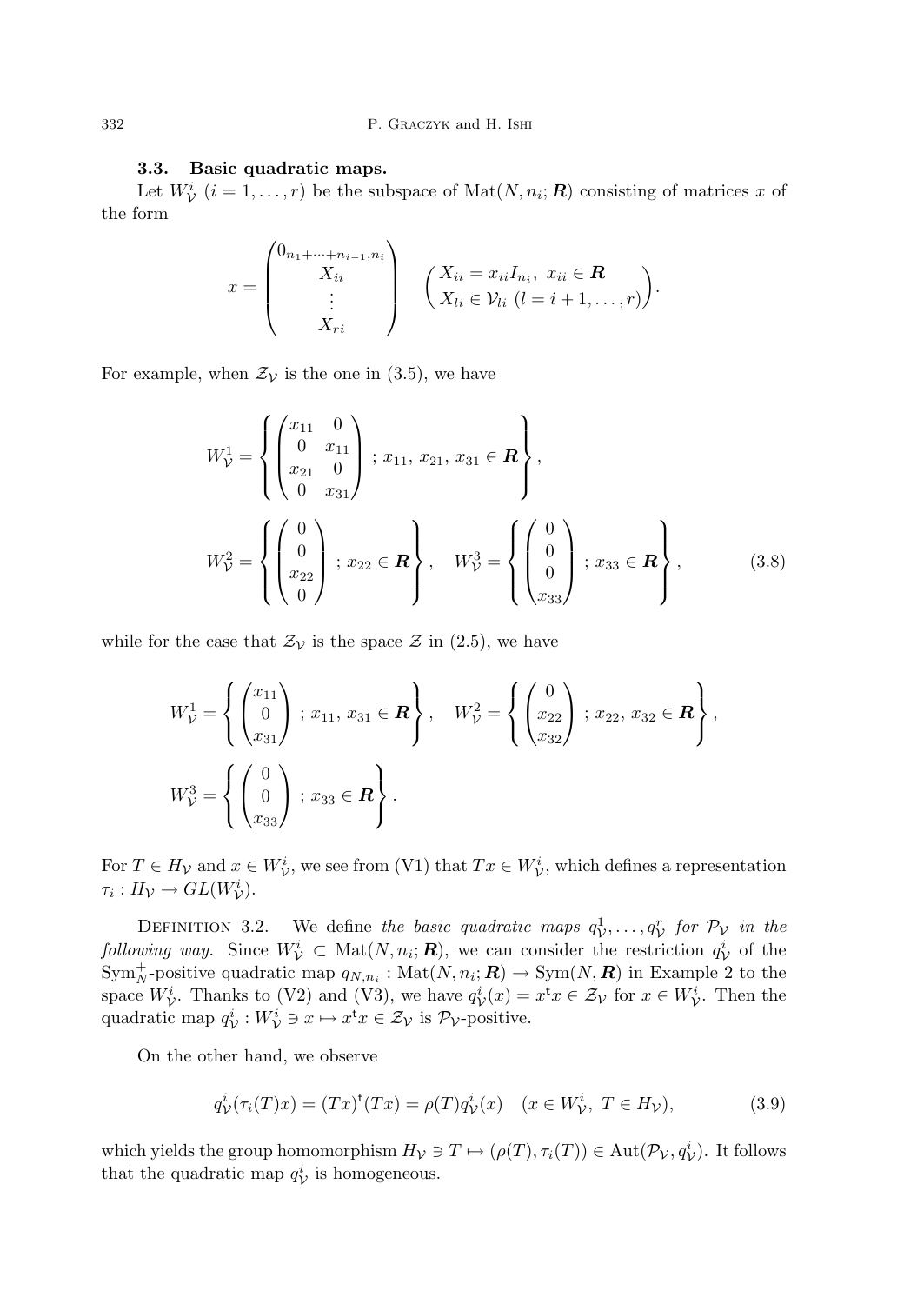Recalling the inner product on  $V_{lk}$  given by (3.3), we define an inner product on the space  $W^i_{\mathcal{V}}$  via the natural isomorphism

$$
W_{\mathcal{V}}^i \simeq \boldsymbol{R} \oplus \sum_{l>i}^{\oplus} \mathcal{V}_{li}.
$$
 (3.10)

Taking an orthonormal basis of  $W^i_{\mathcal{V}}$  with respect to the inner product, we identify  $W^i_{\mathcal{V}}$ with  $\mathbf{R}^{m(i)}$ , where  $m(i) := \dim W_{\mathcal{V}}^i$ . Then we consider the linear map  $\phi_{\mathcal{V}}^i : \mathcal{Z}_{\mathcal{V}} \equiv \mathcal{Z}_{\mathcal{V}}^* \to$  $\text{Sym}(m(i), \mathbf{R})$  associated to the quadratic map  $q_V^i$ . Note that, if we write  $n_{li}$  for dim  $\mathcal{V}_{li}$ ,  $\lim_{i \to \infty} m(i) = 1 + \sum_{l>i} n_{li}.$ 

PROPOSITION 3.3. (i) One has

$$
\det \tau_i(T) = \chi_{\underline{m}(i)/2}(T) \qquad (T \in H_{\mathcal{V}}),
$$

where

$$
\underline{m}(i) := (0, \dots, 0, 1, n_{i+1,i}, \dots, n_{ri}) \in \mathbf{Z}^r.
$$
\n(3.11)

(ii) For  $\eta = \rho^*(T)I_N \in \mathcal{P}_\mathcal{V}^*$  with  $T \in H_\mathcal{V}$ , one has

$$
\det \phi^i_{\mathcal{V}}(\eta) = \chi_{\underline{m}(i)}(T).
$$

In particular,  $(t_{rr})^2 = \det \phi_{\mathcal{V}}^r(\eta)$ . (iii) For  $1 \leq i < r$ , there exist integers  $c_{i+1,i}, \ldots, c_{ri}$  such that

$$
(t_{ii})^2 = \det \phi_V^i(\eta) \cdot (\det \phi_V^{i+1}(\eta))^{c_{i+1,i}} \cdots (\det \phi_V^r(\eta))^{c_{ri}}
$$

$$
(\eta = \rho^*(T)I_N \in \mathcal{P}_V^*, \ T \in H_V).
$$

(iv) One has  $\mathcal{P}_{\mathcal{V}}^* =$ ©  $\eta \in \mathcal{Z}_{\mathcal{V}}$ ; det  $\phi_{\mathcal{V}}^{i}(\eta) > 0$   $(i = 1, \ldots, r)$ ª .

PROOF. (i) Since  $H_{\mathcal{V}} \ni T \mapsto \det \tau_i(T) \in C^{\times}$  is a one-dimensional representation, it is sufficient to check the equality for diagonal matrices  $T \in A_{\mathcal{V}}$ . In this case, the isomorphism (3.10) gives the eigenspace decomposition of  $\tau_i(T)$ , where **R** and  $V_{li}$  correspond to the eigenvalues  $t_{ii}$  and  $t_{ll}$  respectively. Therefore we have and  $\nu_{li}$  correspond to the eigenvalue of  $\tau_i(T) = t_{ii} \prod_{l>i} t_{li}^{n_{li}} = \chi_{\underline{m}(i)/2}(T)$ .

(ii) Thanks to (3.3), we have  $(x|x) = \langle q_V^i(x), I_N \rangle$ , which implies  $\phi_V^i(I_N) = I_{m(i)}$ . Thus we get det  $\phi^i_{\mathcal{V}}(\eta) = \det \phi^i_{\mathcal{V}}(\rho^*(T)I_N) = (\det \tau_i(T))^2 = \chi_{\underline{m}(i)}(T)$  by (2.17) and (i).

(iii) We see from (ii) that  $(t_{ii})^2 = \det \phi^i_{\mathcal{V}}(\eta) \cdot (t_{i+1,i+1})^{-2n_{i+1,i}} \cdots (t_{rr})^{-2n_{ri}},$  whence we can deduce (iii) recursively.

(iv) It is known ( $[25, Chapter 3, Section 3]$  and  $[7, Section 1]$ ) that a homogeneous cone is described as the subset of the ambient vector space consisting of points at which all relatively invariant (appropriately normalized) functions are positive. Thus the assertion follows from (iii).  $\Box$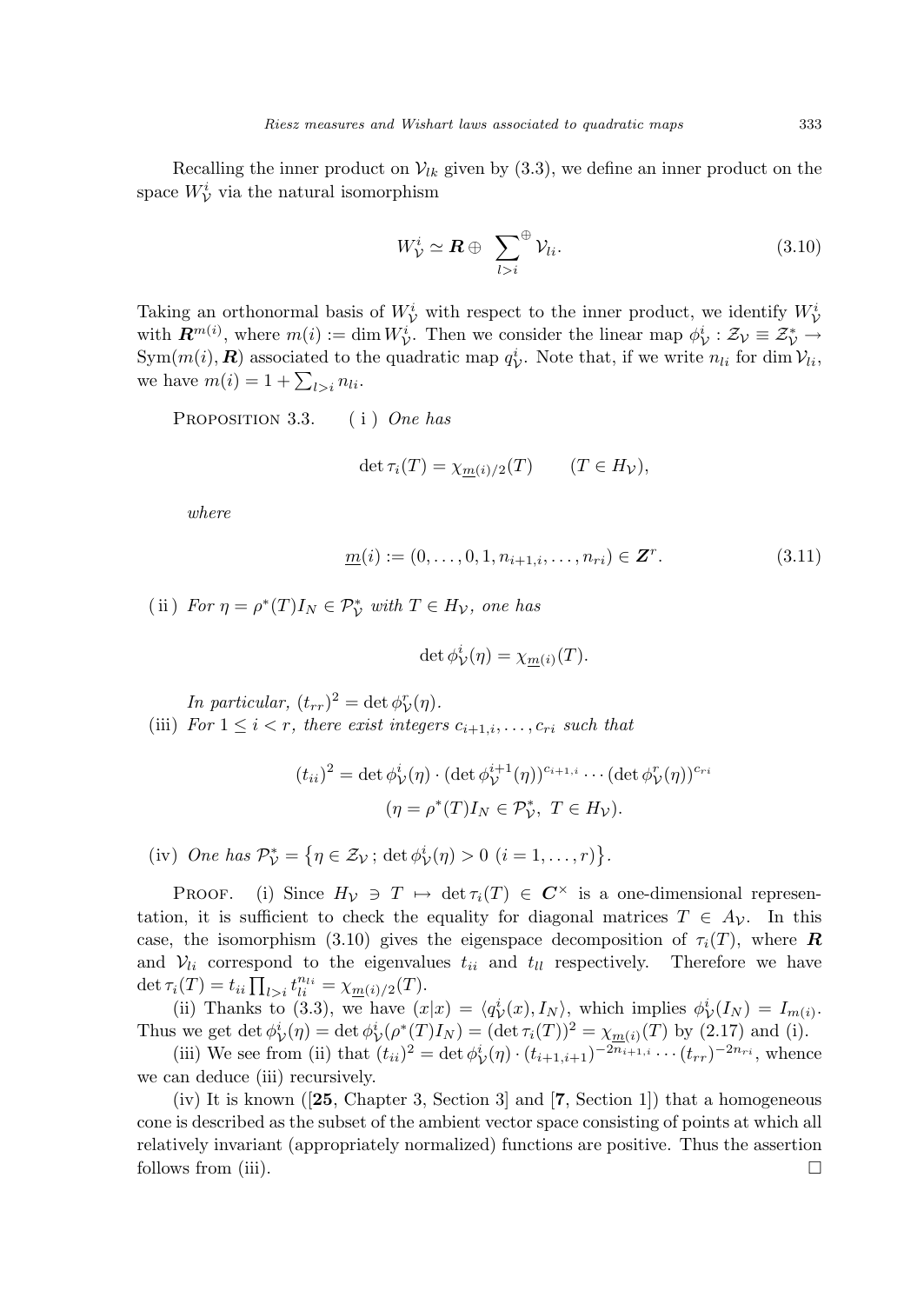EXAMPLE 4. Let  $\mathcal{P}_{\mathcal{V}}$  be the Vinberg cone, that is,  $\mathcal{Z}_{\mathcal{V}}$  is as in (3.5). Then we have

$$
\phi_{\mathcal{V}}^1(\eta) = \begin{pmatrix} \eta_{11} & \eta_{21} & \eta_{31} \\ \eta_{21} & \eta_{22} & 0 \\ \eta_{31} & 0 & \eta_{33} \end{pmatrix}, \quad \phi_{\mathcal{V}}^2(\eta) = \eta_{22}, \quad \phi_{\mathcal{V}}^3(\eta) = \eta_{33}
$$

for  $\eta \in \mathcal{Z}_{\mathcal{V}}$ . If  $\eta = \rho^*(T)I_4$  for  $T \in H_{\mathcal{V}}$ , we have

$$
(t_{11})^2 (t_{22})^2 (t_{33})^2 = \det \phi^1_{\mathcal{V}}(\eta), \quad (t_{22})^2 = \eta_{22}, \quad (t_{33})^2 = \eta_{33},
$$

so that

$$
(t_{11})^2 = \frac{\det \phi_{\mathcal{V}}^1(\eta)}{\eta_{22}\eta_{33}} = \eta_{11} - \frac{(\eta_{21})^2}{\eta_{22}} - \frac{(\eta_{31})^2}{\eta_{33}}.
$$

On the other hand, we have by Proposition 3.3 (iv)

$$
\mathcal{P}_{\mathcal{V}}^* = \left\{ \eta \in \mathcal{Z}_{\mathcal{V}} \, ; \, \eta_{11} \eta_{22} \eta_{33} - \eta_{33} (\eta_{21})^2 - \eta_{22} (\eta_{31})^2 > 0, \, \eta_{22} > 0, \, \eta_{33} > 0 \right\}.
$$

Therefore, if  $\mathcal Z$  is the space in (2.5), the linear isomorphism

$$
\iota: \mathcal{Z}_{\mathcal{V}} \ni \begin{pmatrix} \eta_{11} & 0 & \eta_{21} & 0 \\ 0 & \eta_{11} & 0 & \eta_{31} \\ \eta_{21} & 0 & \eta_{22} & 0 \\ 0 & \eta_{31} & 0 & \eta_{33} \end{pmatrix} \mapsto \begin{pmatrix} \eta_{33} & 0 & \eta_{31} \\ 0 & \eta_{22} & \eta_{21} \\ \eta_{31} & \eta_{21} & \eta_{11} \end{pmatrix} \in \mathcal{Z}
$$

gives a bijection from  $\mathcal{P}_{\mathcal{V}}^*$  onto  $\mathcal{P} = \mathcal{Z} \cap \text{Sym}_3^+$ . The adjoint map  $\iota^* : \mathcal{Z}^* \to \mathcal{Z}_{\mathcal{V}}^* \equiv \mathcal{Z}_{\mathcal{V}}$ gives the matrix realization of the Vinberg cone  $\mathcal Q$  as the homogeneous cone  $\mathcal P_{\mathcal V}$ .

## 3.4. Standard quadratic maps and H-orbits in  $\overline{\mathcal{P}_{\mathcal{V}}}$ .

In this section a class of very important quadratic maps called *standard* is distinguished and analysed. Further we will see their applications to easy recognizing whether Riesz and Wishart measures are singular or absolutely continuous, as well as to prove the Bartlett decomposition of Wishart laws.

Let us introduce the virtual quadratic map

$$
q_{\mathcal{V}}^s := (q_{\mathcal{V}}^1)^{\oplus s_1} \oplus \cdots \oplus (q_{\mathcal{V}}^r)^{\oplus s_r} \tag{3.12}
$$

for  $\underline{s} = (s_1, \ldots, s_r) \in \mathbb{R}^r$ . Take  $\underline{\varepsilon} \in \{0,1\}^r$  with  $\underline{\varepsilon} \neq (0, \ldots, 0)$ . We write  $I(\underline{\varepsilon})$  for the set  $\{1 \le i \le r; \varepsilon_i = 1\}$ . Then we identify  $q_{\tilde{\nu}}^{\tilde{\nu}}$  with a direct sum  $\sum_{i \in I(\varepsilon)}^{\infty} q_{\nu}^{i}$  on the space  $W^{\varepsilon}_{\mathcal{V}}$  $\overline{\widetilde{\nu}}:=\sum_{i\in I(\varepsilon)}^\oplus W^i_{\mathcal{V}}.$ 

DEFINITION 3.4. We call the maps  $q_{\lambda}^{\epsilon}$  $\frac{\varepsilon}{\mathcal{V}}$   $(\varepsilon \in \{0,1\}^r, \varepsilon \neq (0,\ldots,0))$  standard quadratic maps.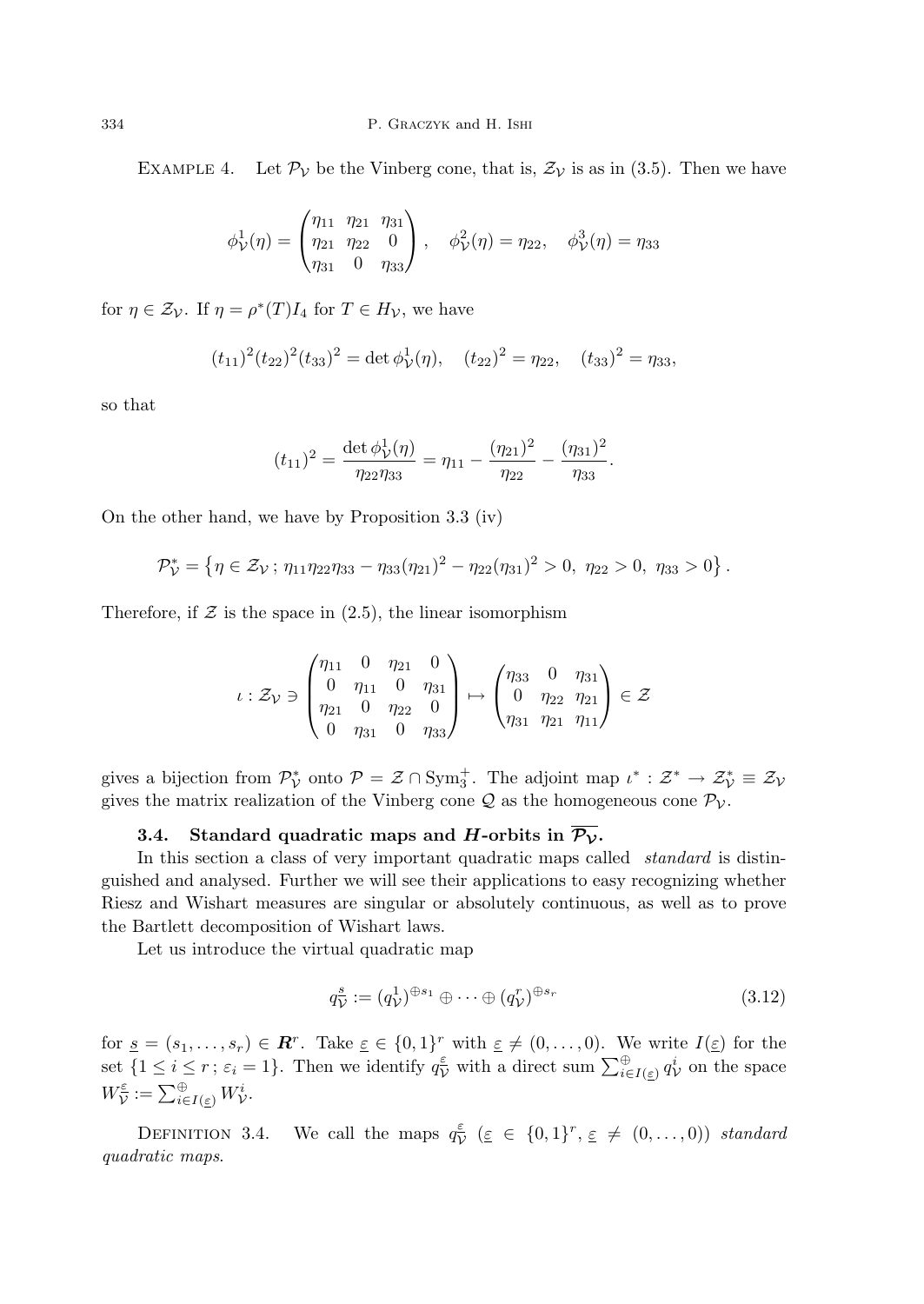Recalling (3.10), we have the isomorphism  $W_{\mathcal{V}}^{\epsilon} \simeq \sum_{i \in I(\epsilon)}^{\oplus} (\mathbf{R} \oplus \sum_{l>i}^{\oplus} \mathcal{V}_{li})$ , which enables us to describe  $y = q_{\lambda}^{\varepsilon}$  $\frac{\varepsilon}{\mathcal{V}}(x) \in \mathcal{Z}_{\mathcal{V}} \ (x \in W_{\mathcal{V}}^{\underline{\varepsilon}})$  $\frac{\varepsilon}{\mathcal{V}}$  as the matrix composed of the blocks

$$
Y_{lk} = \sum_{i \le k, \ i \in I(\underline{\varepsilon})} X_{li} {}^{\mathsf{t}} X_{ki} \quad (1 \le k \le l \le r), \tag{3.13}
$$

where  $X_{ii} := x_{ii} I_{n_i}$  for  $i \in I(\underline{\varepsilon})$ . For the case  $l = k$ , we have  $Y_{kk} = y_{kk} I_{n_k}$  and

$$
y_{kk} = \sum_{i \le k, \ i \in I(\underline{\varepsilon})} \|X_{ki}\|^2
$$
 (3.14)

thanks to (3.3), where we put  $||X_{ii}|| := |x_{ii}|$ . For each  $x \in W^{\varepsilon}_{\mathcal{V}}$  $\overline{\mathcal{V}}$ , let  $T_x \in \text{Mat}(N, \mathbb{R})$  be a lower triangular matrix whose  $(k, i)$ -block component is  $X_{ki}$  for  $k > i$  with  $i \in I(\varepsilon)$ , and other components are zero. Then we have

$$
q_{\mathcal{V}}^{\varepsilon}(x) = T_x^{\ \mathsf{t}} T_x. \tag{3.15}
$$

For example, if  $r = 3$  and  $\varepsilon = (1, 0, 1)$ , then an element x of  $W_{\mathcal{V}}^{\varepsilon} = W_{\mathcal{V}}^1 \oplus W_{\mathcal{V}}^3$  is of the form

$$
x = \begin{pmatrix} X_{11} \\ X_{21} \\ X_{31} \end{pmatrix} \oplus \begin{pmatrix} 0 \\ 0 \\ X_{33} \end{pmatrix} \qquad \begin{pmatrix} X_{11} = x_{11}I_{n_1}, \ X_{33} = x_{33}I_{n_3} \\ x_{11}, \ x_{33} \in \mathbb{R}, \ X_{21} \in \mathcal{V}_{21}, \ X_{31} \in \mathcal{V}_{31} \end{pmatrix},
$$

and we have

$$
T_x = \begin{pmatrix} X_{11} & & \\ X_{21} & 0 & \\ X_{31} & 0 & X_{33} \end{pmatrix} \in \text{Mat}(N, \mathbb{R}).
$$

For  $\underline{\varepsilon} \in \{0,1\}^r$ , let  $E_{\underline{\varepsilon}}$  be the element of  $\mathcal{Z}_{\mathcal{V}}$  given by

$$
E_{\underline{\varepsilon}} := \begin{pmatrix} \varepsilon_1 I_{n_1} & & \\ & \ddots & \\ & & \varepsilon_r I_{n_r} \end{pmatrix},
$$

and  $\mathcal{O}_{\underline{\varepsilon}}$  the  $H_{\mathcal{V}}$ -orbit  $\rho(H_{\mathcal{V}})E_{\underline{\varepsilon}} \subset \mathcal{Z}_{\mathcal{V}}$  through  $E_{\underline{\varepsilon}}$ . In particular, the orbit  $\mathcal{O}_{(0,...,0)}$  is the origin  $\{0\}$ , while  $\mathcal{O}_{(1,...,1)} = \rho(H_{\mathcal{V}})I_N$  equals the cone  $\mathcal{P}_{\mathcal{V}}$ . It is shown in [12, Theorem 3.5] that the  $H_V$ -orbit decomposition of the closure  $\overline{\mathcal{P}_V}$  is given as

$$
\overline{\mathcal{P}_{\mathcal{V}}} = \bigsqcup_{\underline{\varepsilon} \in \{0,1\}^r} \mathcal{O}_{\underline{\varepsilon}}.
$$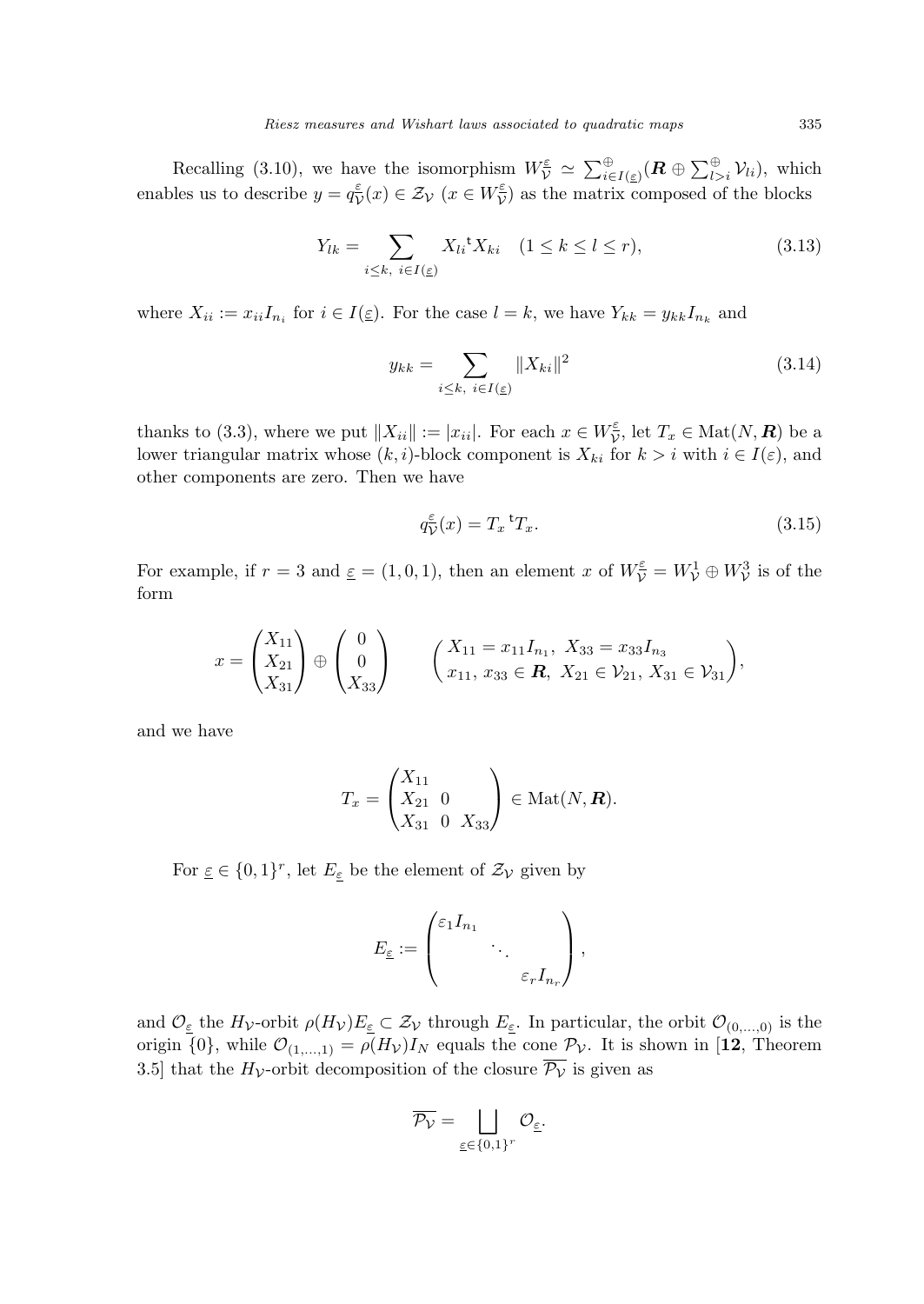PROPOSITION 3.5. If  $\underline{\varepsilon} \neq (0, \ldots, 0)$ , the image of the quadratic map  $q_{\lambda}^{\varepsilon}$  $\frac{\varepsilon}{\mathcal{V}}$  equals the closure  $\overline{\mathcal{O}_{\varepsilon}}$  of the orbit  $\mathcal{O}_{\varepsilon}$ .

PROOF. We define

$$
W_{\mathcal{V}}^{\varepsilon,+} := \left\{ x \in W_{\mathcal{V}}^{\varepsilon}; \, x_{ii} > 0 \, (i \in I(\varepsilon)) \right\}. \tag{3.16}
$$

For  $y = \rho(T)E_{\varepsilon} = TE_{\varepsilon}^T T \in \mathcal{O}_{\varepsilon}$  with  $T \in H_{\mathcal{V}}$ , we take a unique  $x \in W_{\mathcal{V}}^{\varepsilon,+}$  $\tilde{\nu}^{\epsilon,+}$  for which  $T_x$  equals  $TE_{\varepsilon}$ . Then we have  $y = q_{\varepsilon}^{\varepsilon}$  $\frac{\varepsilon}{\mathcal{V}}(x)$  by (3.15). Conversely, for any  $x \in W^{\varepsilon,+}_{\mathcal{V}}$  $\tilde{\tilde{\mathcal{V}}}^{, +},$ we put  $T := \overline{T}_x + I - E_{\varepsilon} \in H_{\mathcal{V}}$  so that  $q_{\mathcal{V}}^{\varepsilon}$  $\frac{\varepsilon}{\mathcal{V}}(x) = TE_{\varepsilon}^{\mathsf{T}} T \in \mathcal{O}_{\varepsilon}$ . Therefore we obtain  $\mathcal{O}_{\underline{\varepsilon}} = q_{\underline{\nu}}^{\underline{\varepsilon}}$  $\frac{\varepsilon}{\mathcal{V}}(W^{\varepsilon,+}_{\mathcal{V}}$  $(\bar{\mathcal{V}}^{\varepsilon,+}_{\mathcal{V}})$ . On the other hand, putting  $W_{\mathcal{V}}^{\varepsilon,*}$  $\overline{v}^{\varepsilon} := \{x \in W^{\varepsilon}_{\mathcal{V}}\}$ FINITION WE ODTAIN we see easily that  $q_{\lambda}^{\varepsilon}$  $\frac{\varepsilon}{\mathcal{V}}(W^{\underline{\varepsilon},*}_{\mathcal{V}}$  $(\overline{\xi},*) = q_{\overline{\nu}}^{\underline{\varepsilon}},$  $\frac{\varepsilon}{\mathcal{V}}(W^{\varepsilon,+}_{\mathcal{V}}$  $(\overline{\mathcal{V}}^{\underline{\varepsilon},+})$ . Since  $W_{\mathcal{V}}^{\underline{\varepsilon},*}$  $\bar{\mathcal{V}}^{\varepsilon,*}$  is an open dense subset of  $W_{\mathcal{V}}^{\varepsilon,*}$  $\tilde{\bar{\check{\nu}}},$ the orbit  $\mathcal{O}_{\varepsilon}$  is dense in the image of the quadratic map  $q_{\varepsilon}^{\varepsilon}$  $\frac{\varepsilon}{\mathcal{V}}$ , which is necessarily closed. Indeed, introducing the projective imbedding  $\iota_V$  of a vector space V by  $\iota_V : V \ni y \mapsto$  $[1, y] \in PV := (\mathbf{R} \times V \setminus \{(0,0)\})/\mathbf{R}^{\times}$ , we can extend  $q_{\mathcal{U}}^{\varepsilon}$  $\frac{\varepsilon}{\mathcal{V}} : W^{\varepsilon}_{\mathcal{V}} \to \mathcal{Z}_{\mathcal{V}}$  to the map  $\tilde{\tilde{q}}^{\varepsilon}_{\overline{\Omega}}$  $\frac{\varepsilon}{\mathcal{V}}\ :\ \boldsymbol{P}W^{\underline{\varepsilon}}_{\boldsymbol{\mathcal{V}}}\ \ni\ [t,x]\ \mapsto\ [t^2,q^{\underline{\varepsilon}}_{\boldsymbol{\mathcal{V}}}$  $\left[\frac{\varepsilon}{\mathcal{V}}(x)\right] \in \mathcal{PZ}_{\mathcal{V}}$  because  $q_{\mathcal{V}}^{\varepsilon}$  $\frac{\varepsilon}{\mathcal{V}}(x) \neq 0$  for  $x \neq 0$ . The image  $\tilde{q}^{\tilde{\varepsilon}}$  $\frac{\varepsilon}{\mathcal{V}}(\boldsymbol{P}W_{{\mathcal{V}}}^{\underline{\varepsilon}}% ,\mathcal{V})=V_{\mathcal{V}}(W_{{\mathcal{V}}}^{\underline{\varepsilon}}% ,\mathcal{V})$  $(\frac{\varepsilon}{\nu})$  is compact, so that  $q_{\nu}^{\frac{\varepsilon}{\varepsilon}}$  $\frac{\varepsilon}{\mathcal{V}}(W_{\mathcal{V}}^{\mathcal{E}}% (\varepsilon\|\cdot\|_{\mathcal{V}}))$  $\tilde{\psi}(\tilde{\theta}_{\nu}) = \iota_{\mathcal{Z}_{\mathcal{V}}}^{-1}(\tilde{\theta}_{\nu})$  $\frac{\varepsilon}{\mathcal{V}}(\boldsymbol{P}W\frac{\varepsilon}{\mathcal{V}})$  $(\frac{\varepsilon}{\mathcal{V}}))$  is closed.

REMARK 3.6. In the proof of Proposition 3.5, we see that the quadratic map  $q_{\lambda}^{\varepsilon}$ V gives a surjective map from  $W_{\mathcal{V}}^{\varepsilon,+}$  $\mathcal{O}_{\varepsilon}$  onto  $\mathcal{O}_{\varepsilon}$ . The map is also one-to-one thanks to [12, Lemma 3.3 (ii), while the map  $q_{\lambda}^{\varepsilon}$  $\frac{\varepsilon}{\mathcal{V}}: W^{\varepsilon,*}_{\mathcal{V}} \to \mathcal{O}_{\varepsilon}$  is  $2^{\sharp I(\varepsilon)}$ -to-one. Actually, a large part of the content of this section is presented in language of normal j-algebra in  $[12]$ , Sections 3 and 4].

We define the representation  $\tau_{\varepsilon}: H_{\mathcal{V}} \to GL(W_{\mathcal{V}}^{\varepsilon})$  $\left(\frac{\varepsilon}{\mathcal{V}}\right)$  as the direct sum of the representations  $(\tau_i, W^i_{\mathcal{V}})$  of  $H_{\mathcal{V}}$  for  $i \in I(\underline{\varepsilon})$ . Then we have by  $(3.9)$ 

$$
q_{\mathcal{V}}^{\varepsilon}(\tau_{\varepsilon}(T)x) = \rho(T)q_{\mathcal{V}}^{\varepsilon}(x) \quad (x \in W_{\mathcal{V}}^{\varepsilon}, \ T \in H_{\mathcal{V}}), \tag{3.17}
$$

which implies that  $q_{\lambda}^{\varepsilon}$  $\frac{\varepsilon}{\mathcal{V}}$  is homogeneous.

The open set  $W_{\mathcal{V}}^{\underline{\varepsilon},+}\subset W_{\mathcal{V}}^{\underline{\varepsilon}}$  $\frac{\varepsilon}{\nu}$  is preserved by the action of  $\tau_{\varepsilon}(H_{\mathcal{V}})$ . We put

$$
R_+(\underline{\varepsilon}) := \{ \underline{u} = (u_1, \ldots, u_r) \in \mathbf{R}^r \, ; \, u_i = 0 \, (\text{if } \varepsilon_i = 0), \quad u_i > 0 \, (\text{if } \varepsilon_i = 1) \} \, .
$$

For  $\underline{u} \in R_+(\underline{\varepsilon})$ , let  $\mathcal{M}_{\underline{u}}^{\underline{\varepsilon}}$  be the measure on  $W_{\mathcal{V}}^{\underline{\varepsilon},+}$  $\bar{\mathcal{V}}^{\varepsilon,+}$  given by

$$
\mathcal{M}_{\underline{u}}^{\underline{\varepsilon}}(dx) := \prod_{i \in I(\underline{\varepsilon})} \left\{ \frac{2(x_{ii})^{2u_i - 1} dx_{ii}}{\Gamma(u_i)} \cdot \prod_{l > i} \frac{dX_{li}}{\pi^{n_{li}/2}} \right\}
$$

$$
= \frac{\prod_{i \in I(\underline{\varepsilon})} (x_{ii})^{2u_i - 1}}{\Gamma_{\underline{\varepsilon}}(\underline{u})} dx \quad (x \in W_{\mathcal{V}}^{\varepsilon,+}), \tag{3.18}
$$

where  $\Gamma_{\underline{\varepsilon}}(\underline{u}) = \pi^{\dim W^{\underline{\varepsilon}}_{{\cal V}}/2} \prod_{i \in I(\underline{\varepsilon})} (\Gamma(u_i)/2\sqrt{\pi}).$  When  $\underline{u} = \underline{\varepsilon}/2$ , the measure  ${\cal M}^{\underline{\varepsilon}}_{\underline{\varepsilon}/2}$  equals a constant multiple of the Lebesgue measure, that is,  $\mathcal{M}_{\varepsilon/2}^{\varepsilon}(dx) = 2^{\sharp I(\varepsilon)}\pi^{-\dim W_{\mathcal{V}}^{\varepsilon}/2}dx$ .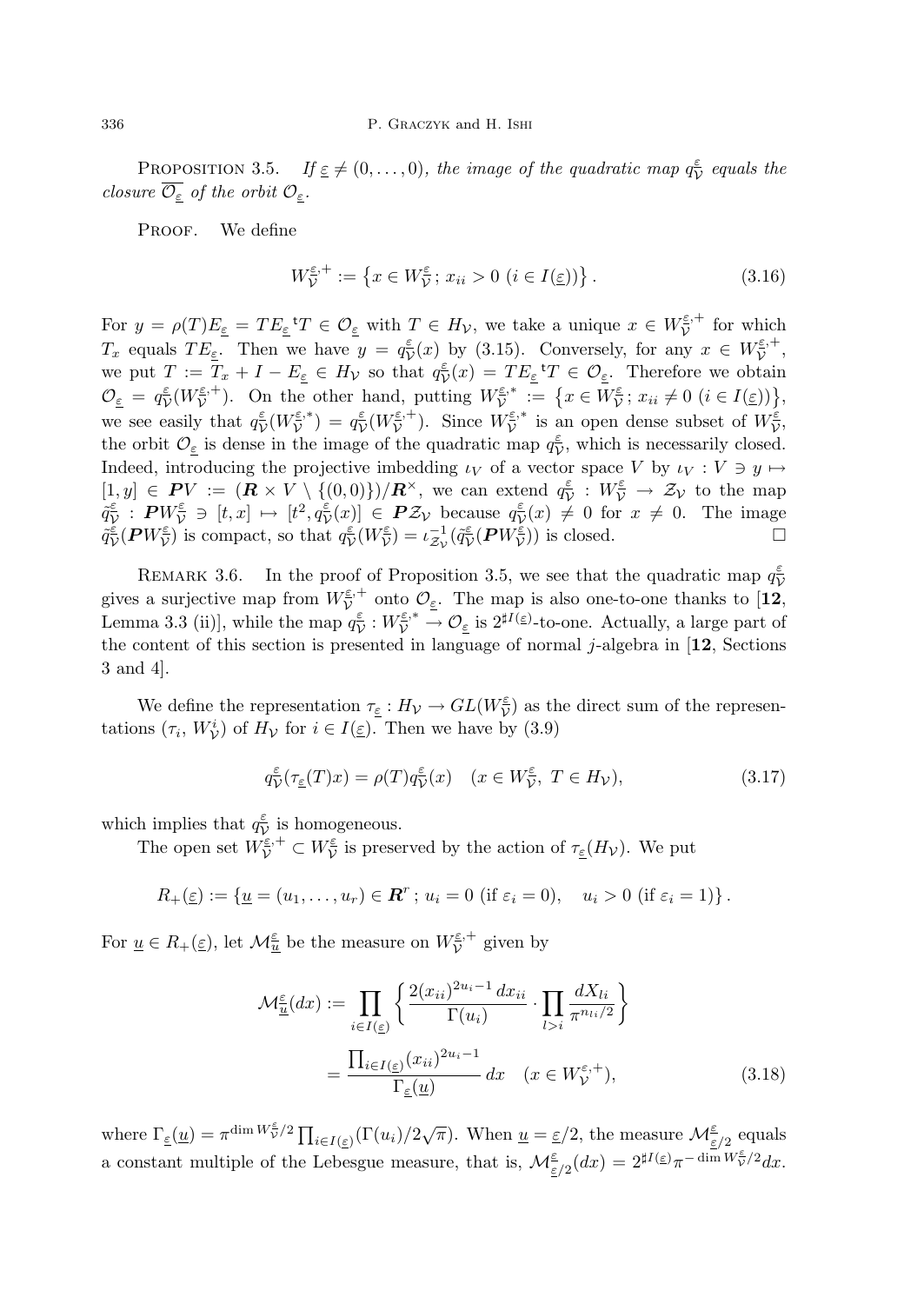We define  $p(\underline{\varepsilon}) := (p_1(\underline{\varepsilon}), p_2(\underline{\varepsilon}), \ldots, p_r(\underline{\varepsilon}))$  by

$$
p_k(\underline{\varepsilon}) := \sum_{i < k} \varepsilon_i n_{ki}.\tag{3.19}
$$

LEMMA 3.7. (i) For a measurable set  $A \subset W^{\epsilon,+}_{\mathcal{V}}$  $\tilde{\tilde{\nu}}^+$ , one has

$$
\mathcal{M}_{\underline{u}}^{\underline{\varepsilon}}(\tau_{\underline{\varepsilon}}(T)A) = \chi_{\underline{u} + \underline{p}(\underline{\varepsilon})/2}(T)\mathcal{M}_{\underline{u}}^{\underline{\varepsilon}}(A) \quad (T \in H_{\mathcal{V}}).
$$

( ii ) One has

$$
\int_{W_{\mathcal{V}}^{\underline{\varepsilon},+}} e^{-\|x\|^2} \mathcal{M}_{\underline{u}}^{\underline{\varepsilon}}(dx) = 1.
$$
\n(3.20)

PROOF. (i) If  $x' = \tau_{\underline{\varepsilon}}(T)x \in W_{\mathcal{V}}^{\underline{\varepsilon},+}$  with  $x \in W_{\mathcal{V}}^{\underline{\varepsilon},+}$  $\mathcal{L}_{\mathcal{V}}^{\varepsilon,+}$ , we have  $x'_{ii} = t_{ii}x_{ii}$  for  $i \in I(\underline{\varepsilon})$ . Thus

$$
\prod_{i \in I(\underline{\varepsilon})} (x'_{ii})^{2u_i - 1} = \chi_{\underline{u} - \underline{\varepsilon}/2}(T) \prod_{i \in I(\underline{\varepsilon})} (x_{ii})^{2u_i - 1}.
$$
\n(3.21)

On the other hand, we observe that

$$
dx' = |\det \tau_{\underline{\varepsilon}}(T)| dx = \bigg(\prod_{i \in I(\underline{\varepsilon})} \det \tau_i(T)\bigg) dx,
$$

and the last term equals  $\left(\prod_{i\in I(\underline{\varepsilon})}\chi_{\underline{m}(i)/2}(T)\right)$ ¢  $dx$  by Proposition 3.3 (i). Since

$$
\sum_{i \in I(\varepsilon)} \underline{m}(i) = \sum_{i=1}^r \varepsilon_i \underline{m}(i) = \underline{\varepsilon} + \underline{p}(\underline{\varepsilon}),
$$

we have  $dx' = \chi_{\epsilon/2+p(\epsilon)/2}(T)dx$ , which together with (3.21) implies (i).

(ii) By definition, we have

$$
||x||^2 = \sum_{i \in I(\underline{\varepsilon})} \left\{ (x_{ii})^2 + \sum_{l > i} ||X_{li}||^2 \right\}.
$$

Thus the left-hand side of (3.20) equals

$$
\prod_{i\in I(\underline{\varepsilon})}\left\{\frac{2}{\Gamma(u_i)}\int_0^\infty e^{-(x_{ii})^2}(x_{ii})^{2u_i-1}dx_{ii}\prod_{l>i}\int_{\mathcal{V}_{li}}e^{-\|X_{li}\|^2}\frac{dX_{li}}{\pi^{n_{li}/2}}\right\}.
$$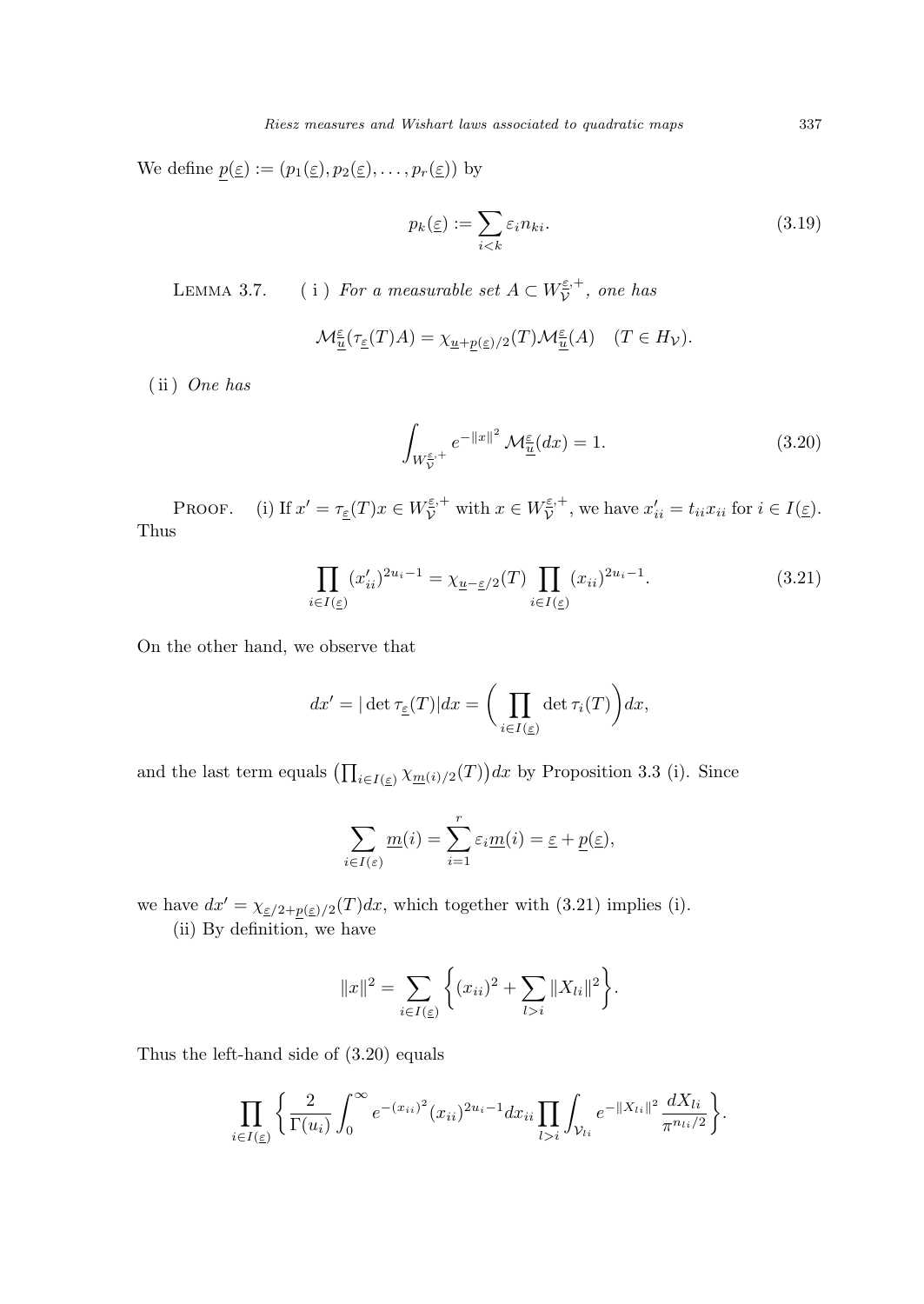Therefore we obtain (3.20) from  $\int_{\mathcal{V}_{li}} e^{-\|X_{li}\|^2} dX_{li} = \pi^{n_{li}/2}$  and  $\int_0^\infty e^{-(x_{ii})^2} (x_{ii})^{2u_i-1}$  $dx_{ii} = \Gamma(u_i)/2.$ 

REMARK 3.8. Lemma 3.7 tells us that  $e^{-\|x\|^2} \mathcal{M}_{\frac{\varepsilon}{u}}(dx)$  is a probability measure on  $W^{\underline{\varepsilon},+}_{\mathcal{V}}$  $\bar{\mathcal{V}}^{\varepsilon,+}$ . Actually, we see from the proof that if  $X^{\underline{u}}$  is an  $W_{\mathcal{V}}^{\varepsilon,+}$  $\bar{\mathcal{V}}^{\varepsilon,+}$ -valued random variable where the law  $e^{-\|x\|^2} \mathcal{M}_{\frac{\epsilon}{2}}^{\epsilon}(dx)$ , then its components are independent and satisfy  $\sqrt{2}X_{\frac{1}{2}}^{\epsilon} \sim$ with the law  $e^{i\theta}$  is  $\mathcal{M}_u(u\mathcal{X})$ , then its components are independent and satisfy  $\sqrt{2} \Lambda_{li}^{i} \sim N(0, I_{ni})$ , and  $(\sqrt{2}X_{ii}^{\underline{u}})^2 \sim \chi^2(2u_i)$ , where  $\chi^2(u)$  denotes the chi-square law with the density  $2^{-u}\Gamma(u/2)^{-1}e^{-t/2}t^{u-1}$   $(t>0)$ . We shall see later that any Wishart law associated to a homogeneous quadratic map is the image of this measure by an appropriate quadratic map.

For instance, let us consider the case where  $\mathcal{Z}_{\mathcal{V}}$  is the one in (3.5) and  $\underline{\varepsilon} = (1, 0, 1)$ . Then, keeping (3.8) in mind, we see that the measure  $\mathcal{M}_{\underline{u}}^{\underline{\varepsilon}}$  on  $W_{\mathcal{V}}^{\underline{\varepsilon},+} \subset W_{\mathcal{V}}^{\underline{\varepsilon}} = W_{\mathcal{V}}^1 \oplus W_{\mathcal{V}}^3$ is given by

$$
\mathcal{M}_{\underline{u}}^{\underline{\epsilon}}(dx) = \frac{4}{\pi \Gamma(u_1) \Gamma(u_3)} (x_{11})^{2u_1 - 1} (x_{33})^{2u_3 - 1} dx_{11} dx_{21} dx_{31} dx_{33}
$$

$$
(x_{11} > 0, x_{33} > 0, x_{21}, x_{31} \in \mathbb{R})
$$

for  $u = (u_1, 0, u_3)$  with  $u_1 > 0, u_3 > 0$ .

## 3.5. Gindikin-Riesz distributions.

For  $\underline{\sigma} = (\sigma_1, \ldots, \sigma_r) \in \mathbb{C}^r$ , we denote  $(\sigma_r, \ldots, \sigma_1)$  by  $\underline{\sigma}^*$ . Let  $\Delta_{\underline{\sigma}}^*$  be the function on the cone  $\mathcal{P}_{\mathcal{V}}^*$  given by

$$
\Delta_{\underline{\sigma}}^*(\rho^*(T)I_N) = \chi_{\underline{\sigma}^*}(T) \quad (T \in H_V). \tag{3.22}
$$

By Proposition 3.3 (ii) and (iii),  $\Delta_{\underline{\sigma}}^*(\eta)$  can be expressed as a product of powers of the polynomials det  $\phi^i_{\mathcal{V}}(\eta)$ . Putting

$$
E_{\underline{\eta}} := \begin{pmatrix} \eta_1 I_{n_1} & & \\ & \ddots & \\ & & \eta_r I_{n_r} \end{pmatrix} \in \mathcal{Z}_{\mathcal{V}}
$$

for  $\underline{\eta} = (\eta_1, \dots, \eta_r) \in \mathbb{R}_{>0}^r$ , we have

$$
\Delta_{\underline{\sigma}}^*(E_{\underline{\eta}}) = (\eta_1)^{\sigma_r} (\eta_2)^{\sigma_{r-1}} \cdots (\eta_r)^{\sigma_1}.
$$
\n(3.23)

DEFINITION 3.9. For each  $\underline{\sigma} \in \mathbb{C}^r$ , a tempered distribution  $\mathcal{R}_{\underline{\sigma}} \in \mathcal{S}'(\mathcal{Z}_{\mathcal{V}})$  whose Laplace transform  $L_{\mathcal{R}_{\underline{\sigma}}}(\theta) = \mathcal{R}_{\underline{\sigma}}(e^{-\langle y,\theta \rangle})$  is given by

$$
L_{\mathcal{R}_{\underline{\sigma}}}(\theta) = \Delta_{-\underline{\sigma}^*}^*(\theta) \quad (\theta \in \mathcal{P}_{\mathcal{V}}^*)
$$
\n(3.24)

is called a *Gindikin-Riesz distribution* on the homogeneous cone  $\mathcal{P}_{\mathcal{V}}$ .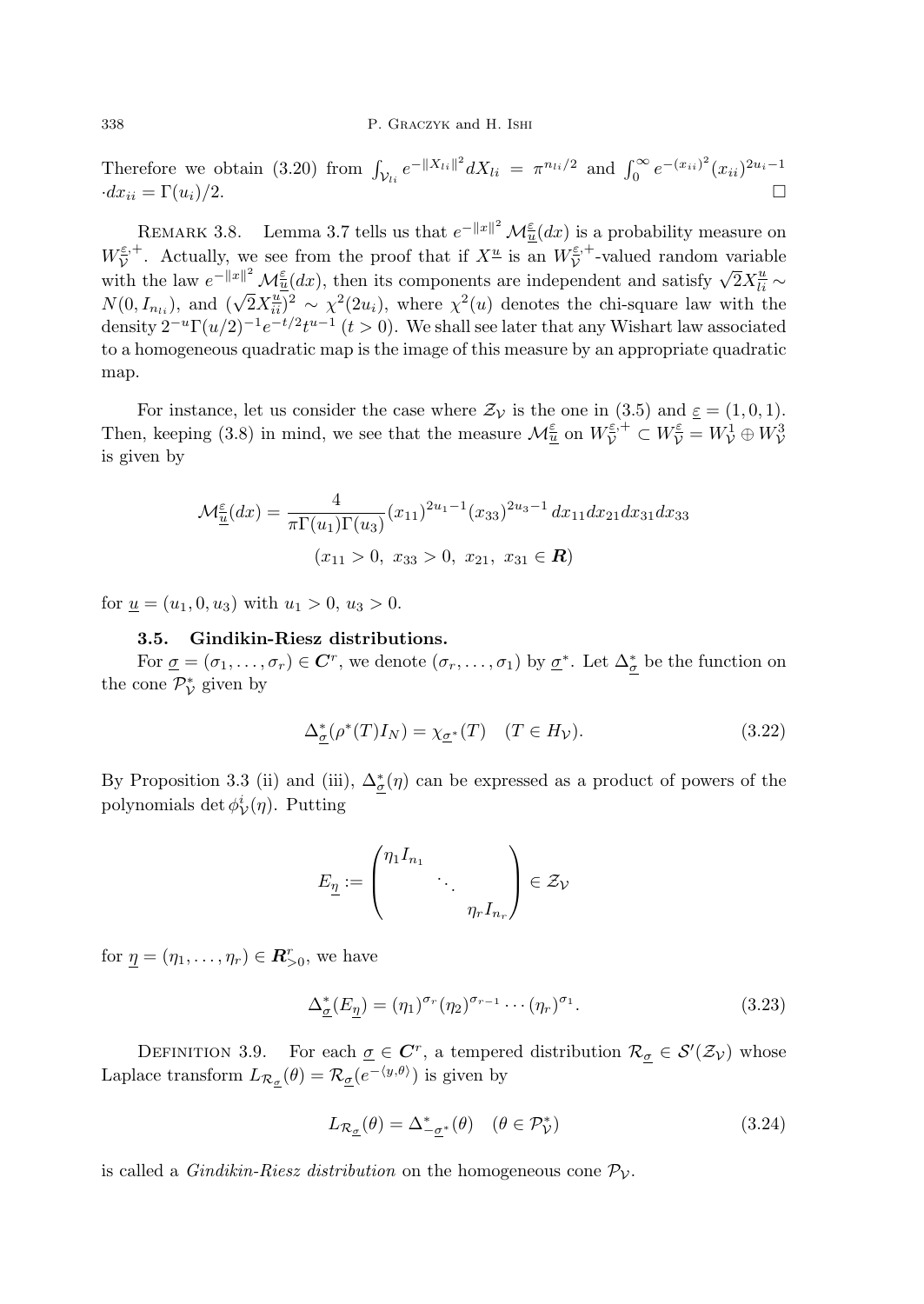Gindikin ([7], [8]) constructed  $\mathcal{R}_{\sigma}$  as a composition of an absolutely continuous complex measure on  $\mathcal{P}_{\mathcal{V}}$  with a differential operator. The support of  $\mathcal{R}_{\underline{\sigma}}$  is contained in  $\overline{\mathcal{P}_V}$ , and  $\mathcal{R}_{\sigma}$  is relatively invariant under the action of  $\rho(H_V)$ , that is,

$$
\mathcal{R}_{\underline{\sigma}}(f \circ \rho(T)) = \chi_{-\underline{\sigma}}(T)\mathcal{R}_{\underline{\sigma}}(f) \tag{3.25}
$$

for  $T \in H_V$  and  $f \in \mathcal{S}(\mathcal{Z}_V)$ .

PROPOSITION 3.10. For non-zero  $\underline{\varepsilon} \in \{0,1\}^r$  and  $\underline{u} \in R_+(\underline{\varepsilon})$ , put  $\underline{\sigma} := \underline{u} + p(\underline{\varepsilon})/2$ . Then  $\mathcal{R}_{\sigma}$  is the image of  $\mathcal{M}_{\underline{u}}^{\underline{\varepsilon}}$  by the standard quadratic map  $q_{\lambda}^{\underline{\varepsilon}}$  $\frac{\varepsilon}{\mathcal{V}}$  .

PROOF. By  $(3.24)$ , it is sufficient to show that

$$
\int_{W_{\mathcal{V}}^{\underline{\varepsilon},+}} e^{-\langle q_{\mathcal{V}}^{\underline{\varepsilon}}(x),\theta\rangle} \mathcal{M}_{\underline{\underline{u}}}^{\underline{\varepsilon}}(dx) = \Delta_{-\underline{\sigma}^*}^*(\theta)
$$

for  $\theta \in \mathcal{P}_{\mathcal{V}}^*$ . Take  $T \in H_{\mathcal{V}}$  for which  $\theta = \rho^*(T)I_N$ . Then the left-hand side is

$$
\int_{W^{\underline{\varepsilon},+}_{\mathcal{V}}} e^{-\langle q_{\mathcal{V}}^{\underline{\varepsilon}}(x), \rho^*(T)I_N \rangle} \, \mathcal{M}^{\underline{\varepsilon}}_{\underline{u}}(dx) = \int_{W^{\underline{\varepsilon},+}_{\mathcal{V}}} e^{-\langle q_{\mathcal{V}}^{\underline{\varepsilon}}(\tau_{\underline{\varepsilon}}(T)x), I_N \rangle} \, \mathcal{M}^{\underline{\varepsilon}}_{\underline{u}}(dx)
$$

by (3.17), and it is equal to

$$
\chi_{-(\underline{u}+\underline{p}(\underline{\varepsilon})/2)}(T)\int_{W_{\mathcal{V}}^{\underline{\varepsilon},+}}e^{-\langle q_{\mathcal{V}}^{\underline{\varepsilon}}(x),I_{N}\rangle}\,\mathcal{M}_{\underline{\underline{u}}}^{\underline{\varepsilon}}(dx)
$$

by Lemma 3.7 (i). Since  $\langle q_{\overline{\lambda}}^{\epsilon} \rangle$  $\frac{\varepsilon}{\mathcal{V}}(x), I_N\rangle = \|x\|^2$  by (3.14), we see from Lemma 3.7 (ii) that

$$
\int_{W^{\underline{\varepsilon},+}_{\mathcal{V}}} e^{-\langle q^{\underline{\varepsilon}}_{\mathcal{V}}(x), \theta \rangle} \mathcal{M}_{\underline{u}}^{\underline{\varepsilon}}(dx) = \chi_{-(\underline{u}+\underline{p}(\underline{\varepsilon})/2)}(T) = \Delta_{-\underline{\sigma}^*}^*(\theta).
$$

We set

$$
\begin{aligned} \Xi(\underline{\varepsilon}) &:= \{ \underline{\sigma} = \underline{u} + \underline{p}(\underline{\varepsilon})/2 \, ; \, \underline{u} \in R_+(\underline{\varepsilon}) \} \\ &= \{ \underline{\sigma} \in \mathbb{R}^r \, ; \, \sigma_i = p_i(\underline{\varepsilon})/2 \, \left( \text{if } \varepsilon_i = 0 \right), \quad \sigma_i > p_i(\underline{\varepsilon})/2 \, \left( \text{if } \varepsilon_i = 1 \right) \} \,. \end{aligned} \tag{3.26}
$$

If  $\epsilon \neq (0, \ldots, 0)$  and  $\sigma \in \Xi(\epsilon)$ , then  $\mathcal{R}_{\sigma}$  is a positive measure on the orbit  $\mathcal{O}_{\epsilon}$  by Proposition 3.10. For the case  $\varepsilon = (0, \ldots, 0)$ , we have  $\Xi(0, \ldots, 0) = \{(0, \ldots, 0)\}\$  and  $\mathcal{R}_{(0,...,0)}$  is the Dirac measure at the origin  $\{0\}$ . It is proven in [12] that they exhaust all the cases that  $\mathcal{R}_{\underline{\sigma}}$  is a positive measure.

THEOREM 3.11 ([12, Theorem 6.2]). The Gindikin-Riesz distribution  $\mathcal{R}_{\sigma}$  is a positive measure if and only if  $\underline{\sigma} \in \Xi := \bigsqcup_{\varepsilon \in \{0,1\}^r} \Xi(\underline{\varepsilon})$ . Moreover, if  $\underline{\sigma} \in \Xi(\underline{\varepsilon})$ , then  $\mathcal{R}_{\underline{\sigma}}$  is a measure on  $\mathcal{O}_{\varepsilon}$ .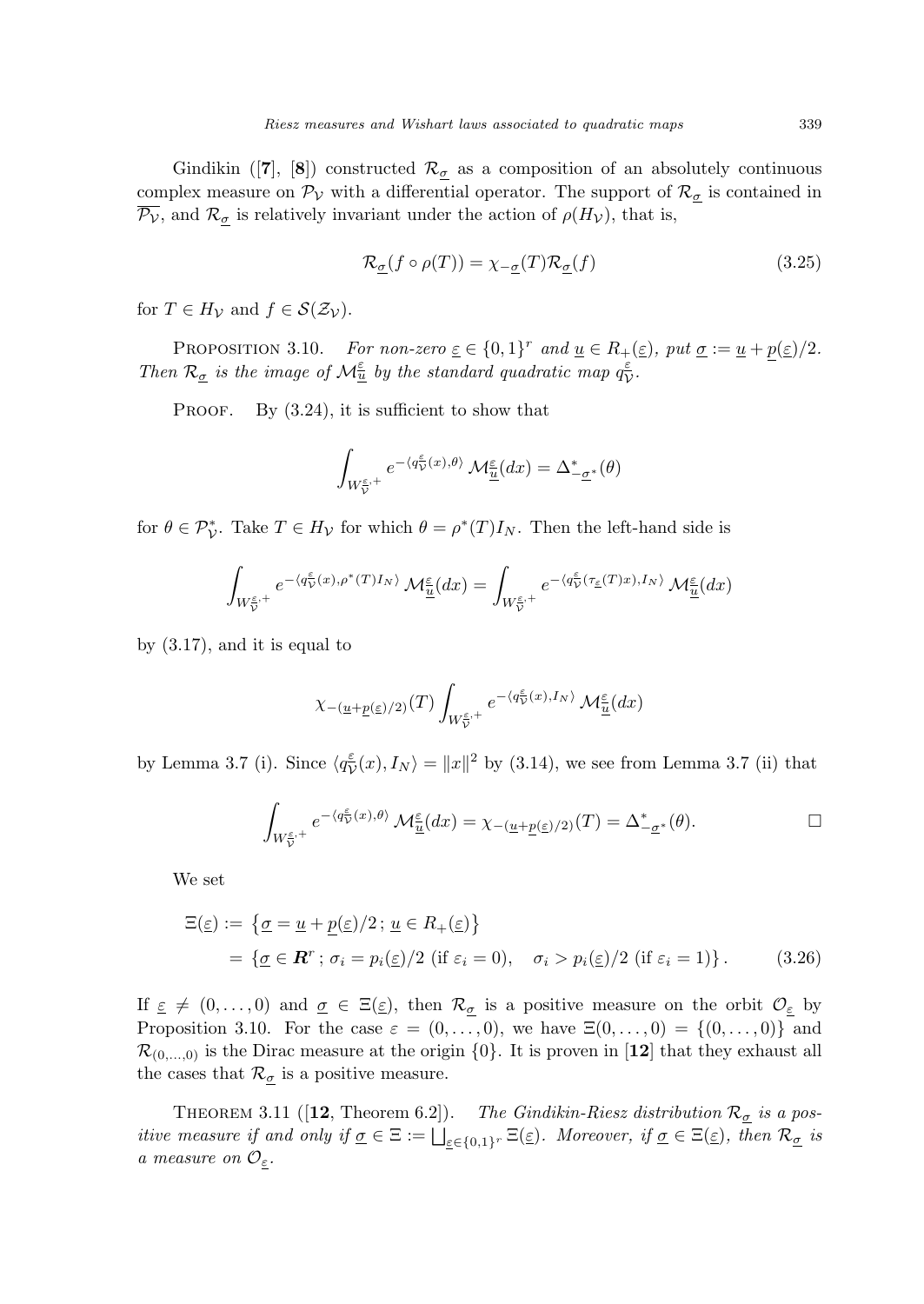The parameter set Ξ is also described as

$$
\Xi = \left\{ \sum_{i=1}^r \varepsilon_i (0, \ldots, 0, u_i, n_{i+1, i}/2, \ldots, n_{ri}/2) \, ; \, \varepsilon_i \in \{0, 1\}, \, u_i > 0 \, (i = 1, \ldots, r) \right\}.
$$

### 3.6. Riesz measures and Gindikin-Riesz distributions.

Let us investigate a relation of the Riesz measures  $\mu_q$  associated to homogeneous  $\mathcal{P}_{\mathcal{V}}$ -positive quadratic maps q and the Gindikin-Riesz distributions on  $\mathcal{P}_{\mathcal{V}}$ .

PROPOSITION 3.12. For  $i = 1, ..., r$ , one has  $\mu_{q_V^i} = \pi^{m(i)/2} \mathcal{R}_{\underline{m}(i)/2}$ .

PROOF. From Lemma 2.4 and Proposition 3.3 (ii), we have

$$
L_{\mu_{q_{\mathcal{V}}^{i}}}(\theta) = \pi^{m(i)/2} \det \phi_{\mathcal{V}}^{i}(\theta)^{-1/2} = \pi^{m(i)/2} \Delta_{-\underline{m}(i)^{*}/2}^{*}(\theta) \quad (\theta \in \mathcal{P}_{\mathcal{V}}^{*}),
$$
(3.27)

which implies the statement.  $\Box$ 

Assume that there exists the Riesz measure  $\mu_{q_{\mathcal{V}}^s}$  associated to a virtual quadratic map  $q_{\mathcal{V}}^s = (q_{\mathcal{V}}^1)^{\oplus s_1} \oplus \cdots \oplus (q_{\mathcal{V}}^r)^{\oplus s_r}$ . By (2.10) and (3.27), we have for  $\theta \in \mathcal{P}_{\mathcal{V}}^*$ 

$$
L_{\mu_{q_{\mathcal{V}}^s}}(\theta) = \prod_{i=1}^r \left(\pi^{m(i)/2} \Delta^*_{-\underline{m}(i)^*/2}(\theta)\right)^{s_i}.
$$

We put

$$
\underline{\sigma} := \sum_{i=1}^{r} s_i \underline{m}(i)/2 = \frac{1}{2} \sum_{i=1}^{r} s_i(0, \dots, 0, 1, n_{i+1, i}, \dots, n_{ri}).
$$
\n(3.28)

Then the equality above can be rewritten as

$$
L_{\mu_{q_{\mathcal{V}}^s}}(\theta) = \pi^{|\underline{\sigma}|} \Delta_{-\underline{\sigma}^*}^*(\theta),
$$

where  $|\underline{\sigma}| := \sigma_1 + \cdots + \sigma_r$ . Thus  $\mu_{q_{\mathcal{V}}^s}$  equals  $\pi^{|\underline{\sigma}|} \mathcal{R}_{\underline{\sigma}}$ , so that  $\underline{\sigma}$  belongs to  $\Xi(\underline{\varepsilon})$  for some  $\underline{\varepsilon} \in \{0,1\}^r$  owing to Theorem 3.11. The converse argument is also valid. Therefore we obtain

THEOREM 3.13. For a virtual quadratic map  $q_{\mathcal{V}}^s = (q_{\mathcal{V}}^1)^{\oplus s_1} \oplus \cdots \oplus (q_{\mathcal{V}}^r)^{\oplus s_r}$ , there **THEOREM 3.13.** For a virtual quadratic map  $q_V - (q_V)$   $\rightarrow$   $\rightarrow$   $\cdots$   $\rightarrow$   $(q_V)$  $\rightarrow$ , there exists the associated Riesz measure  $\mu_{q_V^s}$  if and only if  $\underline{\sigma} := \sum_{i=1}^r s_i \underline{m}(i)/2$  belongs to E. In this case  $\mu_{q_{\mathcal{V}}^s} = \pi^{|\underline{\sigma}|} \mathcal{R}_{\underline{\sigma}}$ , and there exist  $\underline{\varepsilon} \in \{0,1\}^r$  and  $\underline{u} \in R_+(\underline{\varepsilon})$  for which  $\underline{\sigma} = \underline{u} + \underline{p}(\underline{\varepsilon})/2$ . If  $\underline{\varepsilon} \neq (0,\ldots,0)$ ,  $\mu_{q_{\mathcal{V}}^{\underline{s}}}$  is the image of the measure  $\pi^{|\underline{\sigma}|} \mathcal{M}_{\underline{u}}^{\underline{\varepsilon}}$  on  $W_{\mathcal{V}}^{\underline{\varepsilon}}$  $\frac{\varepsilon}{\mathcal{V}}$  by the standard quadratic map  $q_{\lambda}^{\varepsilon}$  $\frac{\varepsilon}{\mathcal{V}}.$ 

Let  $q : \mathbb{R}^m \to \mathcal{Z}_{\mathcal{V}}$  be any homogeneous  $\mathcal{P}_{\mathcal{V}}$ -positive quadratic map. As is noted in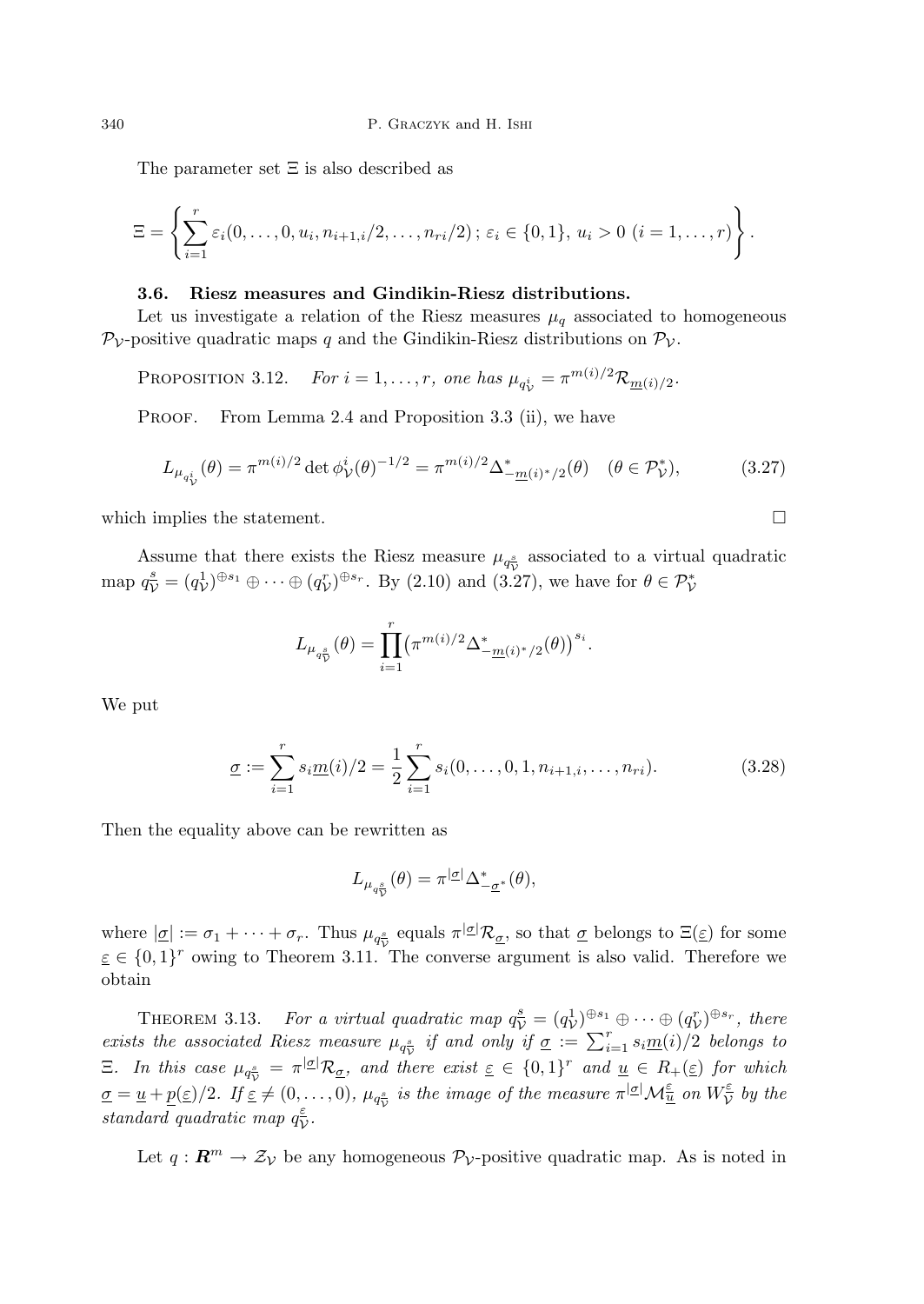Section 3.1, the group  $pr_1(\text{Aut}(\mathcal{P}_V, q))$  acts on the cone  $\mathcal{P}_V$  transitively. Assume first that  $pr_1(\text{Aut}(\mathcal{P}_\mathcal{V}, q))$  contains  $\rho(H_\mathcal{V})$ . Then the polynomial det  $\phi_q(\eta)$  is relatively invariant under the action of  $\rho(H_V)$  by (2.18). Namely, for each  $T \in H_V$ , there exists  $c_T > 0$  such that det  $\phi_q(\rho^*(T)\eta) = c_T \det \phi_q(\eta)$   $(\eta \in \mathcal{Z}_{\mathcal{V}})$ . It is easy to see that the correspondence  $H_V \ni T \mapsto c_T \in \mathbb{R}_{\geq 0}$  is a one-dimensional representation, so that we have  $c_T = \chi_m(T)$ for some  $\underline{m} \in \mathbb{R}^r$ . Thus  $\det \phi_q(\rho^*(T)I_n) = \chi_{\underline{m}}(T) \det \phi_q(I_N)$  for  $T \in H_V$ , which means that det  $\phi_q(\eta) = C\Delta_{\underline{m}^*}^*(\eta)$  for  $\eta \in \mathcal{P}_{\mathcal{V}}^*$ , where  $C := \det \phi_q(I_N)$ . By (3.23), we have

$$
\det \phi_q(E_\eta) = C (\eta_1)^{m_1} \cdots (\eta_r)^{m_r},
$$

which gives a practical way to determine  $m_i$ . Indeed, we see from this formula that  $m_i$  are non-negative integers. Comparing the degrees of both sides, we obtain  $m = m_1 + \cdots + m_r$ . Similarly to Proposition 3.12, we have

$$
\mu_q = C^{-1/2} \pi^{m/2} \mathcal{R}_{m/2}.
$$
\n(3.29)

Let us consider the virtual quadratic map  $q^{\oplus s}$ . The associated Riesz measure exists if and only if  $sm/2 \in \Xi$ , and in this case

$$
\mu_{q^{\oplus s}} = C^{-s/2} \pi^{sm/2} \mathcal{R}_{sm/2}.
$$

As for the general case, we have the following result.

PROPOSITION 3.14. Let  $q: \mathbb{R}^m \to \mathcal{Z}_{\mathcal{V}}$  be a homogeneous  $\mathcal{P}_{\mathcal{V}}$ -positive quadratic map. Then there exist  $g_0 \in G(\mathcal{P}_V)$ ,  $\underline{m} \in \mathbf{Z}^r$ , and  $C > 0$  for which

$$
\det \phi_q((g_0^{-1})^*\eta) = C\Delta_{m^*}^*(\eta) \quad (\eta \in \mathcal{P}_\mathcal{V}).
$$

The Riesz measure  $\mu_{q^{\oplus s}}$  associated to the virtual quadratic map  $q^{\oplus s}$  exists if and only if  $\frac{\text{sm}}{2} \in \Xi$ . In this case,  $\mu_{q^{\oplus s}}$  equals the image of  $C^{-s/2} \pi^{sm/2} \mathcal{R}_{sm/2}$  by  $g_0$ .

PROOF. We note that  $pr_1(\text{Aut}(\mathcal{P}_V, q))$  acts on the cone  $\mathcal{P}_V$  transitively, and that the identity component of  $pr_1(\text{Aut}(\mathcal{P}_V, q))$  equals the identity component of an algebraic group (cf. [16, Theorem 2]). It follows that an Iwasawa subgroup (maximal connected split solvable subgroup) H of  $pr_1(\text{Aut}(\mathcal{P}_\mathcal{V}, q))$  acts on  $\mathcal{P}_\mathcal{V}$  simply transitively ([25, Chapter 1]). Since H is also an Iwasawa subgroup of  $G(\mathcal{P}_V)$ , it is conjugate to another Iwasawa subgroup  $\rho(H_{\mathcal{V}}) \subset G(\mathcal{P}_{\mathcal{V}})$ . Namely, there exists  $g_0 \in G(\mathcal{P}_{\mathcal{V}})$  for which  $g_0^{-1} \mathcal{H} g_0 = \rho(H_\mathcal{V})$ . Let q' be the  $\mathcal{P}_{\mathcal{V}}$ -positive quadratic map  $g_0^{-1} \circ q : \mathbb{R}^m \to \mathcal{Z}_{\mathcal{V}}$ . We have  $\phi_{q'}(\eta) = \phi_q((g_0^{-1})^*\eta)$  for  $\eta \in \mathcal{Z}_{\mathcal{V}}$  because  ${}^{\mathsf{t}}x\phi_{q'}(\eta)x = \langle q'(x), \eta \rangle = \langle q(x), (g_0^{-1})^*\eta \rangle =$ <sup>t</sup> $x\phi_q((g_0^{-1})^*\eta)x$  for  $x \in \mathbb{R}^m$ . It is easy to see that

$$
Aut(\mathcal{P}_{\mathcal{V}}, q') = \left\{ (g_0^{-1}g_1g_0, g_2) \in GL(\mathcal{Z}_{\mathcal{V}}) \times GL(\mathbf{R}^m) \, ; \, (g_1, g_2) \in Aut(\mathcal{P}_{\mathcal{V}}, q) \right\}.
$$

Then  $pr_1(\text{Aut}(\mathcal{P}_{\mathcal{V}}, q')) = g_0^{-1}pr_1(\text{Aut}(\mathcal{P}_{\mathcal{V}}, q))g_0 \supset g_0^{-1} \mathcal{H}g_0 = \rho(H_{\mathcal{V}})$ . Thus we can apply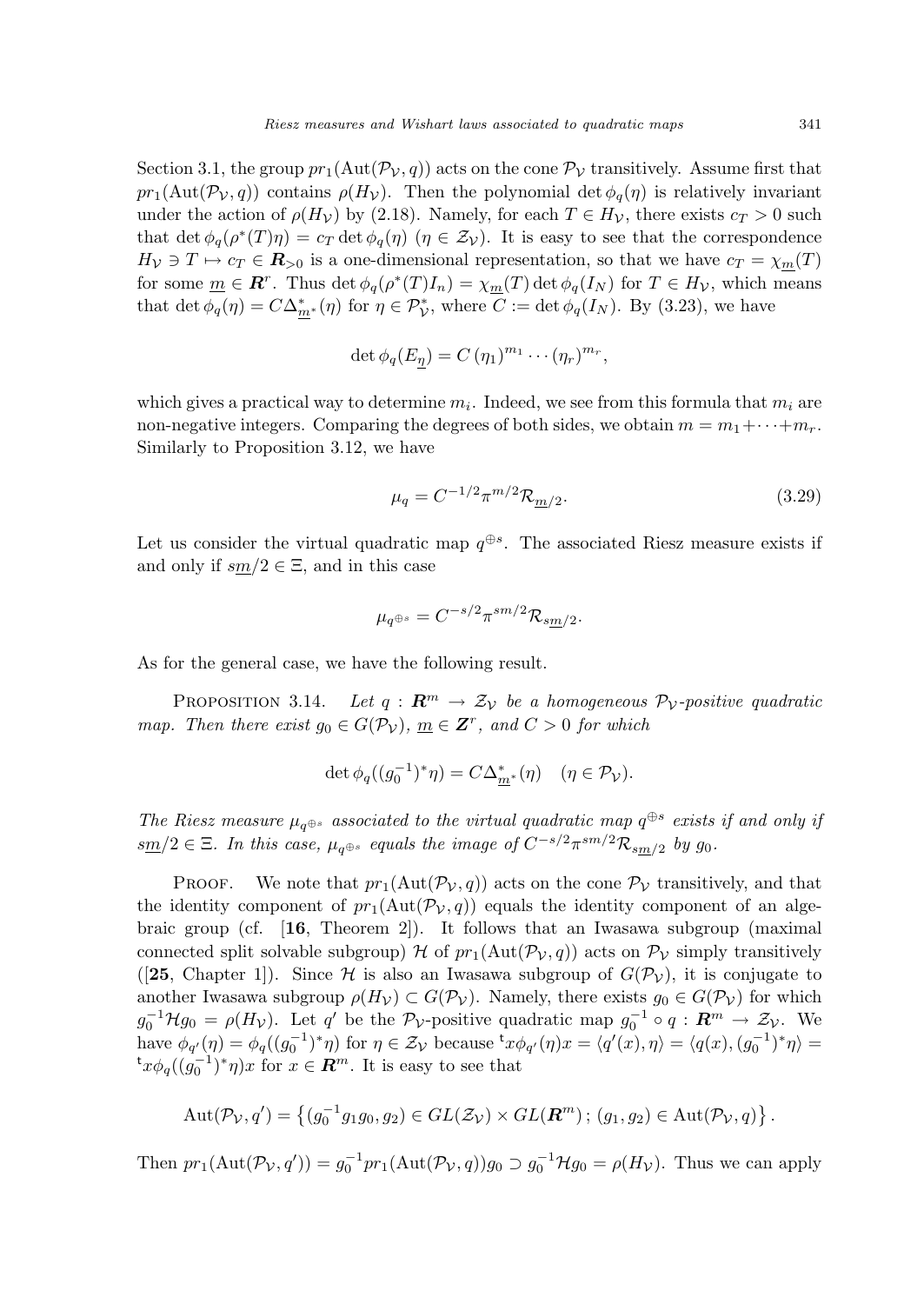the argument preceding Proposition 3.14 for  $q'$ , so that we have

$$
\det \phi_q((g_0^{-1})^*\eta) = \det \phi_{q'}(\eta) = C\Delta_{m^*}^*(\eta)
$$

with some  $C > 0$  and  $\underline{m} \in \mathbf{Z}^r$ . Moreover  $\mu_{(q')^{\oplus s}}$  equals  $C^{-s/2} \pi^{sm/2} \mathcal{R}_{sm/2}$  if  $s\underline{m}/2 \in \Xi$ . Since  $q^{\oplus s} = g_0 \circ (q')^{\oplus s}$ , we get the last statement from Proposition 2.16.

Proposition 3.14 states that the Riesz measure  $\mu_q$  associated to a homogeneous q is equal to some Gindikin-Riesz distribution up to a linear transform on  $G(\mathcal{P}_V)$ . On the other hand, Theorem 3.13 tells us that if a Gindikin-Riesz distribution is a positive measure, then it equals a Riesz measure associated to the virtual sum  $q_{\mathcal{V}}^s = (q_{\mathcal{V}}^1)^{\oplus s_1} \oplus$  $\cdots \oplus (q_V^r)^{\oplus s_r}$  of basic quadratic maps up to a constant multiple. For example, let us recall the homogeneous  $\text{Sym}_r^+$ -positive quadratic map  $q^I: R^I \to \text{Sym}(r, R)$  with  $I \subset \{1, \ldots, r\}$ and the permutation matrix  $w_0 \in \mathfrak{S}_r \subset GL(r, \mathbb{R})$  in Section 3.1. Putting  $g_0 := \rho(w_0)$ , we have  $q^I = g_0 \circ q^{\{r-k+1,\ldots,r\}}$   $(k := \sharp I)$ , while  $q^{\{r-k+1,\ldots,r\}}$  is exactly the basic quadratic map  $q_{\mathcal{V}}^{r-k+1}$  for  $\mathcal{Z}_{\mathcal{V}} = \text{Sym}(r, \mathbf{R})$ . Therefore, the Riesz measure  $\mu_{(q^I)^{\oplus s}}$  exists if and only if  $(0, \ldots, 0, \underbrace{s/2, \ldots, s/2}$ k ) ∈  $\Xi$ , that is,  $s \in \{0, 1, ..., k-1\}$  ∪  $(k-1, +\infty)$ . In this case,

 $\mu_{(q^I)^{\oplus s}}$  equals the image of  $\pi^{s/2} \mathcal{R}_{(0,\ldots,0,s/2,\ldots,s/2)} = \mu_{(q_{\mathcal{V}}^{r-k+1})^{\oplus s}}$  by  $g_0$ .

Let  $q_1 : \mathbb{R}^{m_1} \to \mathcal{Z}_{\mathcal{V}}$  and  $q_2 : \mathbb{R}^{m_2} \to \mathcal{Z}_{\mathcal{V}}$  be two homogeneous  $\mathcal{P}_{\mathcal{V}}$ -positive quadratic maps. As we have seen in Section 3.1, the direct sum  $q_1 \oplus q_2$  is not necessarily homogeneous. Let us assume that the group  $pr_1(\text{Aut}(\mathcal{P}_\mathcal{V}, q_1)) \cap pr_1(\text{Aut}(\mathcal{P}_\mathcal{V}, q_2))$  acts on  $\mathcal{P}_\mathcal{V}$ transitively. In this case, we see easily that  $q_1 \oplus q_2$  is homogeneous. As in Proposition 3.14, we can take  $g_0 \in G(\mathcal{P}_\mathcal{V})$  for which  $g_0 \rho(H_\mathcal{V}) g_0^{-1} \subset pr_1(\text{Aut}(\mathcal{P}_\mathcal{V}, q_1)) \cap pr_1(\text{Aut}(\mathcal{P}_\mathcal{V}, q_2)).$ Then we have  $\det \phi_{q_1}((g_0^{-1})^*\eta) = C_1\Delta_{m'}^*(\eta)$  and  $\det \phi_{q_2}((g_0^{-1})^*\eta) = C_2\Delta_{m''}^*(\eta)$  for  $\eta \in (R^n)^*$  with some  $C_1, C_2 > 0$  and  $\underline{m}', \underline{m}'' \in \mathbf{Z}^r$ . Now we consider a virtual quadratic map  $q = q_1^{\oplus s_1} \oplus q_2^{\oplus s_2}$ . We see that the associated Riesz measure  $\mu_q$  exists if and only if  $s_1m' + s_2m''/2 \in \Xi$ , and in this case,  $\mu_q$  is the image of  $C_1^{-s_1/2} C_2^{-s_2/2} \pi^{(s_1m_1+s_2m_2)/2} \mathcal{R}_{(s_1m'+s_2m'')/2}$  by  $g_0$ . Obviously, the same argument is valid for general quadratic maps  $q = q_1^{\oplus s_1} \oplus q_2^{\oplus s_2} \oplus \cdots \oplus q_t^{\oplus s_t}$ .

## 3.7. Bartlett decomposition of the Wishart laws.

Let  $q: \mathbb{R}^m \to \mathcal{Z}_{\mathcal{V}}$  be a homogeneous  $\mathcal{P}_{\mathcal{V}}$ -positive quadratic map. Then the Wishart law  $\gamma_{q,\theta}$  ( $\theta \in \mathcal{P}_{\mathcal{V}}^*$ ) is the image of the normal law  $N(0, \phi(\theta)^{-1})$  on the vector space  $\mathbb{R}^m$ by the quadratic map  $q/2$ , see Remark 2.6.

However, this description of the Wishart law does not permit us to determine its support in general. In this section, we shall give another construction of the Wishart random matrices, which is a generalization of the Bartlett decomposition  $([2], [21],$  Theorem 3.2.14]) and has the advantage of controlling the support of the underlying Wishart law. Moreover, the result is valid for virtual quadratic maps.

First we consider the virtual quadratic map  $q_{\mathcal{V}}^s = (q_{\mathcal{V}}^1)^{\oplus s_1} \oplus \cdots \oplus (q_{\mathcal{V}}^r)^{\oplus s_r}$  whose associated Riesz measure  $\mu_{q_{\mathcal{V}}^{\pm}}$  exists. Then  $\underline{\sigma} = \sum_{i=1}^{r} s_i \underline{m}(i)/2$  belongs to  $\Xi$  and we have  $\mu_{q_{\mathcal{V}}^s} = \pi^{|\underline{\sigma}|} \mathcal{R}_{\underline{\sigma}}$  by Theorem 3.13. Moreover, we have  $L_{\mu_{q_{\mathcal{V}}^s}}(\theta) = \pi^{|\underline{\sigma}|} \Delta_{-\underline{\sigma}^*}^*(\theta)$ . Therefore we obtain from (2.8) that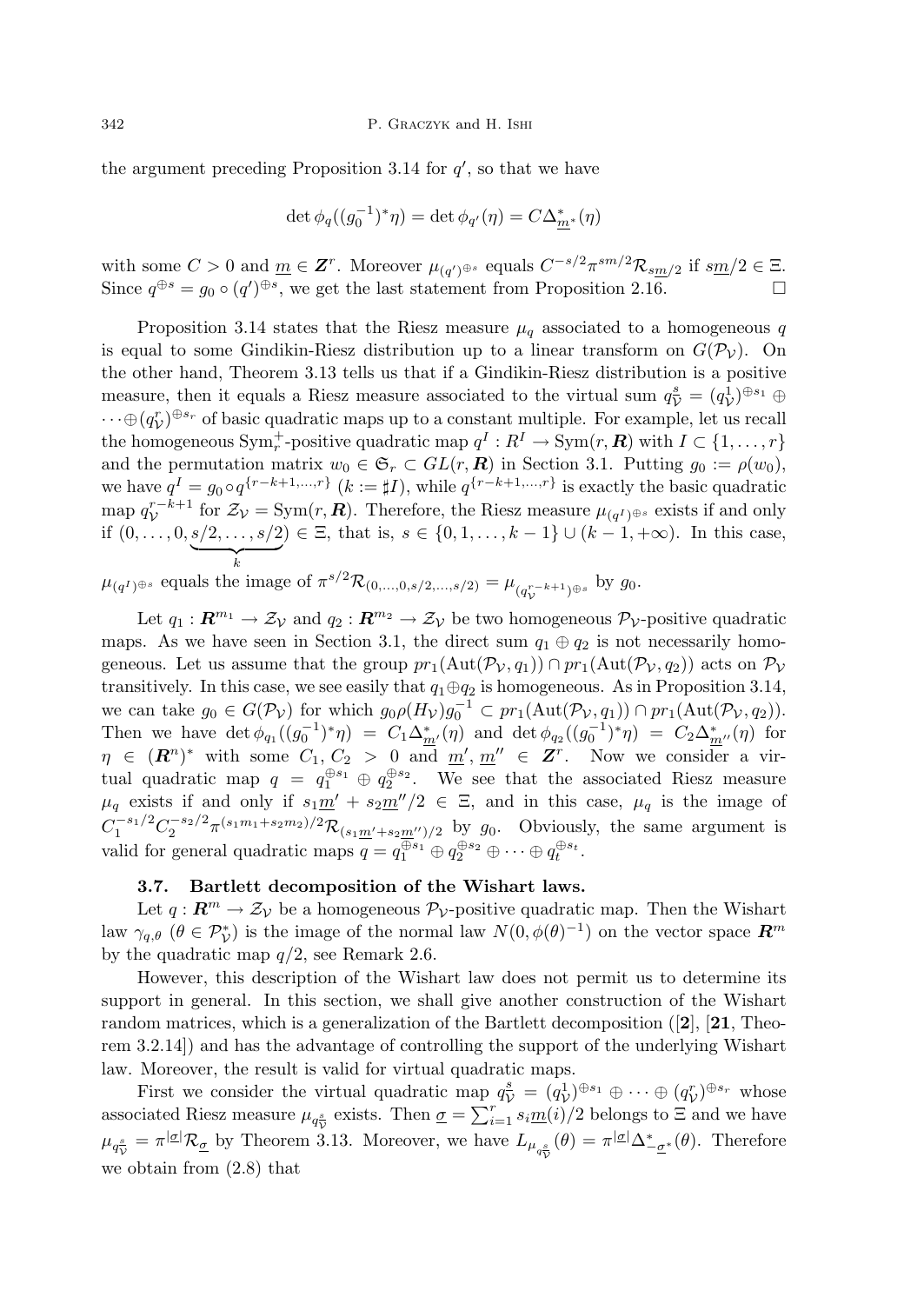Riesz measures and Wishart laws associated to quadratic maps 343

$$
\gamma_{q_{\mathcal{V}}^s,\theta}(dy) = e^{-\langle y,\theta \rangle} \Delta_{\sigma^*}^*(\theta) \mathcal{R}_{\underline{\sigma}}(dy) \quad (y \in \mathbf{R}^n). \tag{3.30}
$$

We remark that distributions of this type are considered in [11] for the case when  $\mathcal{P}_{\mathcal{V}}$  is a symmetric cone. Assume that  $\gamma_{q_{\mathcal{V}}^s, \theta}$  is not the Dirac measure. Then  $\underline{\sigma} \neq (0, \ldots, 0)$ , so that we can take a non-zero  $\underline{\varepsilon} \in \{0,1\}^r$  and  $\underline{u} \in R_+(\underline{\varepsilon})$  for which  $\underline{\sigma} = \underline{u} + p(\underline{\varepsilon})/2$ . Recall the standard quadratic map  $q_{\lambda}^{\varepsilon}$  $\frac{\varepsilon}{\mathcal{V}}: W^{\varepsilon}_{\mathcal{V}} \to \mathcal{Z}_{\mathcal{V}}$  and the subset  $W^{\varepsilon,+}_{\mathcal{V}} \subset W^{\varepsilon}_{\mathcal{V}}$  $\frac{\varepsilon}{\mathcal{V}}$  introduced in Section 3.4. As noted in (3.15), each element  $x \in W^{\epsilon,+}_{\mathcal{V}}$  $\bar{\mathcal{V}}^{\varepsilon,+}$  is identified with a lower triangular matrix  $T_x$  for which  $q^{\varepsilon}_{\lambda}$  $\frac{\varepsilon}{\mathcal{V}}(x) = T_x$ <sup>t</sup> $T_x$ . Thus, the  $W_{\mathcal{V}}^{\varepsilon,+}$  $\bar{\mathcal{V}}^+$ -valued random variable  $X^{\underline{u}}$  in the following theorem can be regarded as a triangular random matrix, similarly to the Bartlett decomposition of the classical Wishart laws.

THEOREM 3.15. Let  $\underline{\sigma} = \underline{u} + p(\underline{\varepsilon})/2$  and  $X^{\underline{u}}$  be an  $W^{\underline{\varepsilon},+}_{\mathcal{V}}$  $\bar{\mathcal{V}}^{E,+}$ -valued random variable whose components are independent and satisfy  $(X_{ii}^{\underline{u}})^2 \sim \chi^2(2u_i)$  and  $X_{li}^{\underline{u}} \sim N(0, I_{n_{li}})$  for  $i \in I(\varepsilon)$  and  $l > i$ .

- (i) The Wishart law  $\gamma_{q_{\mathcal{V}}^{\mathcal{S}},I_N}$  is the law of  $Y=q_{\mathcal{V}}^{\varepsilon}$  $\frac{\varepsilon}{\mathcal{V}}(X^{\underline{u}})/2$  and is supported by  $\mathcal{O}_{\underline{\varepsilon}}$ .
- (ii) For  $\theta = \rho^*(T)I_N \in \mathcal{P}_\mathcal{V}^*$  with  $T \in H_\mathcal{V}$ , the Wishart law  $\gamma_{q_\mathcal{V}^*,\theta}$  is the law of  $Y' =$  $\rho(T)^{-1} \circ q^{\varepsilon}_{\lambda}$  $\frac{\varepsilon}{\mathcal{V}}(X^{\underline{u}})/2$  and is supported by  $\mathcal{O}_{\underline{\varepsilon}}$ .

PROOF. For a measurable function f on  $\mathcal{Z}_{\mathcal{V}}$ , we see from (3.30) and Proposition 3.10 that

$$
\int_{\mathcal{Z}_{\mathcal{V}}}f(y)\gamma_{q_{\mathcal{V}}^{\underline{s}},I_{N}}(dy)=\int_{\mathcal{Z}_{\mathcal{V}}}f(y)e^{-\langle y,I_{N}\rangle}\mathcal{R}_{\underline{\sigma}}(dy)=\int_{W_{\mathcal{V}}^{\underline{\varepsilon},+}}f(q_{\mathcal{V}}^{\underline{\varepsilon}}(x))e^{-\langle q_{\mathcal{V}}^{\underline{\varepsilon}}(x),I_{N}\rangle}\,\mathcal{M}_{\underline{\underline{u}}}^{\underline{\varepsilon}}(dx).
$$

Since  $\langle q_{\rm u}^{\varepsilon} \rangle$  $\frac{\varepsilon}{\mathcal{V}}(x), I_N\rangle = ||x||^2$ , by the change of variable of x by  $x/\sqrt{2}$ , we rewrite the last term as

$$
\int_{W^{\underline{\varepsilon},+}_{\mathcal{V}}} f(q_{\mathcal{V}}^{\underline{\varepsilon}}(x)/2) e^{-\|x\|^2/2} \, \mathcal{M}^{\underline{\varepsilon}}_{\underline{u}}(dx/\sqrt{2}).
$$

Keeping Remark 3.8 in mind, we see that the law of the random variable  $X^{\underline{u}}$  is Reeping Remark 5.8 in mind, we see that the law of the random variable  $X^{\pm}$  is  $e^{-\|x\|^2/2} \mathcal{M}_{\underline{u}}^{\underline{\epsilon}}(dx/\sqrt{2})$ . Hence (i) holds. To show (ii), it suffices to check that  $\gamma_{q_{\mathcal{V}}^{\underline{s}},\theta}$  is the image of  $\gamma_{q_{\mathcal{V}}^{\mathcal{S}},I_N}$  by  $\rho(T)^{-1}$ . Since  $\gamma_{q_{\mathcal{V}}^{\mathcal{S}},I_N}(dy) = e^{-\langle y,I_N \rangle} \mathcal{R}_{\underline{\sigma}}(dy)$ , we have

$$
\gamma_{q_{\mathcal{V}}^{\mathcal{S}},I_{N}}(\rho(T) dy) = e^{-\langle \rho(T)y, I_{N} \rangle} \mathcal{R}_{\underline{\sigma}}(\rho(T) dy) = e^{-\langle y, \theta \rangle} \chi_{\underline{\sigma}}(T) \mathcal{R}_{\underline{\sigma}}(dy)
$$

by  $(3.25)$ . Therefore  $(3.30)$  together with  $(3.22)$  leads us to the assertion (ii).

Now we consider the Wishart laws  $\gamma_{q\oplus s,\theta}$ , where q is a general homogeneous  $\mathcal{P}_{V}$ positive quadratic map. First we show a refinement of the first part of Proposition 3.14.

LEMMA 3.16. Let  $q: \mathbb{R}^m \to \mathcal{Z}_{\mathcal{V}}$  be a homogeneous  $\mathcal{P}_{\mathcal{V}}$ -positive quadratic map, and  $\theta$  an element of  $\mathcal{P}_{\mathcal{V}}^*$ . Then there exist  $g_0 \in G(\mathcal{P}_{\mathcal{V}})$ ,  $\underline{m} \in \mathbf{Z}^r$  and  $C > 0$  for which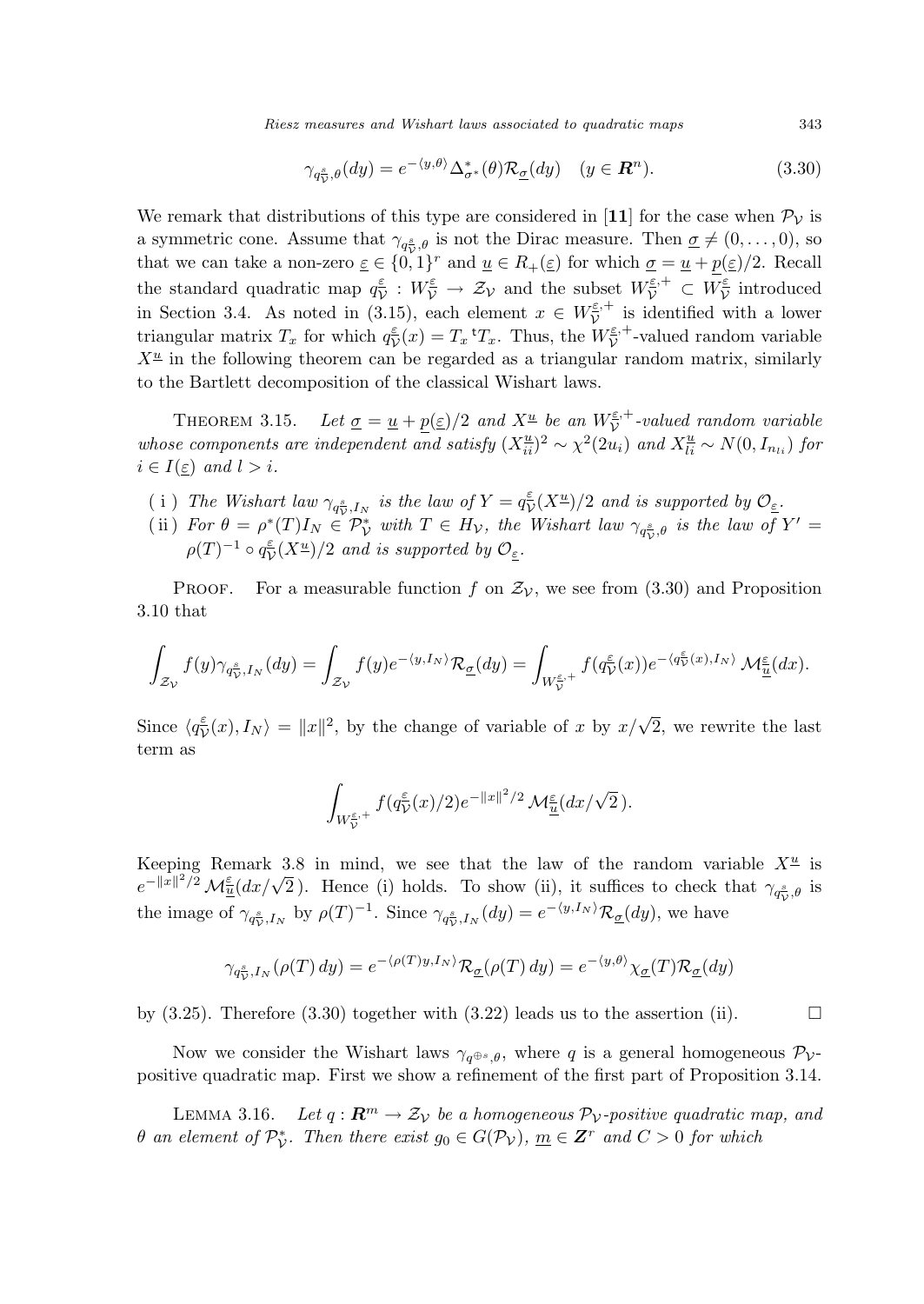$$
\det \phi_q((g_0^{-1})^*\eta) = C\Delta_{m^*}^*(\eta) \quad (\eta \in \mathcal{P}_\mathcal{V}^*)
$$
\n(3.31)

and  $g_0^* \theta = I_N$ .

PROOF. It is shown in the proof of Proposition 3.14 that there exists  $a_0 \in G(\mathcal{P}_\mathcal{V})$ for which  $a_0 \rho(H_V) a_0^{-1} \subset pr_1(\text{Aut}(\mathcal{P}_V, q))$ . Since  $a_0^* \theta \in \mathcal{P}_V^*$ , we take  $T_0 \in H_V$  for which  $\rho^*(T_0)I_N = a_0^*\theta$ . Put  $g_0 := a_0\rho(T_0)^{-1} \in G(\mathcal{P}_\mathcal{V})$ . Then  $g_0\rho(H_\mathcal{V})g_0^{-1} \subset pr_1(\text{Aut}(\mathcal{P}_\mathcal{V}, q))$ and  $g_0^* \theta = \rho^*(T_0)^{-1} a_0^* \theta = I_N$ . Similarly to Proposition 3.14, we see that  $g_0$  together with an appropriate m and  $C > 0$  satisfies the required properties.

Assume that there exists the Riesz measure  $\mu_{q\oplus s}$  associated to a virtual quadratic map  $q^{\oplus s}$ , and that  $\mu_{q^{\oplus s}}$  is not the Dirac measure. Then we can take non-zero  $\underline{\varepsilon} \in \{0,1\}^r$ and  $u \in R_+(\varepsilon)$  such that  $sm/2 = u + p(\varepsilon)/2$  as in Theorem 3.13. Using these data together with  $g_0$  in Lemma 3.16, we obtain the Bartlett decomposition of the Wishart law  $\gamma_{q^{\oplus s},\theta}$ .

THEOREM 3.17. Let  $\frac{\text{Im}}{2} = \frac{u + p(\varepsilon)}{2}$  and  $X^{\underline{u}}$  be the  $W^{\underline{\varepsilon},+}_{\mathcal{V}}$  $\bar{\mathcal{V}}^{z,+}$ -valued random variable in Theorem 3.15. Then the Wishart law  $\gamma_{q\oplus s,\theta}$  is the law of  $Y = g_0 \circ q_{\lambda}^{\varepsilon}$  $\frac{\varepsilon}{\mathcal{V}}(X^{\underline{u}})/2.$ 

PROOF. Put  $q' := g_0^{-1} \circ q$ . As is seen in the proof of Proposition 3.14, the Riesz measure  $\mu_{(q')^{\oplus s}}$  equals  $C^{-s/2}\pi^{sm/2}\mathcal{R}_{sm/2}$ . Thus, similarly to the proof of Theorem 3.15 (i), we see that  $\gamma_{(q')\oplus s,I_N}(dy) = e^{-\langle y,I_N\rangle} \mathcal{R}_{sm/2}(dy)$ , and that  $\gamma_{(q')\oplus s,I_N}$  is the law of  $Y = q_{\textrm{\tiny L}}^{\varepsilon}$  $\frac{\varepsilon}{\mathcal{V}}(X^{\underline{u}})/2$ . Since  $q^{\oplus s} = g_0 \circ (q')^{\oplus s}$ , Theorem 3.17 follows from Proposition 2.16.  $\Box$ 

We have seen that Riesz measures and Wishart laws associated to a homogeneous quadratic map are obtained (up to linear transforms as in Proposition 3.14 and Theorem 3.17) as the ones associated to a virtual quadratic map  $q_{\mathcal{V}}^s = (q_{\mathcal{V}}^1)^{\oplus s_1} \oplus \cdots \oplus (q_{\mathcal{V}}^r)^{\oplus s_r}$ , that is, a virtual sum of basic quadratic maps. However, it does not mean that every homogeneous quadratic map is equal to a direct sum of basic quadratic maps. The structure of homogeneous quadratic maps is more rich than the maps generated by basic quadratic maps. Let us study the following example.

EXAMPLE 5. Let  $\text{Herm}(2, \mathbb{C})$  be the vector space of Hermitian matrices of size 2, and  $\Omega \subset \text{Herm}(2, \mathbb{C})$  the subset of positive definite matrices. Then we see that

$$
\Omega = \left\{ \begin{pmatrix} y_1 & y_3 + iy_4 \\ y_3 - iy_4 & y_2 \end{pmatrix} ; y_1 > 0, \ y_1y_2 - (y_3)^2 - (y_4)^2 > 0 \right\},\
$$

so that  $\Omega$  is the 4-dimensional Lorentz cone. Recalling (3.7), we have the linear isomorphism

$$
\iota: \text{Herm}(2, \mathbf{C}) \ni \begin{pmatrix} y_1 & y_3 - iy_4 \\ y_3 + iy_4 & y_2 \end{pmatrix} \mapsto \begin{pmatrix} y_1 & 0 & y_3 \\ 0 & y_1 & y_4 \\ y_3 & y_4 & y_2 \end{pmatrix} \in \mathcal{Z}_{\mathcal{V}}
$$

which gives a matrix realization of  $\Omega$ . Let us consider the quadratic map  $\tilde{q}: C^2 \ni z \mapsto$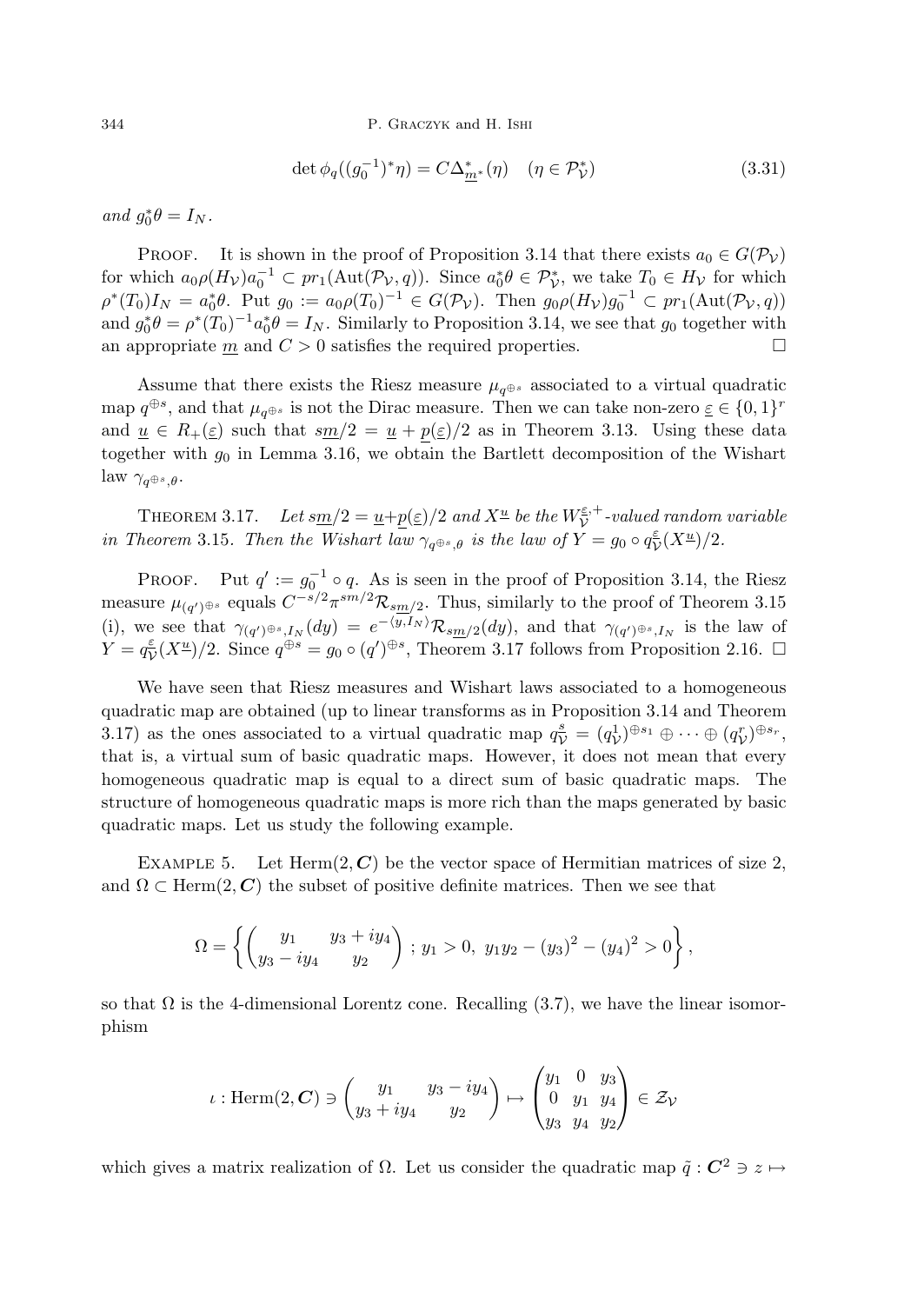$z^{\mathsf{t}}\overline{z} \in \text{Herm}(2, \mathbb{C})$ , which is clearly  $\Omega$ -positive. We have a group homomorphism

$$
\operatorname{GL}(2,\mathbf{C})\ni A\mapsto (\tilde{\rho}(A),A)\in \operatorname{Aut}(\Omega,\tilde{q}),
$$

where  $\tilde{\rho}(A) \in GL(\text{Herm}(2,\mathbb{C}))$  is defined by  $\tilde{\rho}(A)(Z) := AZ^{\dagger} \overline{A}$   $(Z \in \text{Herm}(2,\mathbb{C}))$ . Since  $\tilde{\rho}(GL(2, \mathbf{C}))$  acts on  $\Omega$  transitively, the quadratic map  $\tilde{q}$  is homogeneous. Keeping the natural isomorphism  $C^2 \simeq \mathbb{R}^4$  in mind, we define the quadratic map  $q: \mathbb{R}^4 \to \mathcal{Z}_{\mathcal{V}}$  by

$$
q(x) := \iota \circ \tilde{q} \begin{pmatrix} x_1 + ix_2 \\ x_3 + ix_4 \end{pmatrix}
$$
  
=  $\iota \begin{pmatrix} (x_1)^2 + (x_2)^2 & (x_1x_3 + x_2x_4) - i(x_1x_4 - x_2x_3) \\ (x_1x_3 + x_2x_4) + i(x_1x_4 - x_2x_3) & (x_3)^2 + (x_4)^2 \end{pmatrix}$   
=  $\begin{pmatrix} (x_1)^2 + (x_2)^2 & 0 & x_1x_3 + x_2x_4 \\ 0 & (x_1)^2 + (x_2)^2 & x_1x_4 - x_2x_3 \\ x_1x_3 + x_2x_4 & x_1x_4 - x_2x_3 & (x_3)^2 + (x_4)^2 \end{pmatrix}$ .

Then we have

$$
\phi_q(\eta) = \begin{pmatrix} \eta_1 & 0 & \eta_3 & \eta_4 \\ 0 & \eta_1 & -\eta_4 & \eta_3 \\ \eta_3 & -\eta_4 & \eta_2 & 0 \\ \eta_4 & \eta_3 & 0 & \eta_2 \end{pmatrix}
$$

for  $\eta \in \mathcal{Z}_{\mathcal{V}}$ . It is easily checked that the map  $\phi_q \circ \iota$ : Herm $(2, \mathbb{C}) \to \text{Sym}(4, \mathbb{R})$  is a Jordan algebra representation. For  $\eta \in \Omega^*$  we have

$$
L_{\mu_q}(-\eta) = \pi^2 (\det \phi_q(\eta))^{-1/2} = \pi^2 (\eta_1 \eta_2 - (\eta_3)^2 - (\eta_4)^2)^{-1}
$$
(3.32)

by Lemma 2.4. On the other hand, the basic quadratic maps  $q_V^i : W_V^i \to \mathcal{Z}_V$   $(i = 1, 2)$ are given by

$$
q_{\mathcal{V}}^1 \begin{pmatrix} x_1 & 0 \\ 0 & x_1 \\ x_3 & x_4 \end{pmatrix} = \begin{pmatrix} (x_1)^2 & 0 & x_1x_3 \\ 0 & (x_1)^2 & x_1x_4 \\ x_1x_3 & x_1x_4 & (x_3)^2 + (x_4)^2 \end{pmatrix}, \quad q_{\mathcal{V}}^2 \begin{pmatrix} 0 \\ 0 \\ x_2 \end{pmatrix} = \begin{pmatrix} 0 & 0 & 0 \\ 0 & 0 & 0 \\ 0 & 0 & (x_2)^2 \end{pmatrix},
$$

so that we have for  $\eta \in \mathcal{Z}_{\mathcal{V}}^*$ 

$$
\phi_{\mathcal{V}}^1(\eta) = \begin{pmatrix} \eta_1 & \eta_3 & \eta_4 \\ \eta_3 & \eta_2 & 0 \\ \eta_4 & 0 & \eta_2 \end{pmatrix}, \quad \phi_{\mathcal{V}}^2(\eta) = \eta_2.
$$

Thus we obtain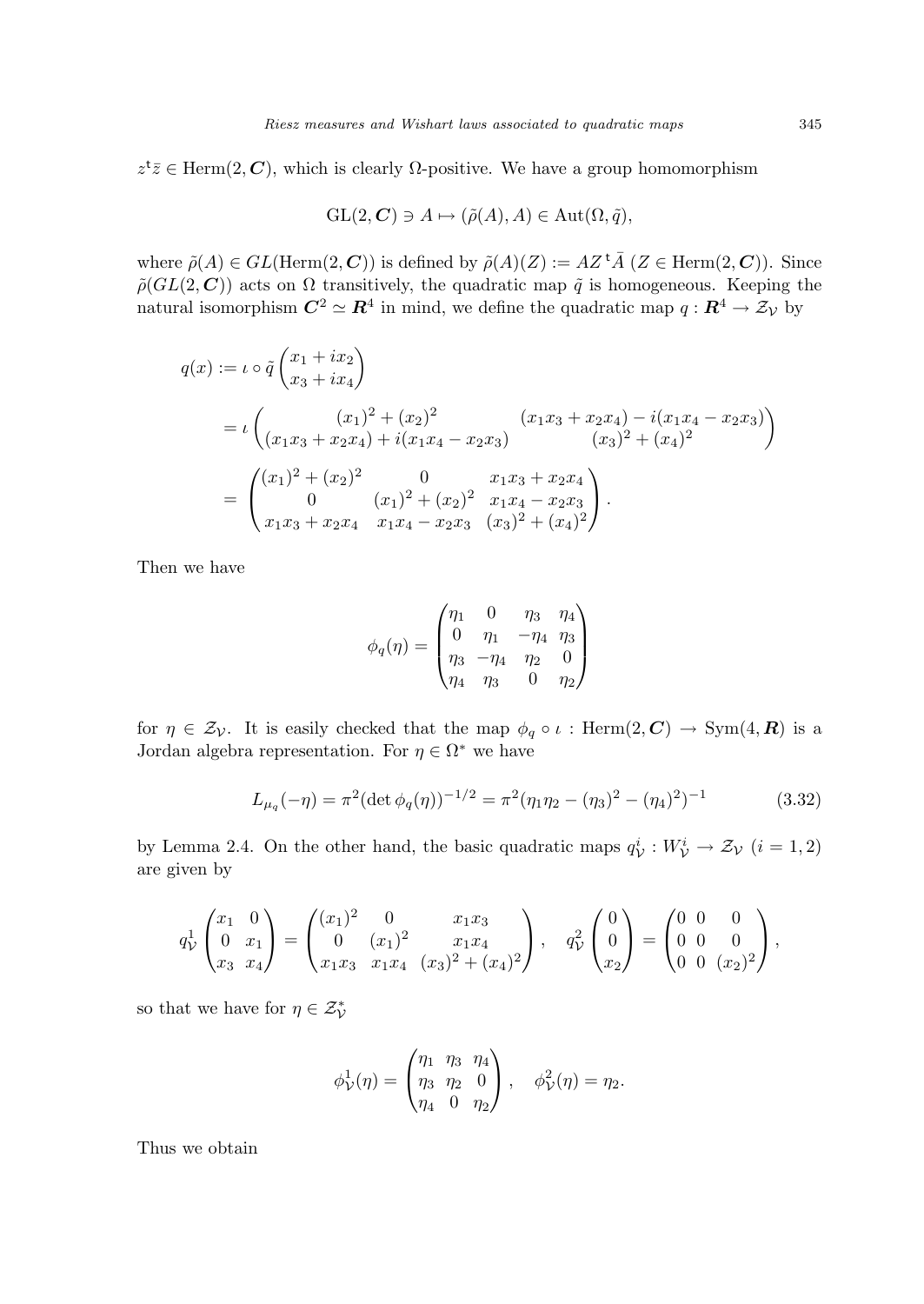346 P. Graczyk and H. Ishi

$$
L_{\mu_{q_{\mathcal{V}}}^1}(-\eta) = \pi^{3/2}(\eta_2)^{-1/2}(\eta_1\eta_2 - (\eta_3)^2 - (\eta_4)^2)^{-1/2}, \quad L_{\mu_{q_{\mathcal{V}}}^2}(-\eta) = \pi^{1/2}(\eta_2)^{-1/2} \tag{3.33}
$$

for  $\eta \in \mathcal{P}_{\mathcal{V}}^*$ . Comparing (3.32) and (3.33), we see that  $\mu_q = \mu_{(q^1_{\mathcal{V}})^{\oplus 2} \oplus (q^2_{\mathcal{V}})^{\oplus (-2)}}$ , whereas the quadratic map q is by no means equal to the virtual quadratic map  $(q_{\mathcal{V}}^1)^{\oplus 2} \oplus (q_{\mathcal{V}}^2)^{\oplus (-2)}$ . We see also from (3.32) and (3.33) that  $\mu_{q \oplus (q_{\mathcal{V}}^2)^{\oplus 2}} = \mu_{(q_{\mathcal{V}}^1)^{\oplus 2}}$ , whereas the two (true) quadratic maps  $q \oplus (q_V^2)^{\oplus 2}$  and  $(q_V^1)^{\oplus 2}$  do not coincide even up to linear transforms  $g_0 \in G(\Omega)$ , as the domains of these maps are different.

Therefore two different quadratic maps may correspond to the same Riesz measure.

#### 3.8. Density function for the non-singular case.

Since the orbit  $\mathcal{O}_{\varepsilon} = \rho(H)E_{\varepsilon}$  is contained in the boundary  $\partial \mathcal{P}_{\mathcal{V}}$  of the homogeneous cone  $\mathcal{P}_{\mathcal{V}}$  unless  $\varepsilon = (1,\ldots,1)$ , the Gindikin-Riesz distribution  $\mathcal{R}_{\sigma}$  is a singular measure for  $\sigma \in \Xi(\varepsilon)$  with  $\varepsilon \neq (1,\ldots,1)$  thanks to Proposition 3.10. On the other hand, if  $\sigma \in \Xi(1,\ldots,1)$ , that is,

$$
\sigma_i > p_i/2 \quad (i=1,\ldots,r),
$$

where  $p_i := p_i(1, \ldots, 1) = \sum_{l > i} n_{li}$ , then the Gindikin-Riesz distribution is an absolutely continuous measure with respect to the Lebesgue measure, and the density function is given explicitly in [7] as follows.

Noting that the group  $H_V$  acts on  $\mathcal{P}_V$  simply transitively, we define the function  $\Delta_{\sigma}: \mathcal{P}_{\mathcal{V}} \to \mathbf{C}^{\times}$  for  $\underline{\sigma} = (\sigma_1, \ldots, \sigma_r) \in \mathbf{C}^r$  by  $\Delta_{\sigma}(\rho(T)I_N) := \chi_{\sigma}(T)$   $(T \in H_{\mathcal{V}})$ . For  $y =$  $\rho(T)I_N = T^{\dagger}T \in \mathcal{P}_V$ , we can express  $\Delta_{\sigma}(y)$  as a product of powers of principal minors of  $y$  (cf. [5, p. 122]). Define  $\underline{d} = (d_1, \ldots, d_r) \in \mathbf{Z}^r/2$  by  $d_k := 1 + (\sum_{l > k} n_{lk} + \sum_{i < k} n_{ki})/2$ . Then  $\Delta_{-d}(y)dy$  gives a  $G(\mathcal{P}_\mathcal{V})$ -invariant measure on  $\mathcal{P}_\mathcal{V}$  ([7, Proposition 2.2]). Take  $\sigma \in \Xi(1,\ldots,1)$ . We see from [7, Theorem 2.1] that the integral

$$
\Gamma_{\mathcal{P}_\mathcal{V}}(\underline{\sigma}) := \int_{\mathcal{P}_\mathcal{V}} e^{-\langle y, I_N \rangle} \Delta_{\underline{\sigma} - \underline{d}}(y) \, dy
$$

converges and equals  $\pi^{(\dim \mathcal{Z}_{\mathcal{V}}-r)/2} \prod_{i=1}^r \Gamma(\sigma_i - p_i/2)$ . By [7, Proposition 2.3], we see that

$$
\mathcal{R}_{\underline{\sigma}}(dy) = \frac{\Delta_{\underline{\sigma}-\underline{d}}(y)}{\Gamma_{\mathcal{P}_{\mathcal{V}}}(\underline{\sigma})} dy \quad (y \in \mathcal{P}_{\mathcal{V}}).
$$
\n(3.34)

Owing to (3.30) and (3.34), we conclude the following proposition.

PROPOSITION 3.18. Let  $q_{\mathcal{V}}^s = (q_{\mathcal{V}}^1)^{\oplus s_1} \oplus \cdots \oplus (q_{\mathcal{V}}^r)^{\oplus s_r}$  be the virtual quadratic map such that  $\underline{\sigma} = \sum_{i=1}^r s_i \underline{m}(i)/2$  belongs to  $\Xi(1,\ldots,1)$ , that is,  $\sigma_i > p_i/2$   $(i = 1,\ldots,r)$ . Then one has for  $\theta \in \mathcal{P}_{\mathcal{V}}^*$ 

$$
\gamma_{q_{\mathcal{V}}^{\mathcal{S}},\theta}(dy) = \frac{e^{-\langle y,\theta\rangle} \Delta_{\sigma^*}^*(\theta) \Delta_{\underline{\sigma}-\underline{d}}(y)}{\Gamma_{\mathcal{P}_{\mathcal{V}}}(\underline{\sigma})} dy \quad (y \in \mathcal{P}_{\mathcal{V}}).
$$
\n(3.35)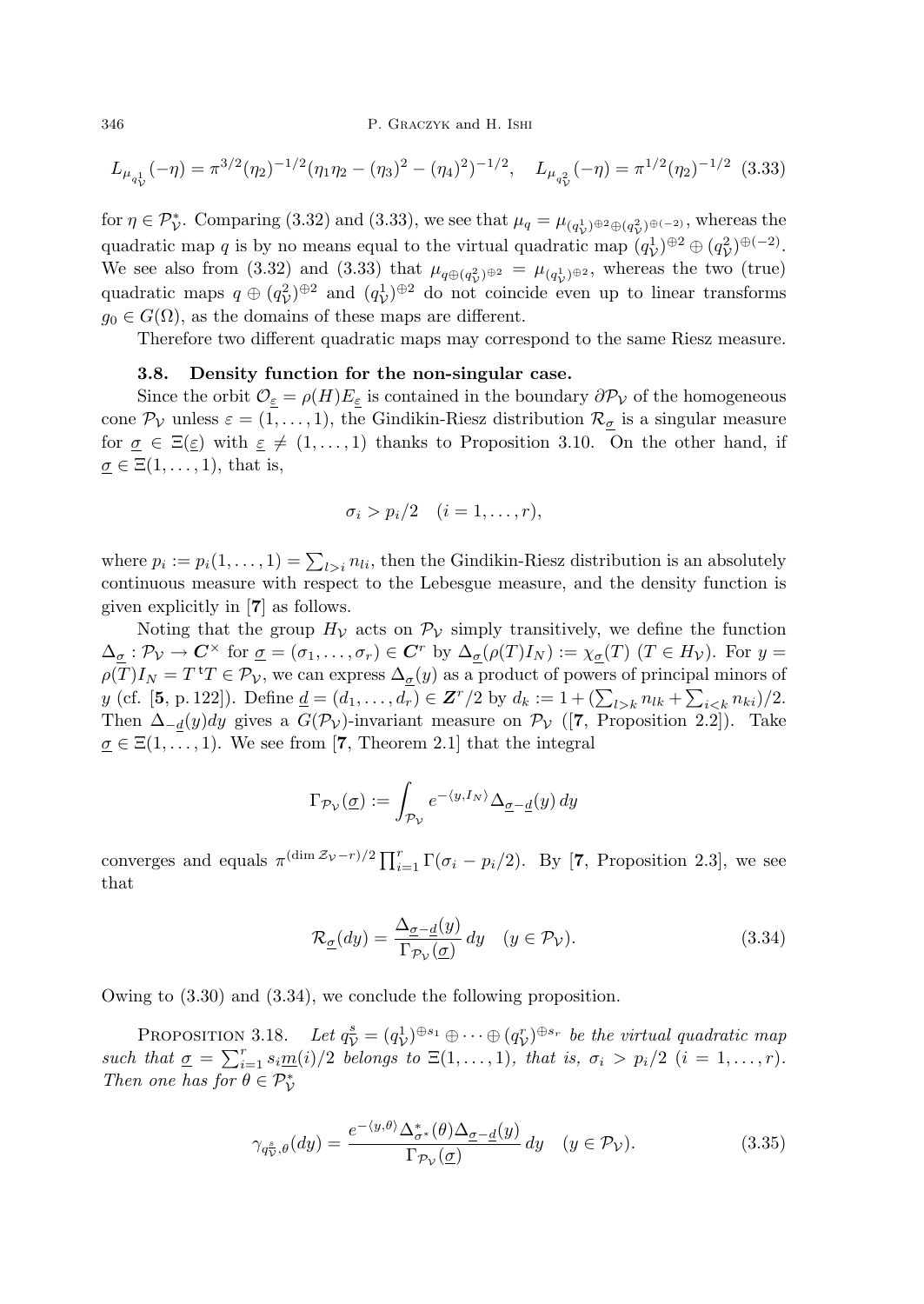Note that the formula (3.35) served as a definition of a Wishart law in [1].

EXAMPLE 6. Let  $\mathcal{Z}_{\mathcal{V}}$  be the space defined in (3.5). If  $y = \rho(T)I_N = T^{\dagger}T \in \mathcal{P}_{\mathcal{V}}$ with  $T \in H_{\mathcal{V}}$ , then we see easily that

$$
y_{11} = (t_{11})^2
$$
,  $y_{11}y_{22} - (y_{21})^2 = (t_{11})^2(t_{22})^2$ ,  $y_{11}y_{33} - (y_{31})^2 = (t_{11})^2(t_{33})^2$ ,

so that  $\Delta_{\underline{\sigma}}(y) = (t_{11})^{2\sigma_1} (t_{22})^{2\sigma_2} (t_{33})^{2\sigma_3}$  equals

$$
(y_{11})^{\sigma_1-\sigma_2-\sigma_3}(y_{11}y_{22}-(y_{21})^2)^{\sigma_2}(y_{11}y_{33}-(y_{31})^2)^{\sigma_3}.
$$

On the other hand, we have  $(p_1, p_2, p_3) = (0, 1, 1)$  and  $(d_1, d_2, d_3) = (2, 3/2, 3/2)$ . Thus we have by (3.34)

$$
\mathcal{R}_{(\sigma_1,\sigma_2,\sigma_3)}(dy) = \frac{(y_{11})^{\sigma_1-\sigma_2-\sigma_3+1}(y_{11}y_{22}-(y_{21})^2)^{\sigma_2-3/2}(y_{11}y_{33}-(y_{31})^2)^{\sigma_3-3/2}}{\pi \Gamma(\sigma_1)\Gamma(\sigma_2-1/2)\Gamma(\sigma_3-1/2)} dy
$$

if  $\sigma_1 > 0$ ,  $\sigma_2 > 1/2$  and  $\sigma_3 > 1/2$ . Let us consider the Wishart laws associated to the virtual quadratic map  $(q_{\mathcal{V}}^1)^{\oplus s}$ , where  $q_{\mathcal{V}}^1 : W_{\mathcal{V}}^1 \to \mathcal{Z}_{\mathcal{V}}$  is the basic quadratic map. Since  $m(1) = (1, 1, 1)$ , we observe that  $sm(1)/2 \in \Xi$  if and only if  $s \in \{0, 1\} \cup (1, +\infty)$ . If  $s = 0$ , the associated Wishart law is the Dirac measure. If  $s = 1$ , the associated Wishart law  $\gamma_{q_{\mathcal{V}}^1, \theta}$  ( $\theta \in \mathcal{P}_{\mathcal{V}}^*$ ) is described as the image of the normal law  $N(0, \phi_{\mathcal{V}}^1(\theta)^{-1})$  on  $W_{\mathcal{V}}^1 \equiv \mathbb{R}^3$ by the quadratic map  $q_V^1/2$ , where  $\phi_V^1(\theta)$  is given in Example 4 after Proposition 3.3.

If  $s > 1$ , then  $sm(1)/2 = (s/2, s/2, s/2)$  belongs to  $\Xi(1,1,1)$ . Since

$$
\Delta_{s\underline{m}(1)^*/2}^*(\theta) = \det \phi_{\mathcal{V}}^1(\theta)^{s/2} = \left(\theta_{11}\theta_{22}\theta_{33} - \theta_{33}(\theta_{21})^2 - \theta_{22}(\theta_{31})^2\right)^{s/2} \quad (\theta \in \mathcal{P}_{\mathcal{V}}^*),
$$

we have

$$
\gamma_{(q_{\mathcal{V}}^1)^{\oplus s},\theta}(dy) = \frac{e^{-\langle y,\theta\rangle}(\theta_{11}\theta_{22}\theta_{33} - \theta_{33}(\theta_{21})^2 - \theta_{22}(\theta_{31})^2)^{s/2}}{\pi \Gamma(s/2)\Gamma((s-1)/2)\Gamma((s-1)/2)}
$$
  
 
$$
\times (y_{11})^{1-s/2}(y_{11}y_{22} - (y_{21})^2)^{(s-3)/2}(y_{11}y_{33} - (y_{31})^2)^{(s-3)/2}dy \quad (y \in \mathcal{P}_{\mathcal{V}})
$$

by Proposition 3.18.

#### References

- [1] [S. A. Andersson and G. G. Wojnar, Wishart distributions on homogeneous cones,](http://dx.doi.org/10.1007/s10959-004-0576-z) J. Theoret. Probab., 17 (2004), 781–818.
- [2] M. S. Bartlett, On the theory of statistical regression, Proc. Royal Soc. Edinburgh, 53 (1933), 260–283.
- [ 3 ] [I. Boutouria, Characterization of the Wishart distributions on homogeneous cones,](http://dx.doi.org/10.1016/j.crma.2005.05.022) C. R. Math. Acad. Sci. Paris, 341 (2005), 43–48.
- [4] [P. Diaconis and D. Ylvisaker, Conjugate priors for exponential families,](http://dx.doi.org/10.1214/aos/1176344611) Ann. Statist., 7 (1979), 269–281.